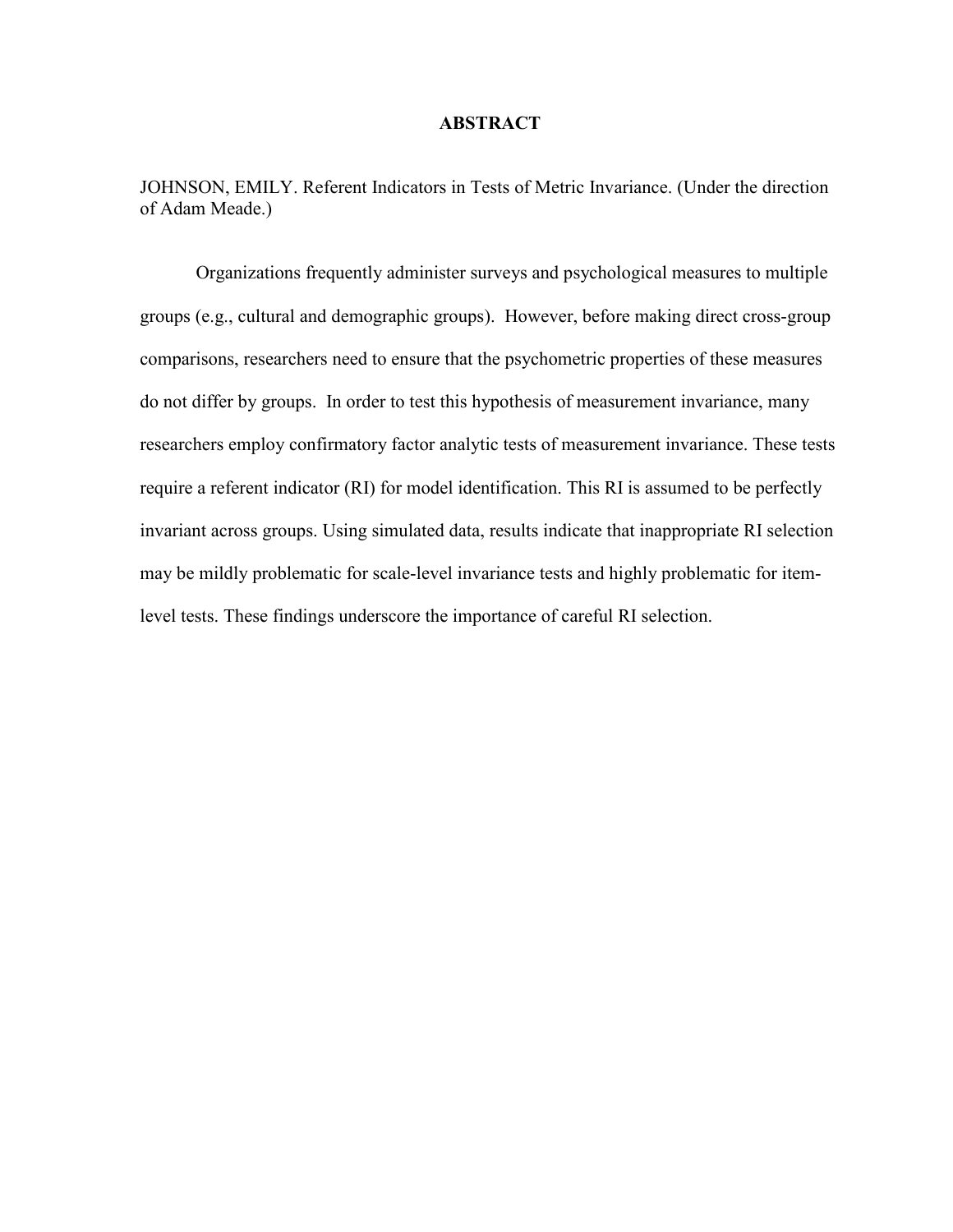#### **REFERENT INDICATORS IN TESTS OF**

i.

#### **METRIC INVARIANCE**

#### by **EMILY C JOHNSON**

A thesis submitted to the Graduate Faculty of North Carolina State University in partial fulfillment of the requirements for the Degree of **Master of Science** 

#### **PSYCHOLOGY**

Raleigh, North Carolina

2006

**APPROVED BY:** 

Mal, Bast Cray

Mark A. Wilson

S. Bartholomew Craig

٩

Adam W. Meade Chair of Advisory Committee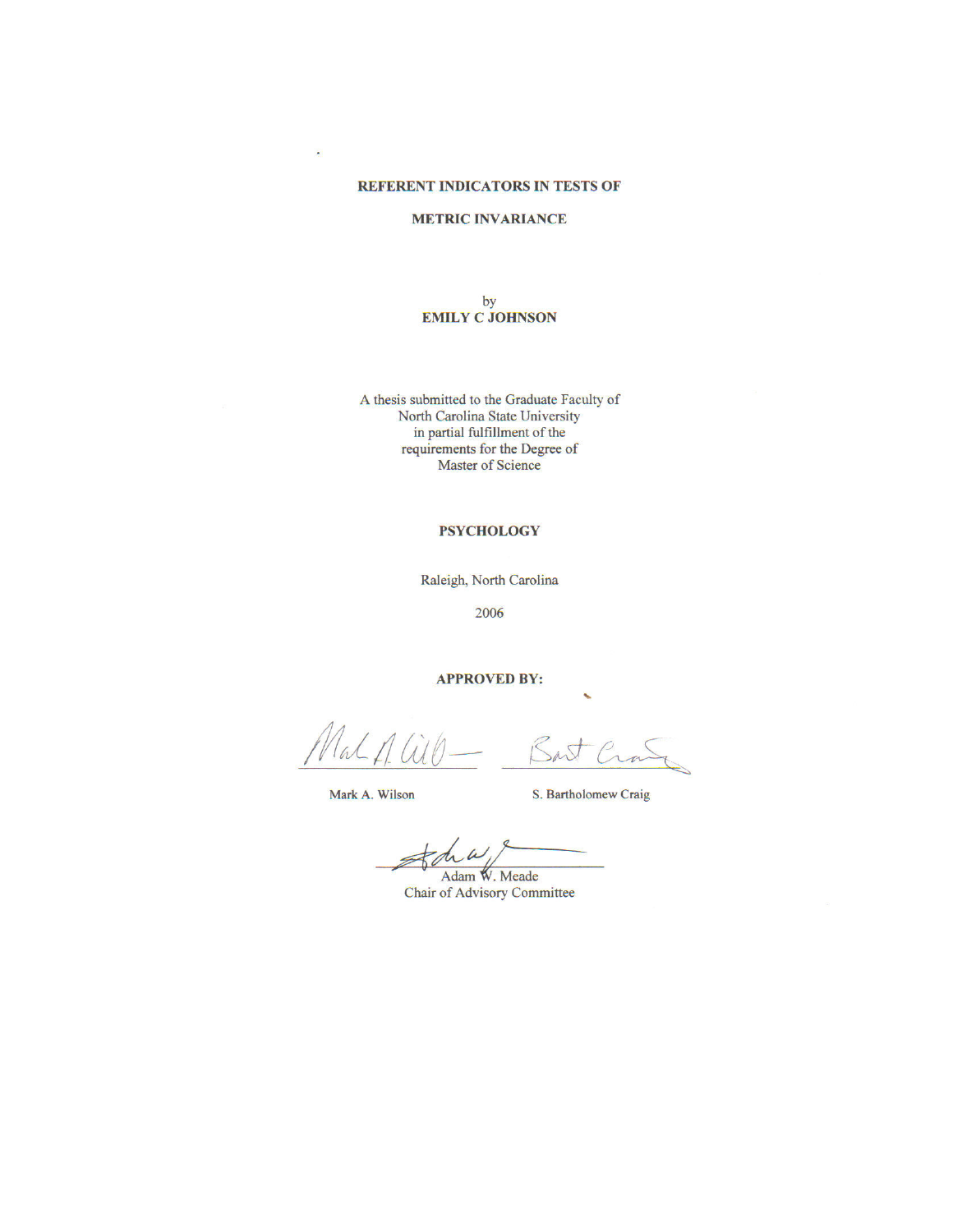# **BIOGRAPHY**

 Emily Catherine Johnson was born on July 31, 1982 in Lexington, Kentucky where she lived with her parents, Gregory and Marianne Johnson until she completed high school in the spring of 2000.

 Between August of 2000 and May of 2004 Emily attended Tulane University in New Orleans, Louisiana, where she earned her Bachelor of Science degree in Psychology. In the fall of 2004, Emily left New Orleans to study Industrial and Organizational Psychology at North Carolina State University, where she is currently a graduate student.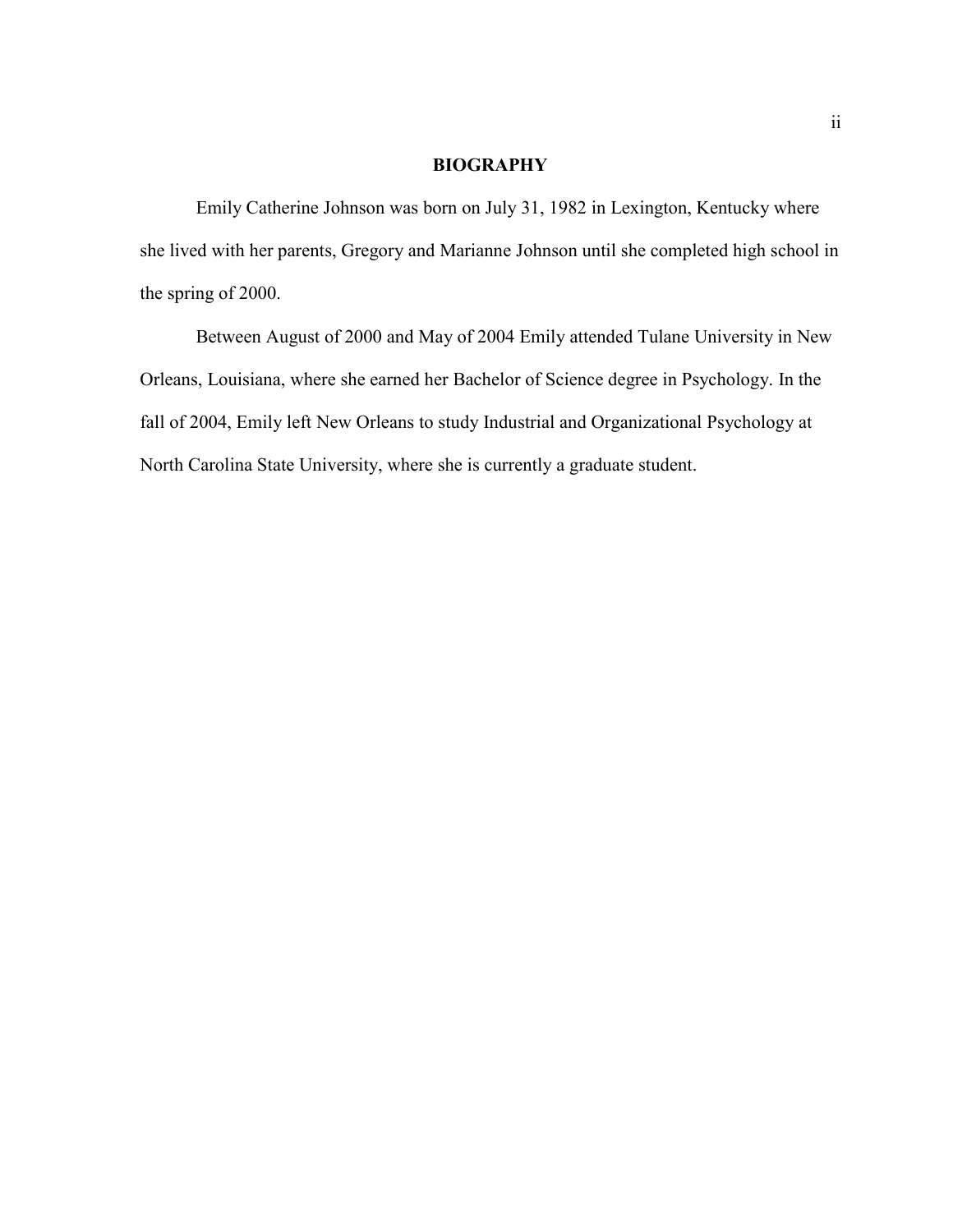# TABLE OF CONTENTS

|                | LIST OF TABLES                                                                                                                                                                                                                                                                                                                                                                                                                                                                                                                | V              |
|----------------|-------------------------------------------------------------------------------------------------------------------------------------------------------------------------------------------------------------------------------------------------------------------------------------------------------------------------------------------------------------------------------------------------------------------------------------------------------------------------------------------------------------------------------|----------------|
|                | LIST OF FIGURES                                                                                                                                                                                                                                                                                                                                                                                                                                                                                                               | V1             |
| 1.             | $\textcolor{red}{\textbf{INTRODUCTION}} \textcolor{red}{\overbrace{\textbf{1000}}\textcolor{red}{\textbf{5000}}\textcolor{red}{\overbrace{\textbf{21000}}}\textcolor{red}{\overbrace{\textbf{21000}}}\textcolor{red}{\overbrace{\textbf{21000}}}\textcolor{red}{\overbrace{\textbf{21000}}}\textcolor{red}{\overbrace{\textbf{21000}}}\textcolor{red}{\overbrace{\textbf{21000}}}\textcolor{red}{\overbrace{\textbf{21000}}}\textcolor{red}{\overbrace{\textbf{21000}}}\textcolor{red}{\overbrace{\textbf{21000}}}\textcolor$ | $\mathbf{1}$   |
|                |                                                                                                                                                                                                                                                                                                                                                                                                                                                                                                                               | $\overline{2}$ |
|                | 1.2 Tests of Measurement Invariance                                                                                                                                                                                                                                                                                                                                                                                                                                                                                           | 8              |
|                | 1.3 Model Identification and Scaling in Multi-Group CFA ________________                                                                                                                                                                                                                                                                                                                                                                                                                                                      | 11             |
| 2.             | METHOD                                                                                                                                                                                                                                                                                                                                                                                                                                                                                                                        | 16             |
|                | 2.1 Sample Size                                                                                                                                                                                                                                                                                                                                                                                                                                                                                                               | 16             |
|                |                                                                                                                                                                                                                                                                                                                                                                                                                                                                                                                               | 16             |
|                |                                                                                                                                                                                                                                                                                                                                                                                                                                                                                                                               | 17             |
|                |                                                                                                                                                                                                                                                                                                                                                                                                                                                                                                                               | 17             |
|                |                                                                                                                                                                                                                                                                                                                                                                                                                                                                                                                               | 17             |
|                | 2.6 Outcome Measures                                                                                                                                                                                                                                                                                                                                                                                                                                                                                                          | 18             |
| 3 <sub>1</sub> | RESULTS                                                                                                                                                                                                                                                                                                                                                                                                                                                                                                                       | -19            |
|                | 3.1 Scale Level Tests of Measurement Invariance                                                                                                                                                                                                                                                                                                                                                                                                                                                                               | 19             |
|                | 3.2 Item Level Tests of Measurement Invariance                                                                                                                                                                                                                                                                                                                                                                                                                                                                                | 22             |
| 4.             | <b>DISCUSSION</b><br><u> 1989 - Johann Stoff, amerikansk politiker (d. 1989)</u>                                                                                                                                                                                                                                                                                                                                                                                                                                              | 24             |
|                | 4.1 Sample Size                                                                                                                                                                                                                                                                                                                                                                                                                                                                                                               | 24             |
|                | 4.2 Scale Level Impact of RI DF                                                                                                                                                                                                                                                                                                                                                                                                                                                                                               | 25             |
|                | 4.3 Item Level Impact of RI DF<br><u> 1989 - Johann Stoff, deutscher Stoffen und der Stoffen und der Stoffen und der Stoffen und der Stoffen und der</u>                                                                                                                                                                                                                                                                                                                                                                      | 27             |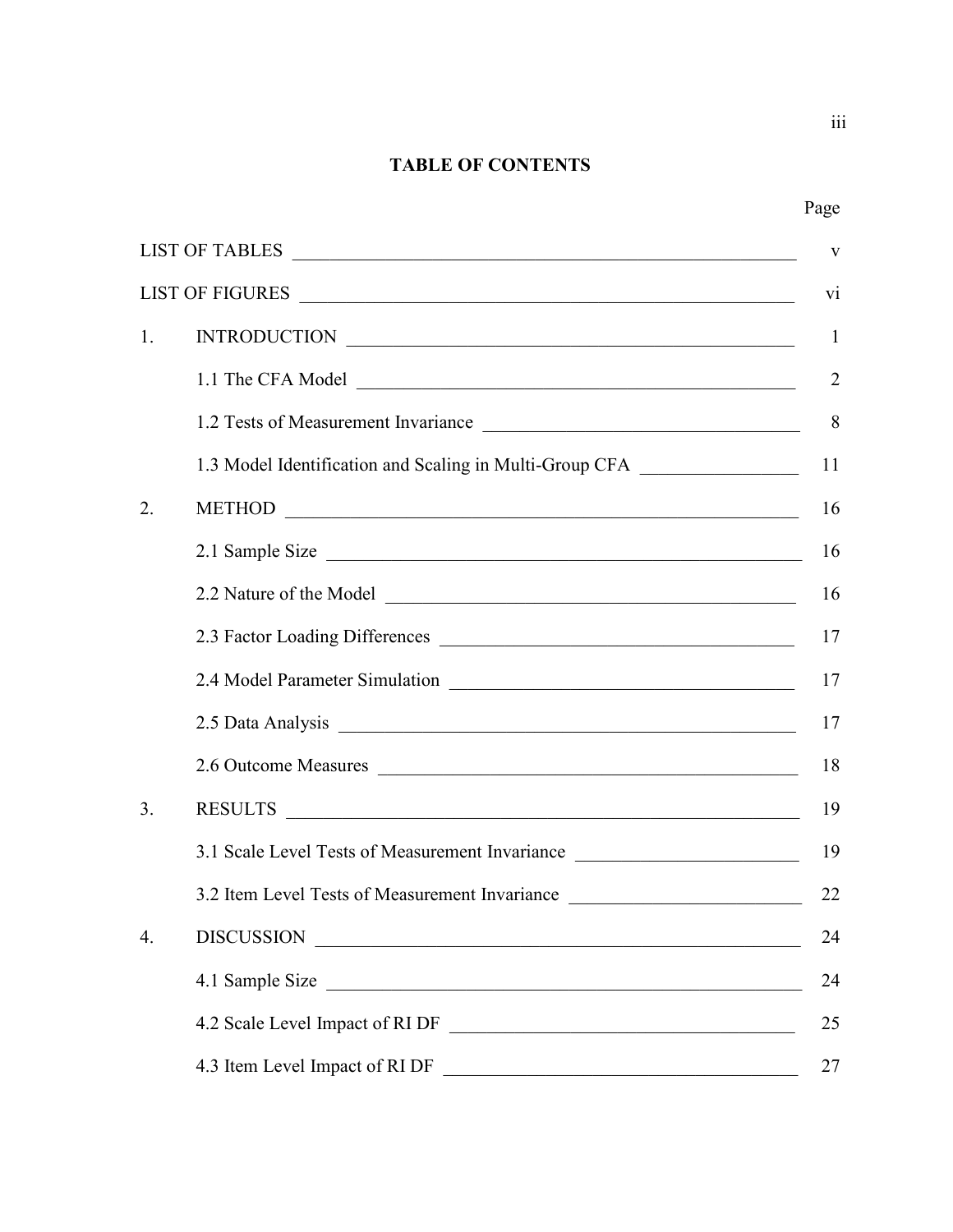|    | 4.4 The Case of DF on Non-RI Items                                                                                   |    |
|----|----------------------------------------------------------------------------------------------------------------------|----|
|    | 4.5 Implications and Recommendations                                                                                 | 28 |
|    | 4.6 Limitations and Future Directions                                                                                | 30 |
| 5. | <b>REFERENCES</b><br>the contract of the contract of the contract of the contract of the contract of the contract of |    |
| 6. | <b>FOOTNOTES</b>                                                                                                     | 34 |

iv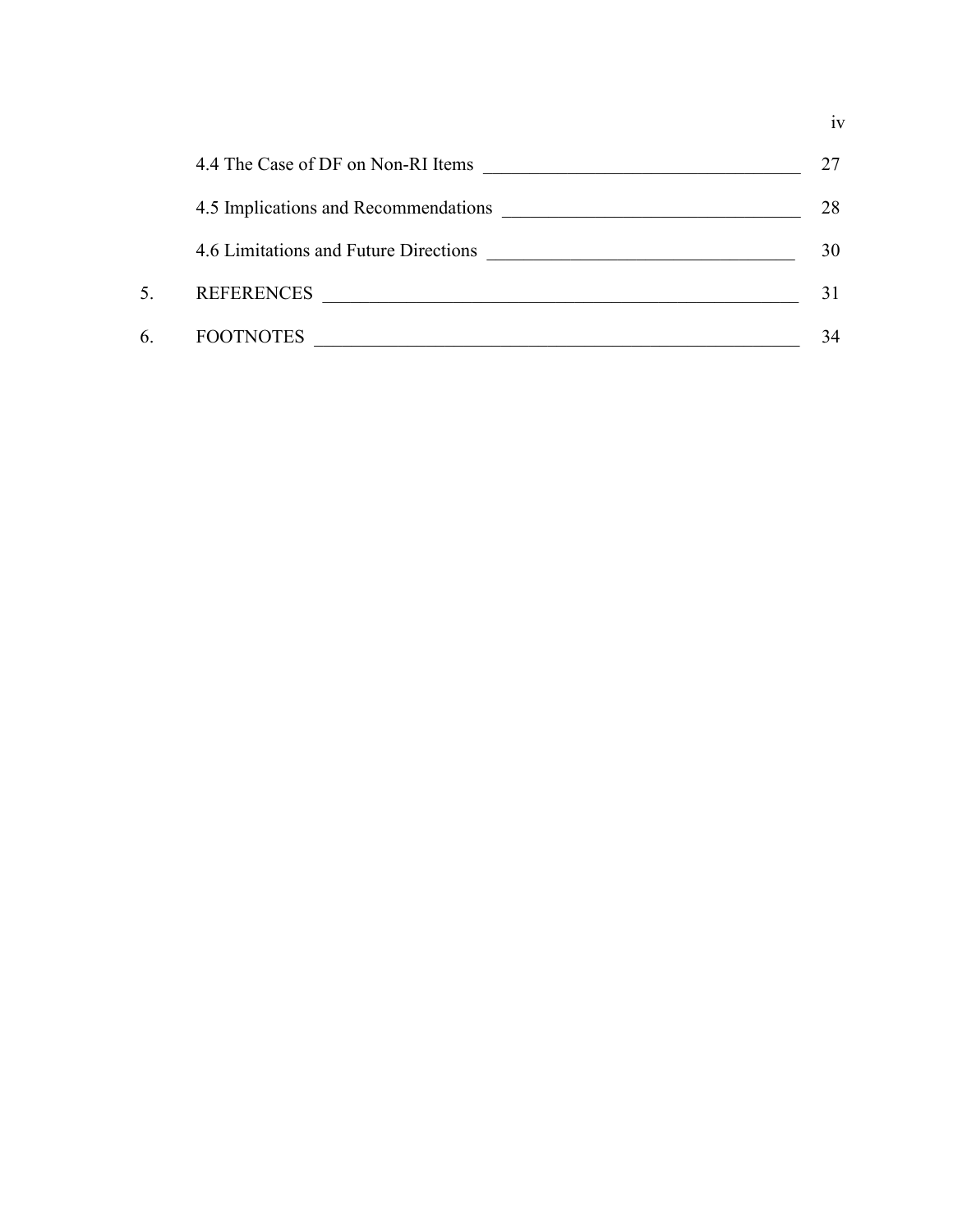# LIST OF TABLES

v

| Table 1. Effects of RI Selection for Three-Indicator CFA Example |                                                                                           | 35 |
|------------------------------------------------------------------|-------------------------------------------------------------------------------------------|----|
| Table 2. Summary of Manipulated Conditions                       |                                                                                           | 36 |
| Table 3. Population Factor Loadings for Simulated Group 1 Data   |                                                                                           | 37 |
| Table 4. Population Factor Loadings for Simulated Group 2 Data   | 38                                                                                        |    |
| Table 5. Results of Scale Level Tests of Metric Invariance       |                                                                                           | 39 |
|                                                                  | Table 6. Results of Logistic Regression of Metric Invariance Test on Study Variable<br>40 |    |
| of Metric Invariance                                             | Table 7. Percentage of Replications Yielding Significant Results for Item-Level Tests     | 41 |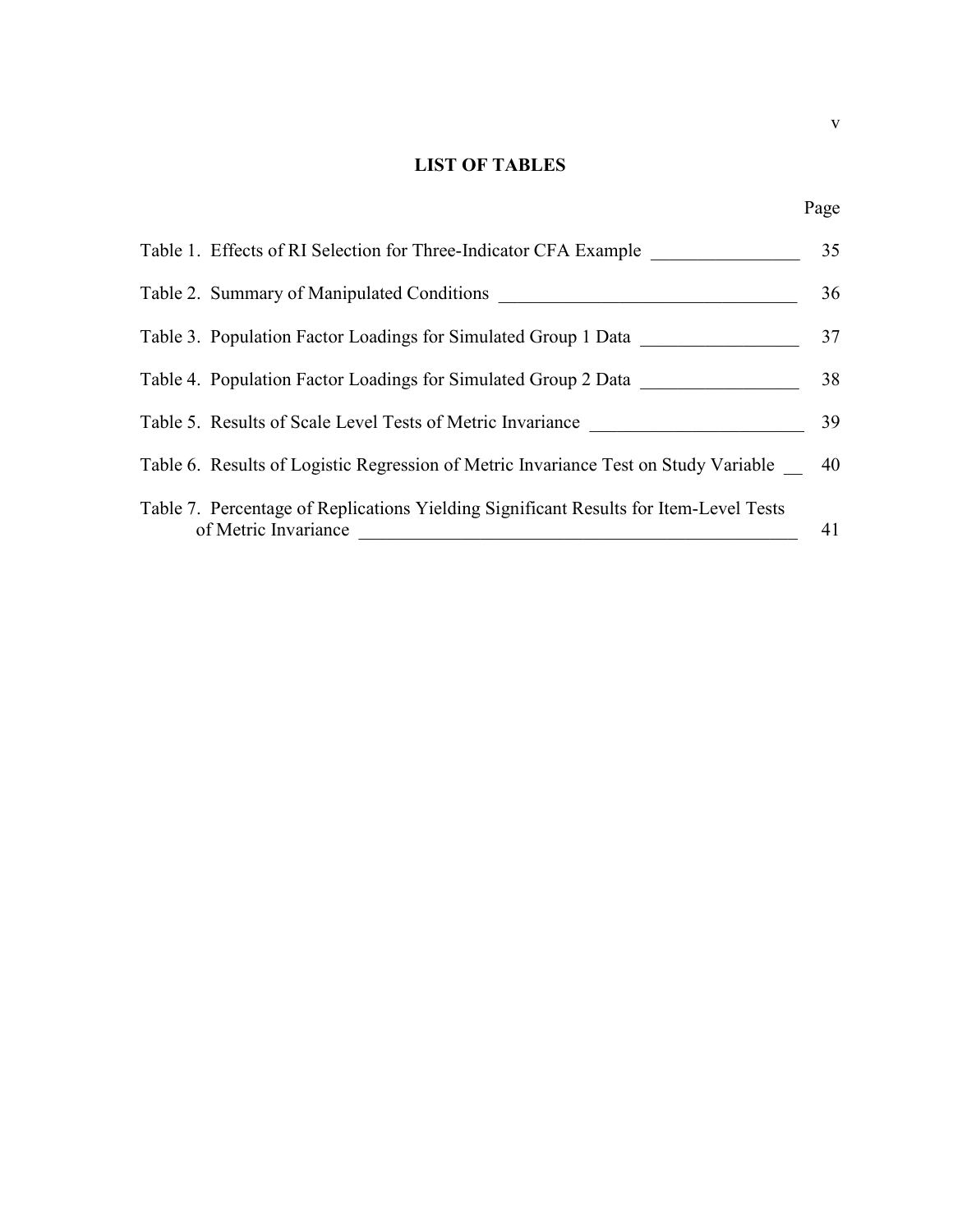# LIST OF FIGURES

| Figure 1. Measurement Model for All Study Conditions                                    | 43 |
|-----------------------------------------------------------------------------------------|----|
| Figure 2. Effect of DF on Scale-Level Tests of Metric Invariance, N=150                 | 44 |
| Figure 3. Effect of DF on Scale-Level Tests of Metric Invariance, N=500                 | 45 |
| Figure 4. Effects of DF on True Positive Rates of Item-Level Invariance Tests, $N=150$  | 46 |
| Figure 5. Effects of DF on False Positive Rates of Item-Level Invariance Tests, $N=150$ | 47 |
| Figure 6. Effects of DF on True Positive Rates of Item-Level Invariance Tests, $N=500$  | 48 |
| Figure 7. Effects of DF on False Positive Rates of Item-Level Invariance Tests, N=500   | 49 |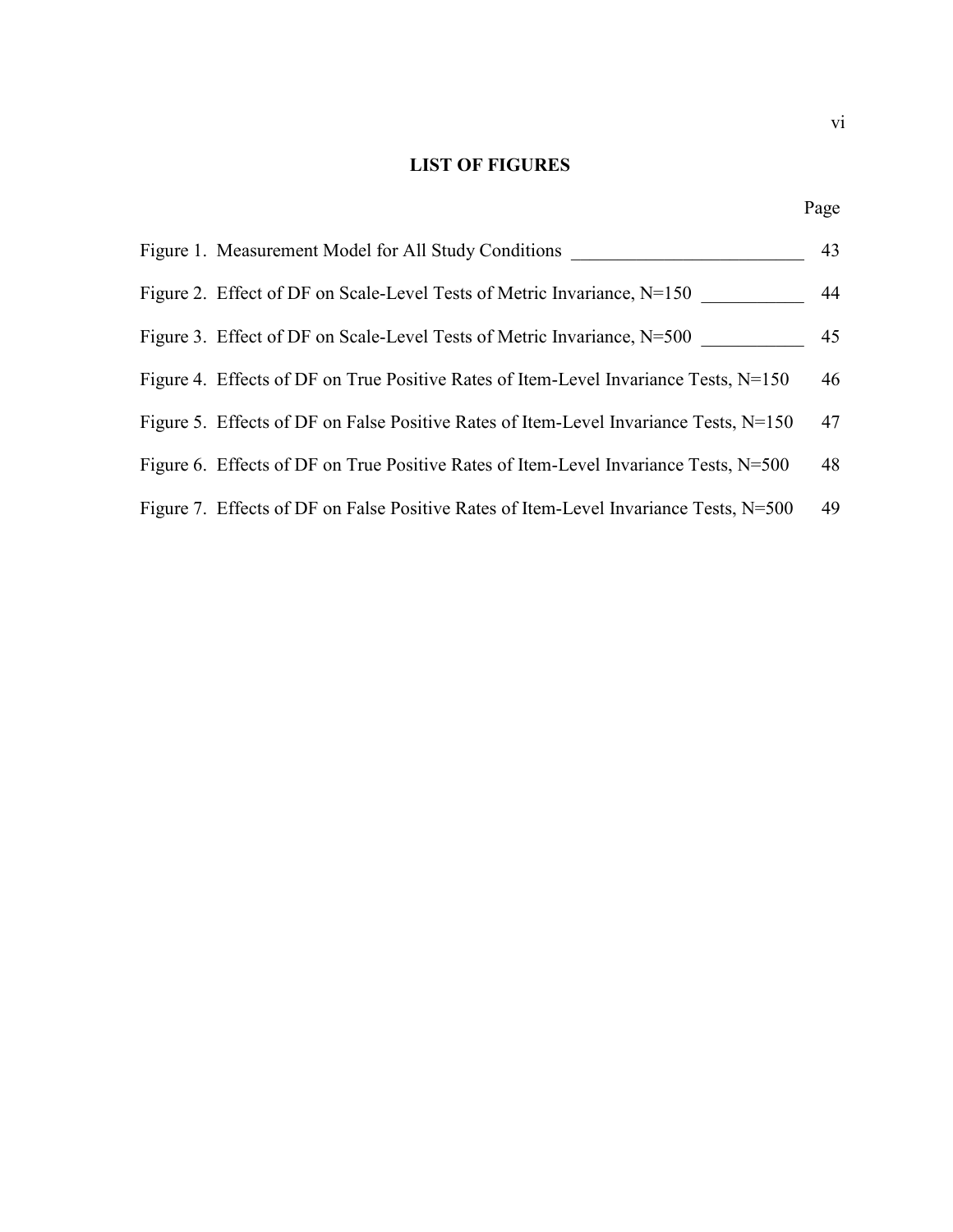#### 1. INTRODUCTION

In the social sciences, a considerable amount of research seeks to make comparisons among groups of people. These groups may be defined by variables such as nationality, culture, gender, or race, or they may consist of the same people at different points in time. Regardless of the substantive research questions, a key assumption is that the observable variables on which these comparisons are based, typically sets of items or scales, are related to the same latent variables across groups and, moreover, related to the latent variables in the same way. When this assumption holds, any observed differences across groups can be interpreted as true differences in the unobservable latent variable(s). To assess the validity of this assumption, tests of measurement invariance (MI) may be employed; more precisely, MI is considered the degree to which measurements conducted under different conditions yield equivalent measures of the same attributes (Horn & McArdle, 1992). If measurement invariance cannot be supported, differences between groups cannot be meaningfully interpreted. It is, therefore, critical that tests of measurement invariance produce valid, unambiguous results.

 Two methodological frameworks, one based on item response theory (IRT) and one based on confirmatory factor analysis (CFA) are available for evaluating measurement invariance. While these methods are similar in purpose, the methodologies have evolved and been treated relatively independently of one another. The current study deals with an issue encountered in confirmatory factor analytic tests of measurement invariance, termed the "standardization problem" (Cheung & Rensvold, 1999; Rensvold & Cheung, 1998, 2001). The problem relates to the standardization procedures required with any use of CFA; however, while not problematic in single group applications of CFA, the assumptions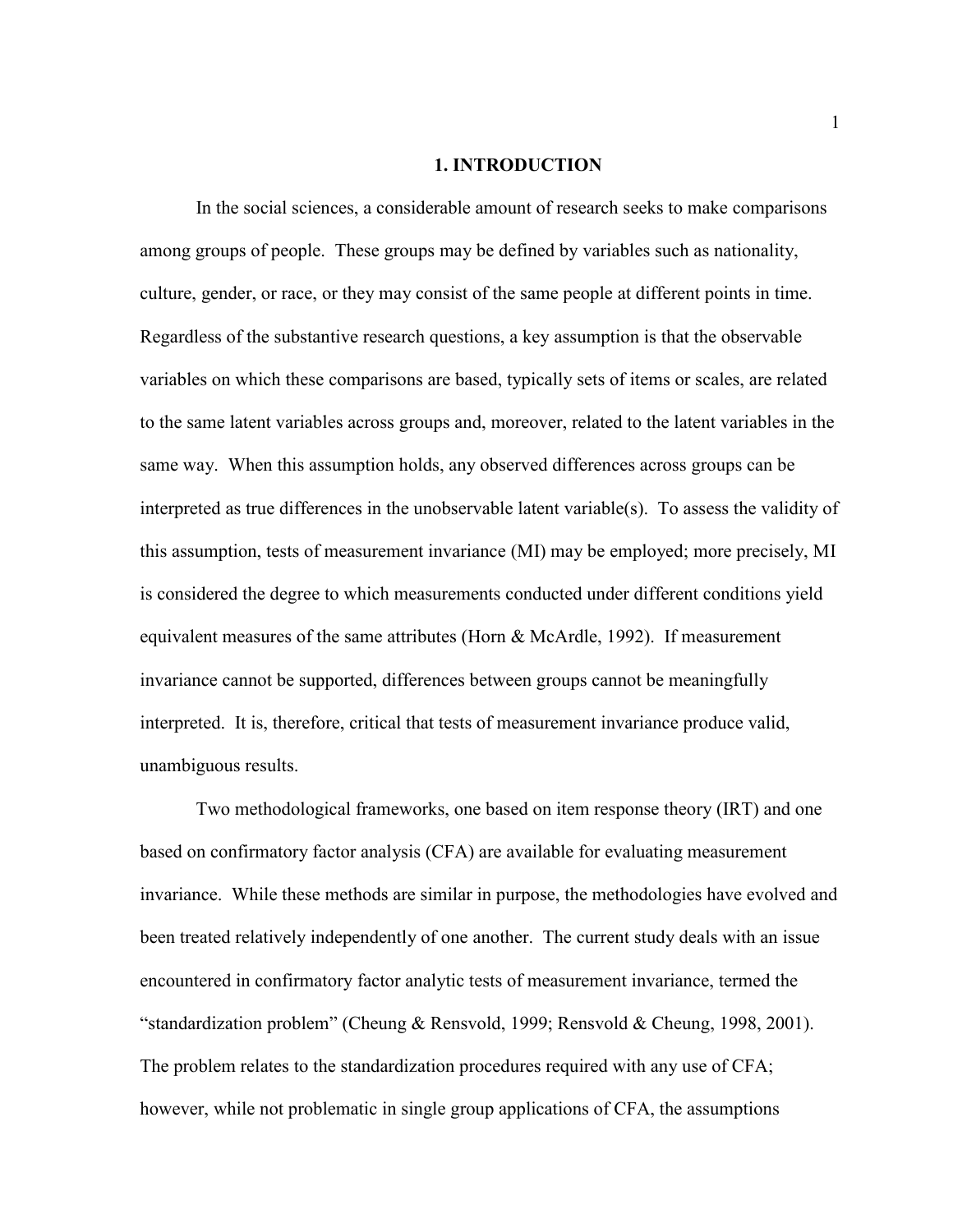inherent in the procedure, when violated, potentially compromise the validity of conclusions about MI. Thus, the goal of the current study is to determine the conditions under which researchers should be the most wary of tests of MI and those under which conclusions drawn from scale and item-level tests can safely be considered valid. Specifically, I focus on the role of the referent indicator (RI), the item chosen to provide a metric for the latent variable. The remainder of this section will proceed as follows: First, I will provide a brief overview of the general CFA model. Next I will introduce the procedures in which CFA techniques are used to test for measurement invariance. Then, more specifically, I will discuss issues related to model identification and scaling inherent in these procedures and, in particular, the role of the referent indicator. It is argued that referent indicator selection has serious implication for conclusions drawn from tests of measurement invariance; however, the exact nature of these implications has not yet been explored in the literature. Therefore, the following sections detail the methodology and results of a study designed to investigate these issues.

## 1.1 The CFA Model

Confirmatory factor analysis is a special case of the broader structural equation modeling (SEM) or, alternatively, covariance structure analysis. CFA requires the researcher to make *a priori* predictions regarding the structure of the model to be tested. The analysis provides a quantification of the degree to which this theoretical model 'fits' the observed data. The general model can be represented as:

$$
\mathbf{x} = \Lambda \xi + \delta \,, \tag{1}
$$

where x, a  $(q \times 1)$  vector of observed variables, is a function of  $\xi$ , a  $(s \times 1)$  vector of latent variables, and a  $(q \times 1)$  vector of item uniqueness terms  $(\delta)$  which represents the specific and random variances associated with each observed variable.  $\Lambda$  is a  $(q \times s)$  matrix made up of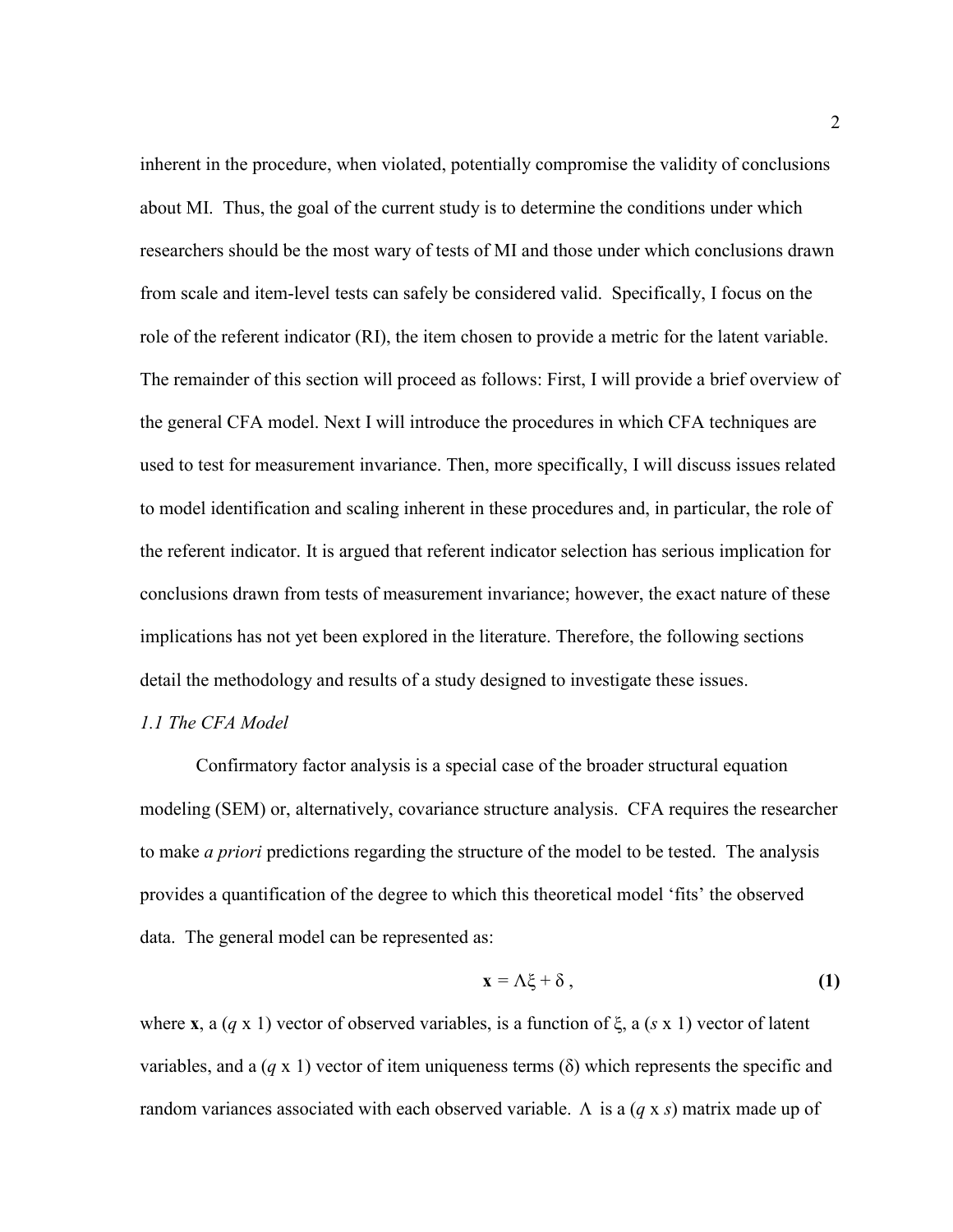$\lambda_{ii}$ s factor loadings, and represents the relationships between the latent variables and the observed variables; that is, for  $x_i = \lambda_{ij} \xi_j + \delta_i$ ,  $\lambda_{ij}$  refers to the number of units change expected in  $x_i$  for every unit change in  $\xi_j$ .

 Before conducting any CFA analyses, the researcher must specify a model. This model represents the researcher's sense as to how latent unobserved variables are reflected by observed variables, or indicators. Model specification allows the researcher to 'fix' and 'free' model parameters. Fixing a parameter constrains it to equal some specified value while freeing allows a parameter to be freely estimated from input data. The model must include both fixed and freed parameters. To specify a two-factor model in which each factor has three associated indicators and each indicator is associated with only one factor, factor loadings would be fixed and freed so that parameters relating indicators to their predicted latent variables may be freely estimated, while parameters relating indicators with the unintended latent variable are fixed to 0. In matrix form these constraints can be thought of as:

$$
\begin{bmatrix} x_1 \\ x_2 \\ x_3 \\ x_4 \\ x_5 \\ x_6 \end{bmatrix} = \begin{bmatrix} \lambda_{11} & 0 \\ \lambda_{21} & 0 \\ \lambda_{31} & 0 \\ 0 & \lambda_{42} \\ 0 & \lambda_{52} \\ 0 & \lambda_{62} \end{bmatrix} \begin{bmatrix} \xi_1 \\ \xi_2 \\ \xi_3 \end{bmatrix} + \begin{bmatrix} \delta_1 \\ \delta_2 \\ \delta_3 \\ \delta_4 \\ \delta_5 \\ \delta_6 \end{bmatrix}
$$
 (2)

Additionally, a researcher may choose to impose equality constraints. In the above example, it may be believed that indicator variables  $x_1$ ,  $x_2$ , and  $x_3$  measure  $\xi_1$  equally well (i.e., they have equal factor loadings). Constraining  $\lambda_{11}$  through  $\lambda_{31}$  to be equal will allow the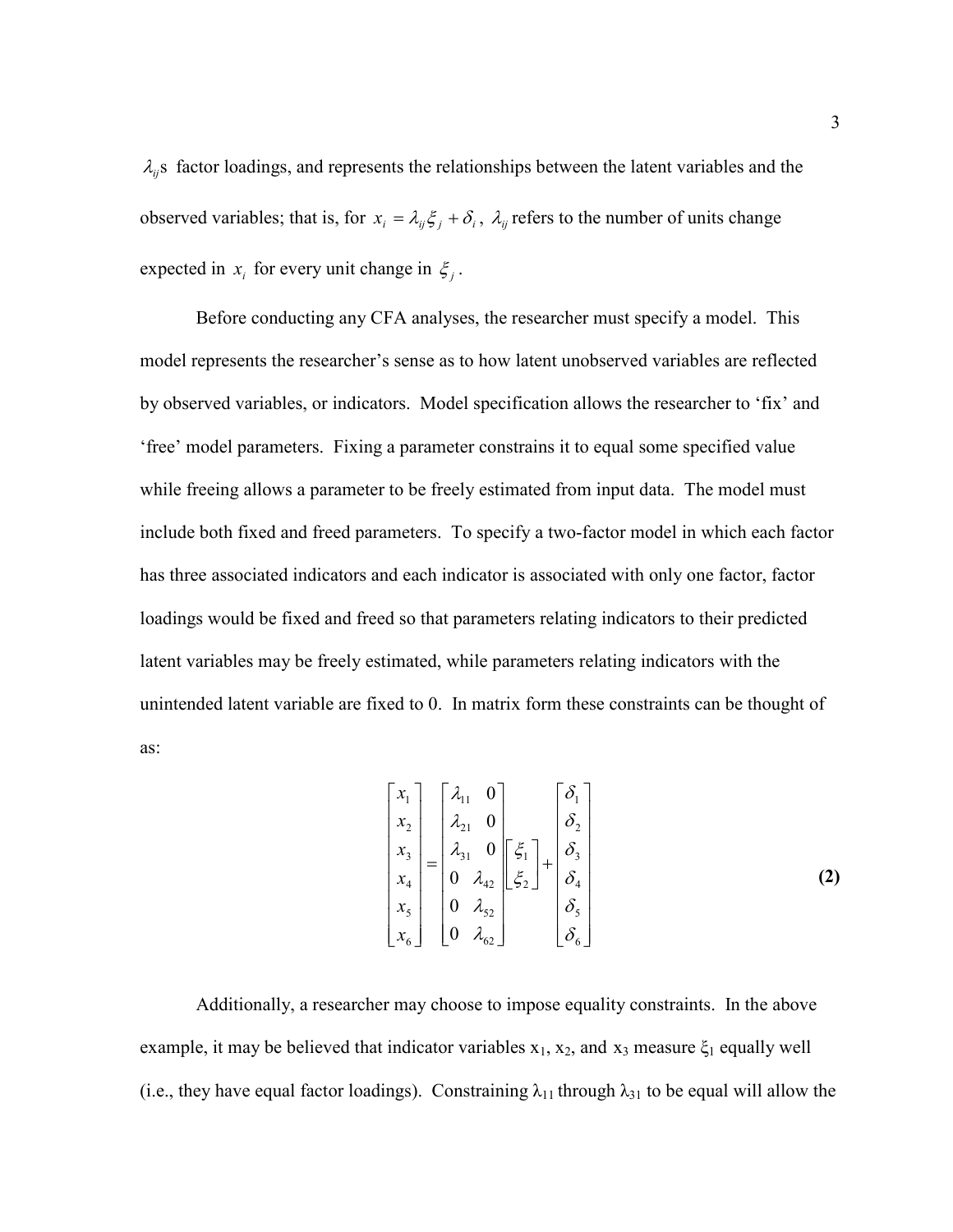parameters to be estimated from input data but requires estimation to produce the same value for all three λs.

The number of available degrees of freedom (df) for the specified model is calculated by multiplying the number of observed variables (v) by  $v+1$  and then dividing the quantity by two.

$$
df = \frac{v(v+1)}{2} \tag{3}
$$

In the previous example, the model contains  $v = 6$  observed variables, so the potential df =  $[6(6+1)] / 2 = 21.$ 

Once a model is specified, the CFA program can then be used to estimate model parameters that will reproduce the observed covariance matrix  $\Sigma$ . To illustrate the relationship between the parameters estimated in CFA and the observed covariance matrix  $(\Sigma)$ , Bollen (1989) shows that the implied covariance matrix of observed variables, given the model parameters  $(θ)$  can be written as:

$$
\sum (\theta) = \Lambda_x \Phi \Lambda'_x + \Theta_{\delta}
$$
 (4)

Given a one-factor, three-indicator model,

$$
x_1 = \lambda_{11}\xi_1 + \delta_1
$$
  
\n
$$
x_2 = \lambda_{21}\xi_1 + \delta_2
$$
  
\n
$$
x_3 = \lambda_{31}\xi_1 + \delta_3
$$
  
\n
$$
E(\delta_i) = 0
$$
  
\n(5)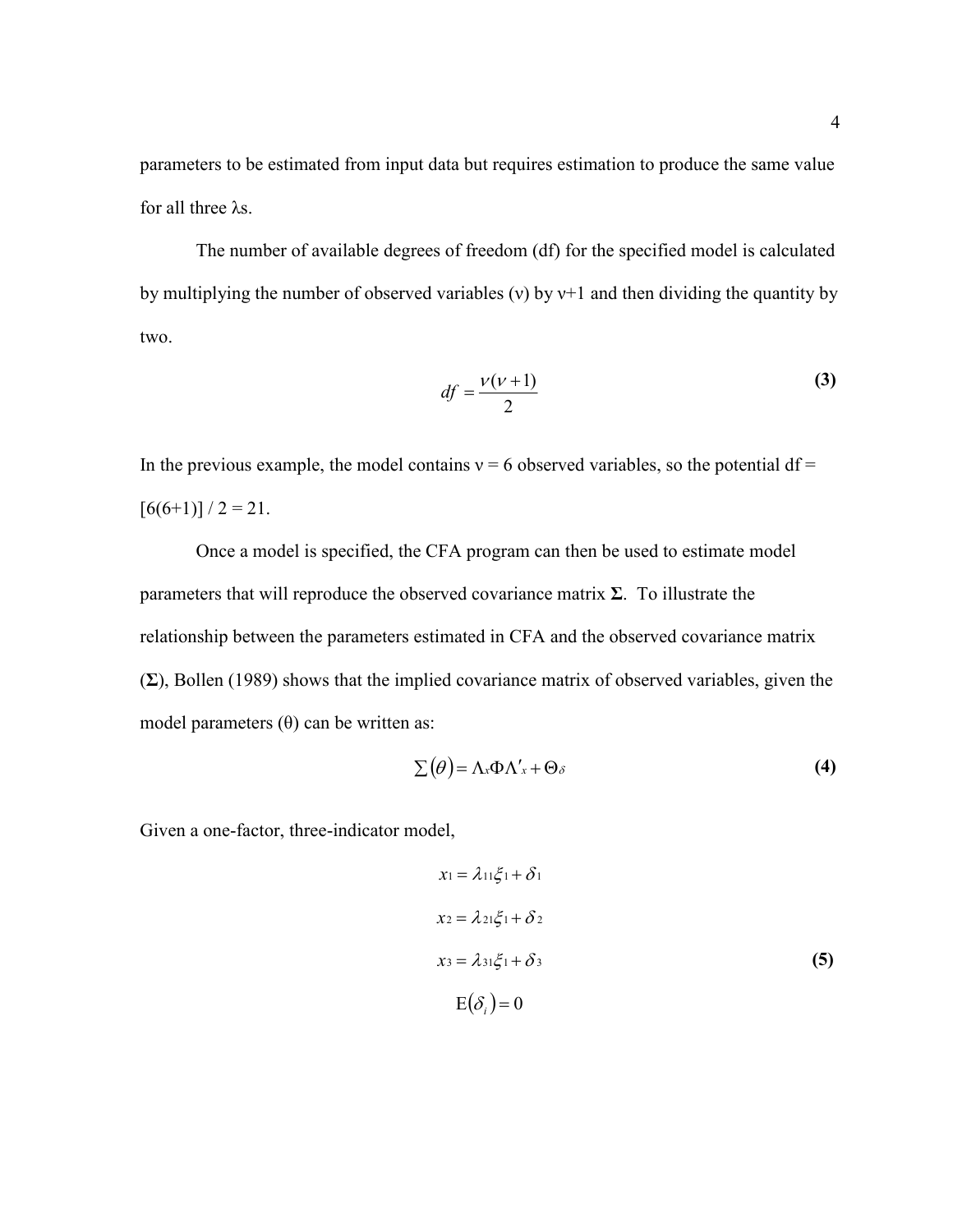$$
cov(\xi_1, \delta_i) = 0, \quad \text{for } i = 1, 2, 3
$$

$$
cov(\delta_1, \delta_j) = 0, \quad \text{for } i \neq j
$$

the associated matrices would be:

$$
\mathbf{x} = \begin{bmatrix} x_1 \\ x_2 \\ x_3 \end{bmatrix}, \qquad \mathbf{\Lambda}_{\mathbf{x}} = \begin{bmatrix} \lambda_{11} \\ \lambda_{21} \\ \lambda_{31} \end{bmatrix}, \qquad \xi = \begin{bmatrix} \xi_1 \end{bmatrix}, \qquad \mathbf{\Phi} = \begin{bmatrix} \phi_{11} \end{bmatrix}, \qquad \delta = \begin{bmatrix} \delta_1 \\ \delta_2 \\ \delta_3 \end{bmatrix}, \qquad (6)
$$

where the covariances among the  $\delta$  terms is given as:

$$
\mathbf{\Theta}_{\delta} = \begin{bmatrix} \text{var}(\delta_1) & \\ 0 & \text{var}(\delta_2) \\ 0 & 0 & \text{var}(\delta_3) \end{bmatrix} \tag{7}
$$

When  $\Sigma(\theta)$  is calculated using the above matrices, the result is:

$$
\Sigma(\theta) = \begin{cases}\n\lambda_{11}^2 \phi_{11} + \text{var}(\delta_1) \\
\lambda_{21} \lambda_{11} \phi_{11} & \lambda_{21}^2 \phi_{11} + \text{var}(\delta_2) \\
\lambda_{31} \lambda_{11} \phi_{11} & \lambda_{31} \lambda_{21} \phi_{11} & \lambda_{31}^2 \phi_{11} + \text{var}(\delta_3)\n\end{cases}
$$
\n(8)

Given that the covariance matrix of observed variables  $(\Sigma)$  can be written as:

$$
\Sigma = \begin{bmatrix} \text{var}(x_1) \\ \text{cov}(x_2, x_1) & \text{var}(x_2) \\ \text{cov}(x_3, x_1) & \text{cov}(x_3, x_2) & \text{var}(x_3) \end{bmatrix}
$$
 (9)

it follows that:

$$
\operatorname{var}(x_1) = \lambda_{11}^2 \phi_{11} + \theta_{11},
$$
  
\n
$$
\operatorname{cov}(x_2, x_1) = \lambda_{21} \lambda_{11} \phi_{11},
$$
 (10)

and so on.

 When constraints are such that only one possible set of estimates can be produced, the model is said to be "identified." For identification to occur, the number of parameters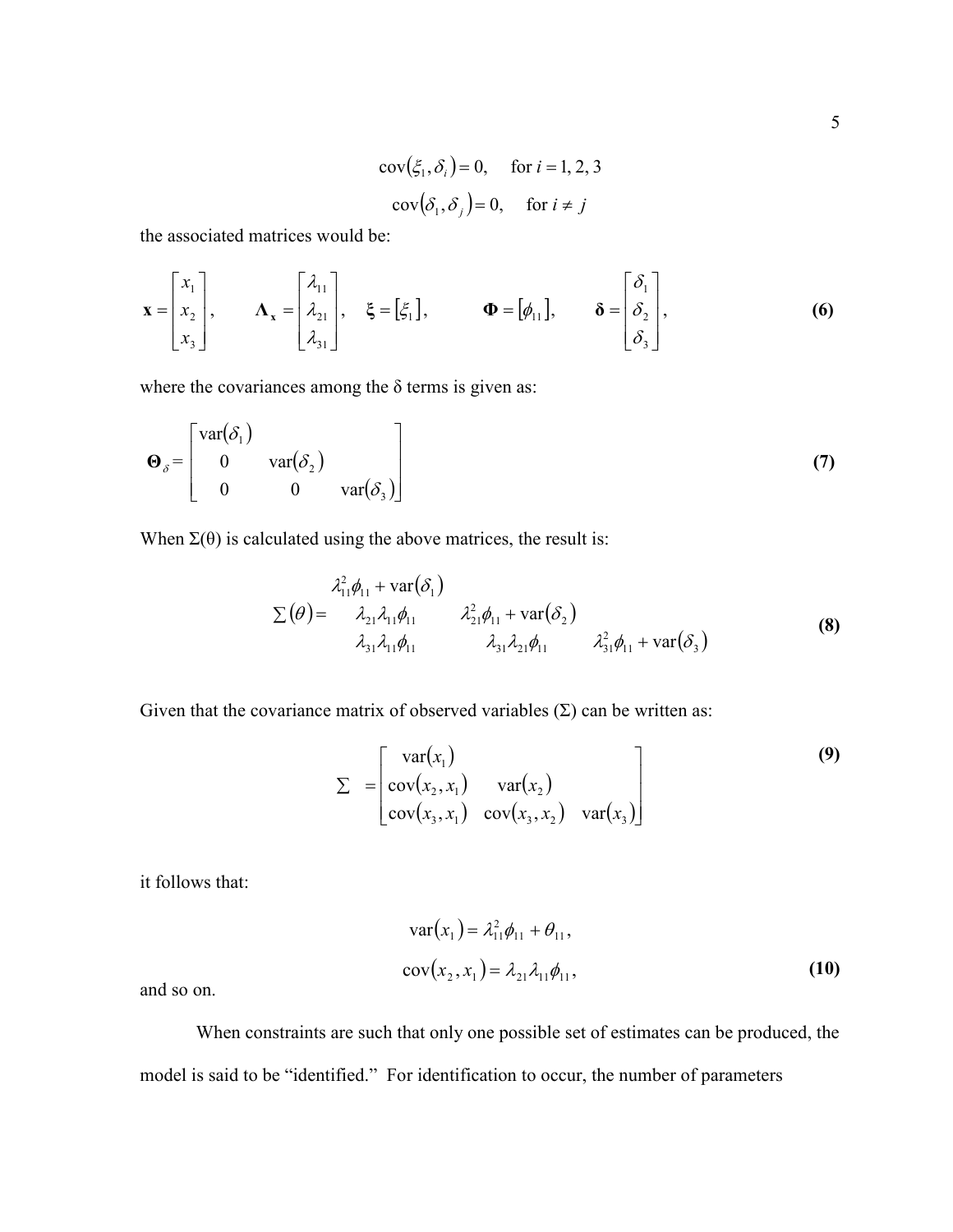estimated must be equal to or less than the number of available df. When the number of estimated parameters equals the available df, the actual df of the model is equal to zero and model implied covariance matrix will perfectly match the observed covariance matrix (i.e., the model is "just-identified"). For this reason, in order to test model fit, one less parameter must be estimated than available degrees of freedom. Such a model is said to be "overidentified".

 Additionally, model identification requires that some scaling constraint is placed in order to provide a metric for the latent variable. Because it is rarely the case that the latent variable of interest possesses an inherent scale, it is left up to the researcher to assign a scale. This can be done by assigning a value to either the variance of the latent factor or one of the  $\lambda_{ii}$  s. Most commonly, scaling is accomplished by the latter procedure (Bollen, 1989), setting the factor loading of one item to a value of 1.0. When this option is chosen, the effect is such that scores on the latent variable are expressed in the scale of the selected indicator (called a referent indicator, RI); therefore, for each latent variable, factor loadings are interpretable with respect to one another. One advantage of constraining factor variances to a constant is that, in models that contain more than one latent variable, constraining the factor variances to the same constant produces factor loadings that are expressed in the same scale, regardless of latent variable. However, this method assumes that variances really are equal for all latent variables. Differences in the variances of latent variables will be manifest via different factor loadings when standardized factor variances are used to set the metric of the scale. For this reason, this scaling option is generally not recommended in tests of MI (Cheung & Rensvold,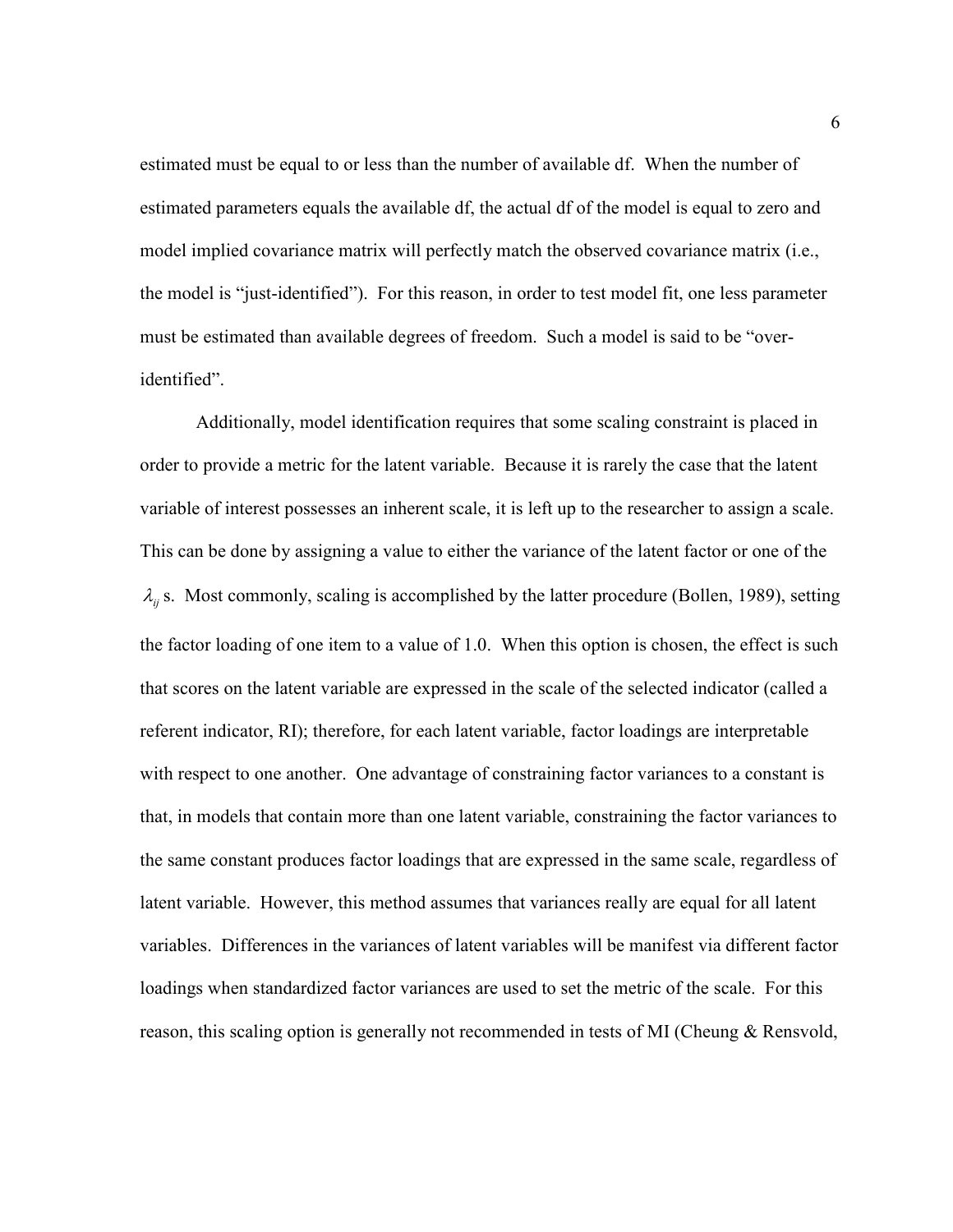1999). Note that whether model identification is achieved via a referent indicator or standardized factor variances, model fit will not be affected.

 Using the specified model and observed covariance matrix as input, maximum likelihood estimation seeks to match the observed data to the target model. The discrepancy between the target and observed matrices can be evaluated statistically to confirm or reject the null hypothesis that the expected model 'fits' the data. The most obvious fit index that can be used is the chi-square  $(\chi^2)$  statistical significance test,

$$
\chi^2 = (N-1)F_{ML} \tag{11}
$$

where  $F_{ML}$  is the maximum likelihood fit function defined as,

$$
F_{ML} = \log \left| \Sigma(\theta) \right| + \text{tr}(\mathbf{S} \Sigma^{-1}(\theta)) - \log \left| \mathbf{S} \right| - (p+q) \tag{12}
$$

The fit function represents the degree of difference between the observed covariance matrix and the model-implied covariance matrix (as computed from Formula 4 using parameters estimated to minimize this difference). This statistic, with df equal to the difference between the model's available df and the number of estimated parameters, represents a test of "badness of fit". Thus, a non-significant  $\chi^2$  supports the hypothesized model. While the  $\chi^2$ statistic has the advantageous property of being a parametric statistic with known distributional properties, the  $\chi^2$  statistic is somewhat problematic in that, as the sample size increases, the discrepancy between the implied and observed covariance matrices needed to reject the null hypothesis decreases (Hu  $&$  Bentler, 1999). This is evidenced by the incorporation of sample size in the chi-square formula. Because of this shortcoming, many researchers choose to supplement  $\chi^2$  with other fit indices, such as the normed fit index (NFI; Bentler & Bonett, 1980), the comparative fit index (CFI; Bentler, 1990), and the root-mean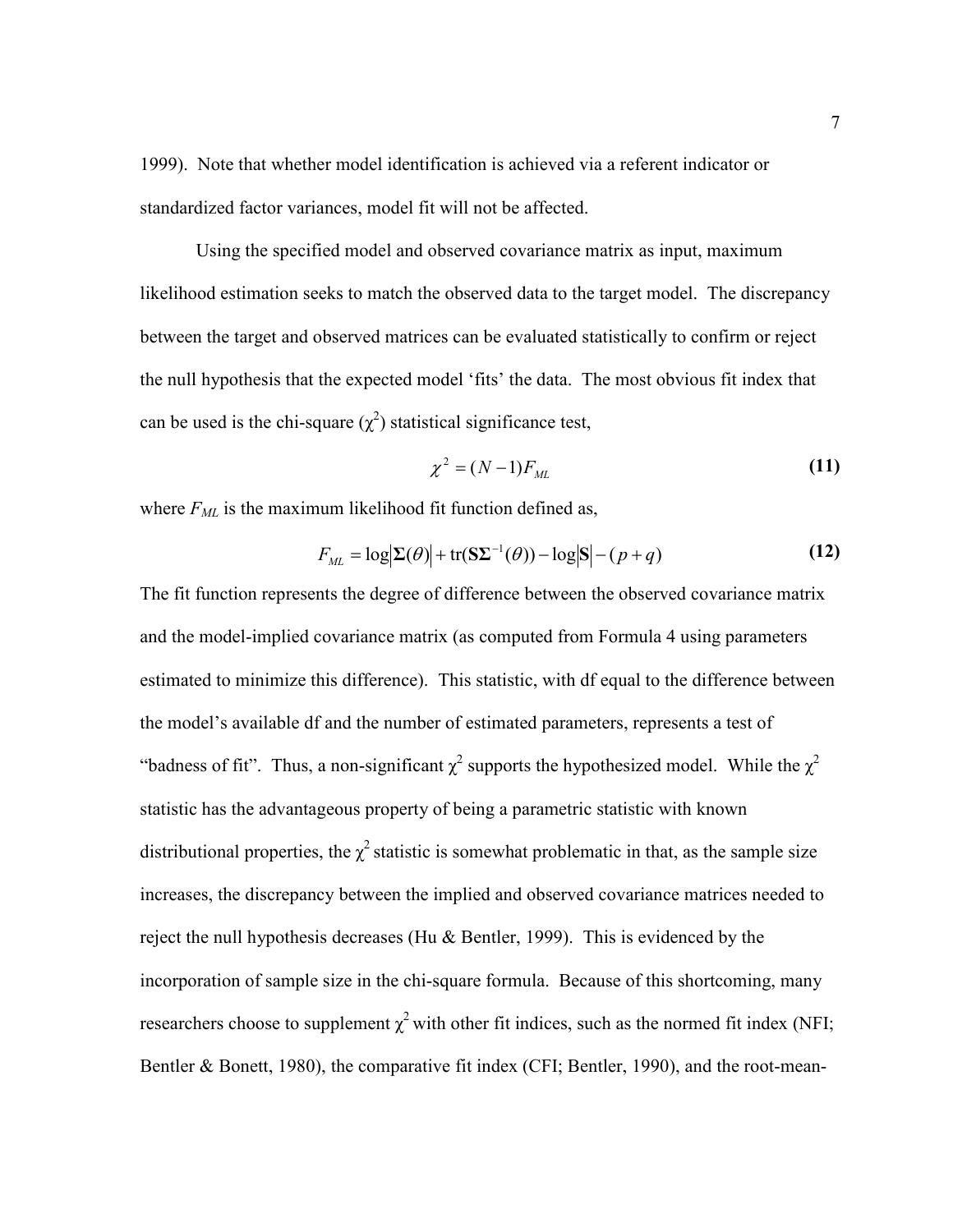square error of approximation (RMSEA; Steiger & Lind, 1980). A review of these and other fit indices is beyond the scope of this paper and can be found in Hu and Bentler (1999).

 While the above discussion is framed in terms of single group analyses, the CFA procedure can be utilized to evaluate the invariance of model parameters. In such a case, Equation 1 is modified to read,

$$
\mathbf{x}^{(g)} = \Lambda^{(g)} \xi^{(g)} + \delta^{(g)}
$$
 (13)

where the superscript  $(g)$  denotes that the parameters are group specific. As before x represents a (q x 1) vector of observed variables,  $\xi$  is a (s x 1) vector of latent variables,  $\Lambda$  is a (q x s) vector of factor loadings relating the xs to  $\xi$ s, and  $\delta$  is a (q x 1) vector of uniqueness terms.

 MI is investigated via a series of increasingly restrictive hypotheses regarding the equality of parameter estimates. To test these hypotheses, models are nested such that the more restrictive model is nested in the less restrictive, baseline model. Most commonly, when groups are compared in CFA, fit is evaluated using the difference between the chisquare values of the models being compared, with df equal to the difference in the df of the two models (Bollen, 1989). This test is sometimes called a likelihood ratio test (LRT; Thissen, Steinberg, & Wainer, 1988) as well.

### 1.2 Tests of Measurement Invariance

The sequential hypothesis tests utilized in multi-group CFA allow MI to be assessed for multiple parts of a given model. In a comprehensive review of MI literature, Vandenberg and Lance (2000) observe various consistencies in the way tests of invariance are conducted. With regard to test sequence, the authors found considerable agreement in the initial steps.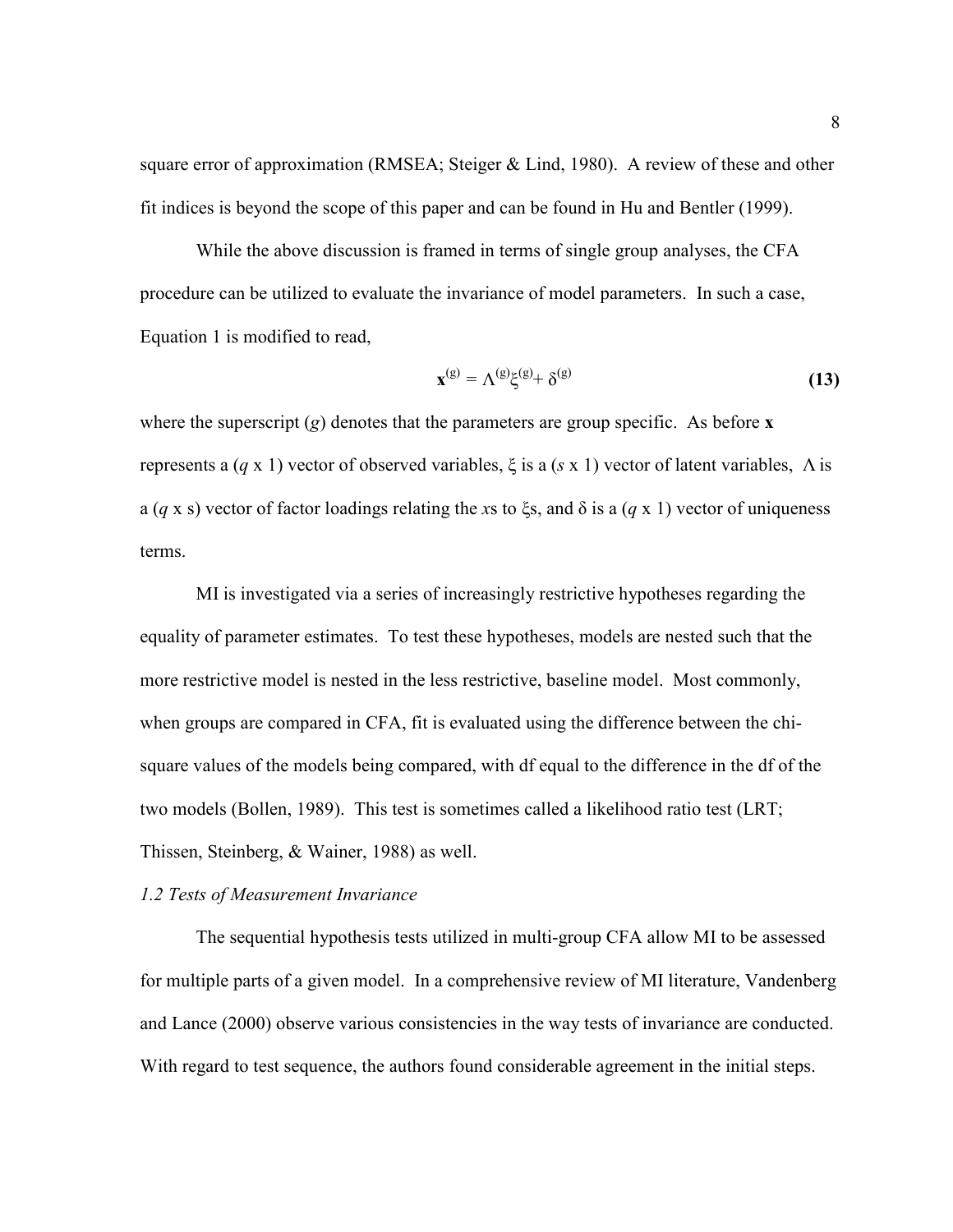Omnibus test. The typical sequence of invariance hypotheses follows from the Jöreskog (1971) tradition, in which the first step is to conduct an omnibus test of equality of covariance matrices, or a test of the hypothesis,

$$
H_0 = \Sigma^{(1)} = \Sigma^{(2)} = \dots = \Sigma^{(g)}
$$
 (14)

where superscripts denote group membership. In this test, no model parameters are estimated. Instead, observed covariance matrices for the groups are directly constrained to be equal across groups. If the equality constraints do not result in a significant decrement of fit, the constraints are considered to reflect the true nature of the data. In this test, failure to find a significant difference is considered evidence of MI. In such a case, invariance is considered to be such that the groups can be treated as one (Byrne, Shavelson, & Muthen, 1989) and, therefore, additional MI tests are unnecessary. However, as Cheung and Rensvold point out, this situation is unlikely to occur unless the groups were, in fact, drawn from the same population (1999, p. 6). In the more probable case, the hypothesis of equal covariance structures is rejected, and a series of increasingly restrictive hypotheses are tested to determine the source of invariance. For this reason and others, some researchers choose to omit tests of equal observed covariance matrices.

Configural invariance. In the case where the hypothesis of equal covariance matrices is rejected, the test is followed by a test of factor loading pattern invariance. Invariance at this level is referred to as "configural invariance" (Horn & McArdle, 1992) and represents a necessary condition for further tests of invariance. In this test, no equality constraints are imposed. Rather, a theoretically derived pattern of fixed and freed factor loadings is imposed on the two groups. The least restrictive test of MI, invariance of model form can be thought of the test of the null hypothesis,

 $(14)$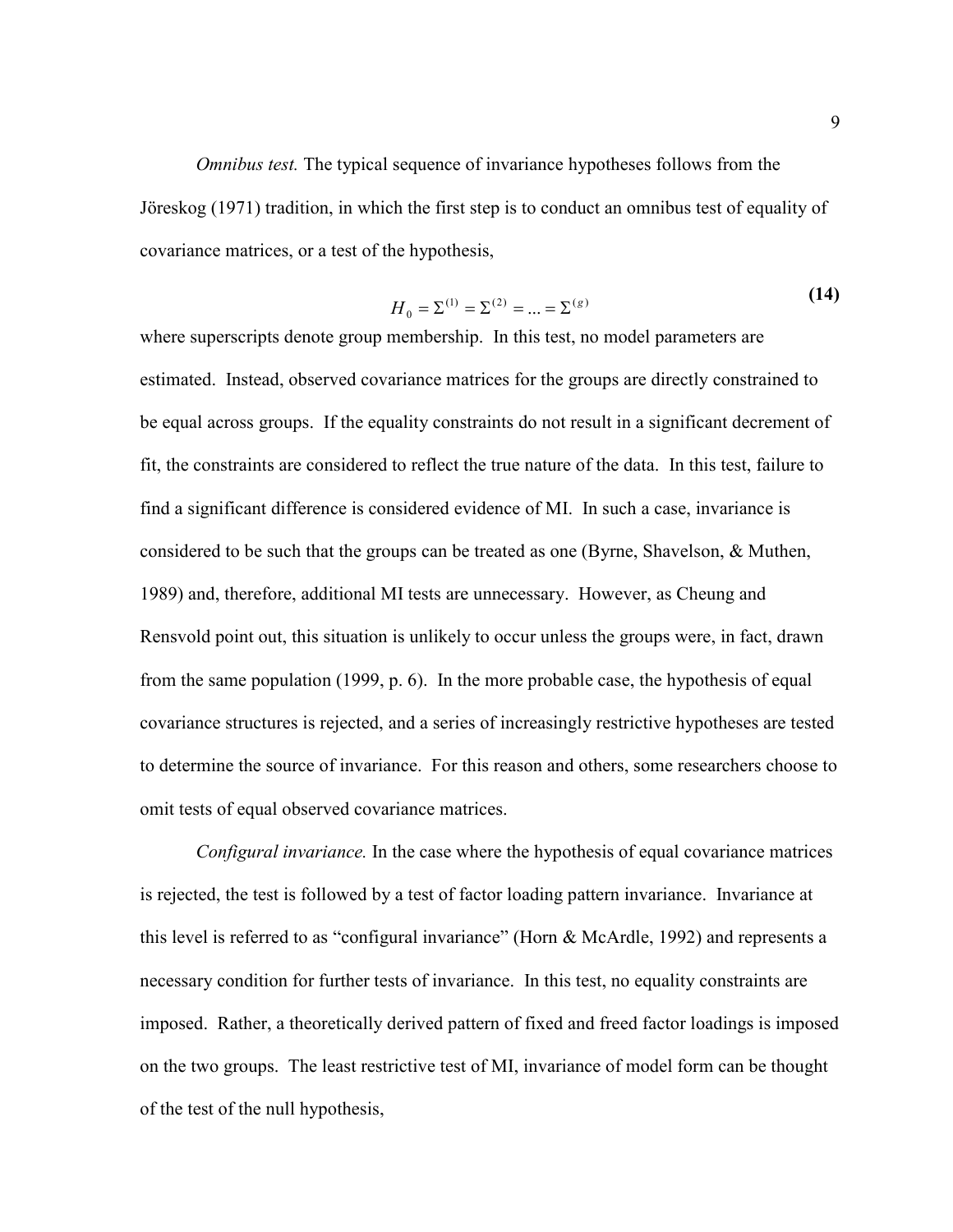$$
H_0 = \Lambda_{form}^{(1)} = \Lambda_{form}^{(2)} = ... = \Lambda_{form}^{(g)}
$$
(15)

If the model is not rejected, it may be used as a baseline against which more restrictive models are compared in subsequent tests such as metric invariance (Horn & McArdle, 1992),  $(\Lambda_x^{(1)} = \Lambda_x^{(2)} = ... = \Lambda_x^{(g)})$ , invariant unique variances  $(\Theta_\delta^{(1)} = \Theta_\delta^{(2)} = ... = \Theta_\delta^{(g)})$ , or invariant factor variances ( $\Phi^{(1)} = \Phi^{(2)} = ... = \Phi^{(g)}$ ). On the other hand, if the configural invariance hypothesis is rejected, other comparisons between groups cannot be interpreted meaningfully.

Metric invariance. When the hypothesis of configural invariance is not rejected, the next test is typically a test of "metric invariance" (Horn & McArdle, 1992) in which the established baseline model is compared to a model in which factor loadings of like-items are constrained to be equal across groups (i.e.,  $\Lambda^{(1)} = \Lambda^{(2)}$ ). If the constrained model fits well and does not produce a significant decrement in fit, metric invariance is supported. At this point, the researcher may proceed with comparisons of means or intercepts across groups.

 On the other hand, if metric invariance is not supported, the researcher is left with few options. One option would be to stop all additional analyses and declare that the measure is not invariant. That is to say observed and latent scores are not directly comparable and, thus, further data analysis should not be conducted. Obviously, discounting all of the efforts of data collection and analysis is not appealing to researchers in most cases. Thus, most will attempt to determine the source of non-invariance. Byrne et al. (1989) and more recently Stark, Chernyshenko, and Drasgow (2006), recommend a procedure for testing individual items for cross-group equivalence one at a time. This process is considered a test of "partial metric invariance." The rationale is that, if the source of the lack of invariance is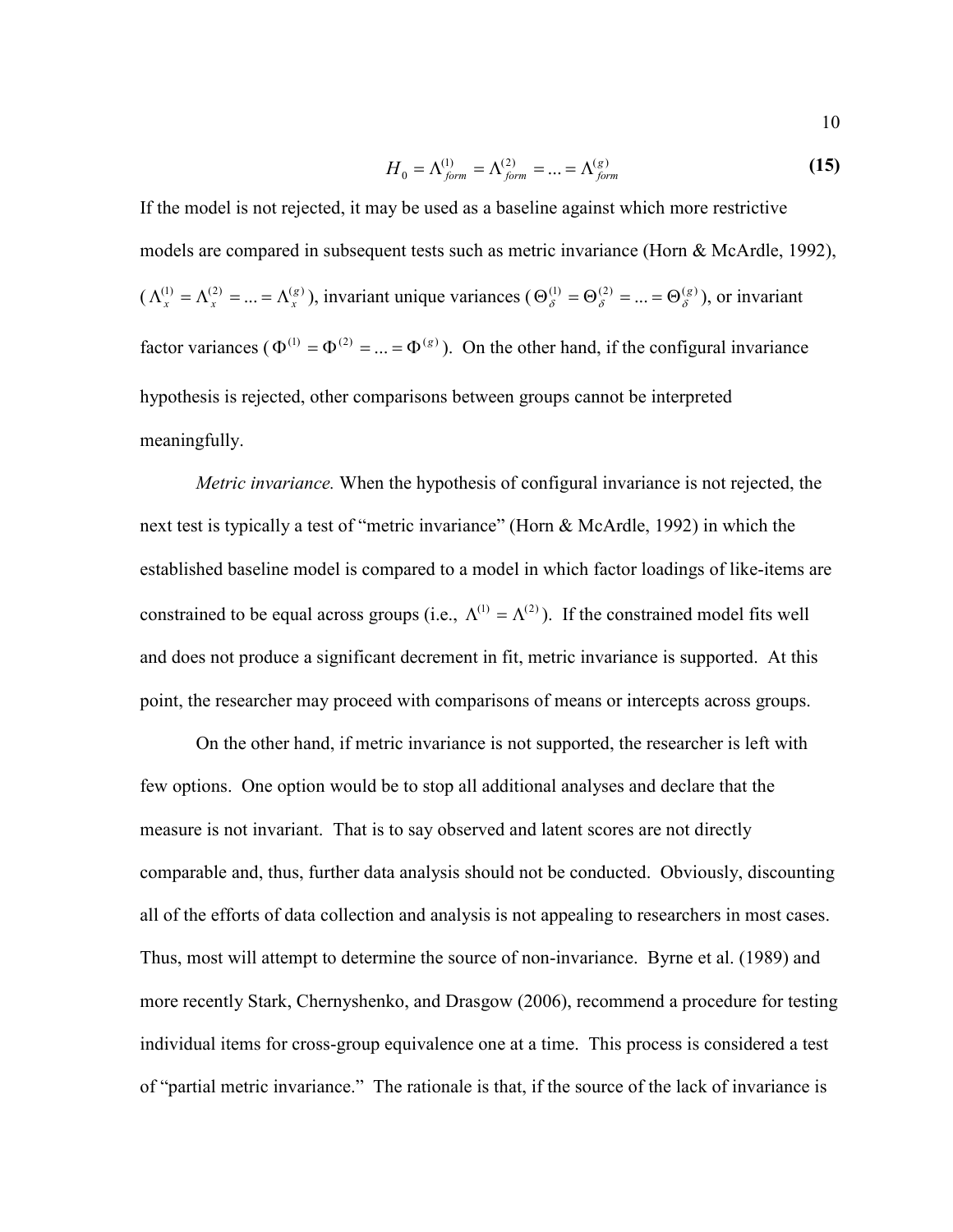found to be limited to a small number of items, the researcher can allow those items' factor loadings to differ across groups and continue MI tests, eventually comparing latent mean scores. In the current study, the focus will be on tests of metric invariance at the scale- and item-level, though tests of other model parameters are certainly possible (see Ployhart  $\&$ Oswald, 2004; Vandenberg & Lance, 2000 for excellent reviews).

#### 1.3 Model Identification and Scaling in Multi-Group CFA

Recall from the previous discussion of CFA model estimation that some parameters must be constrained in order to provide a scale for the unobservable latent variables, either by setting the variances of the latent variables equal to a constant (e.g., to 1.0) or, more commonly, by giving them the scale of one of their indicators, by constraining a factor loading to 1.0 (Bollen, 1989). In the latter scenario, the item with a constrained loading is typically referred to as a "referent indicator" (RI) item. In multi-group comparisons, either scaling procedure will implicitly assume some degree of invariance; that is, it is assumed that the entity selected for standardization, either the variance of the latent variable or RI, is invariant across groups (Cheung & Rensvold, 1999). Both standardization procedures have direct consequences for the estimation of factor loadings; therefore, if the standardized entity is not truly equal across groups, factor loadings in different groups will be expressed in different metrics across groups, possibly compromising the validity of conclusions drawn from the test.

 To elaborate this point, consider the case in which a latent variable is assigned the scale of an RI. By setting the factor loading of the RI to 1.0, the latent variable is standardized to a sample-specific quantity, the difference between the RI's observed and unique variances (Bielby, 1986). Presuming simple structure exists, this quantity will equal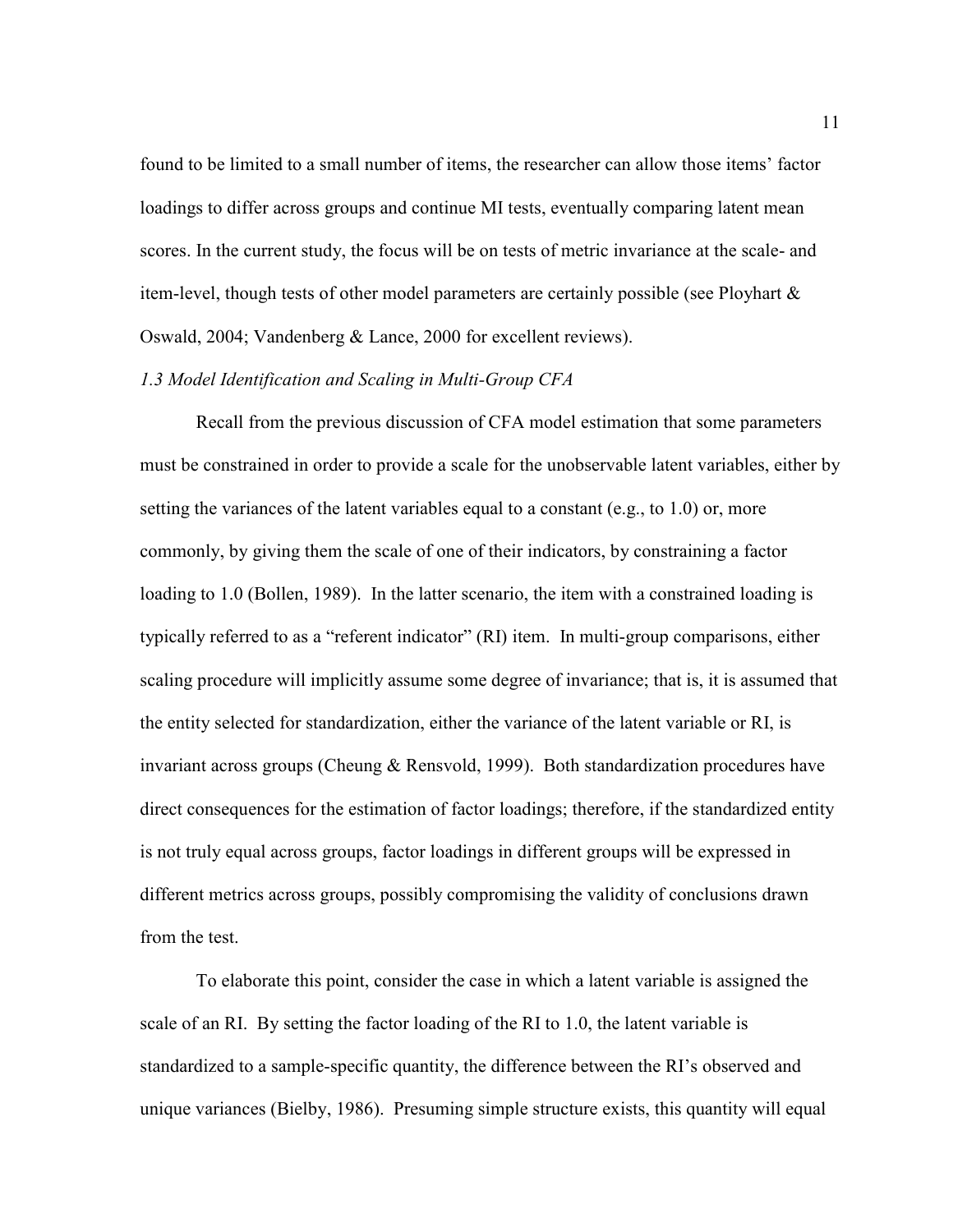the square-root of the communality (or reliability) of the item. The magnitudes of all other relationships between observed variables and the latent variables will be expressed in the scale of the RI. An unpublished manuscript by Hancock, Stapleton, and Arnold-Berkovits provides an illustration. In their example, they consider a one-factor, three-indicator model. A constraint is placed such that  $\lambda_{11} = 1.0$ ; however, the true situation is one in which 1.0 is j times the actual value of  $\lambda_{11}$ . The effect of the scaling constant can be seen upon consideration of the relationship between the observed covariance matrix and the estimated parameters. For  $cov(x_2, x_1) = \lambda_{21} \lambda_{11} \phi_{11}$ , the quantity  $\lambda_{21} \phi_{11}$  must adjust by 1/j to reproduce the observed  $cov(x_2, x_1)$ . Likewise, for  $cov(x_3, x_1) = \lambda_{31} \lambda_{11} \phi_{11}$ , the quantity  $\lambda_{31} \phi_{11}$  must adjust by the same factor,  $1/j$ . This leaves the remaining expression,  $cov(x_3, x_2) = \lambda_{31} \lambda_{21} \phi_{11}$ , in which  $\lambda_{31}$  and  $\lambda_{21}$  would adjust by j and  $\phi_{11}$  by  $1/j^2$ .

Consider a true model in which a one unit change on the latent variable  $(\xi_1)$  is, on average, reflected in a difference of .8 units on the first indicator variable  $(x_1)$ . In this case, the constraint of 1.0 would be 1/.8, or 1.25 times the actual value of  $\lambda_{11}$ . Thus, in order to reproduce  $cov(x_2, x_1) = \lambda_{21} \lambda_{11} \phi_{11}$  where  $\lambda_{11}$  is adjusted by  $j = 1.25$ ,  $\lambda_{21} \phi_{11}$  must in turn adjust by 1/1.25. Similarly, to reproduce  $cov(x_3, x_1) = \lambda_{31} \lambda_{11} \phi_{11}$ , the quantity  $\lambda_{31} \phi_{11}$  must adjust by 1/1.25. The effect of the adjustments in these two equations, taken together with the final equation,  $cov(x_3, x_2) = \lambda_{31} \lambda_{21} \phi_{11}$ , is such that  $\lambda_{31}$  and  $\lambda_{21}$  must adjust by 1.25 and  $\phi_{11}$  by  $1/1.25<sup>2</sup>$  in order to reproduce the observed covariance matrix.

The standardization procedure, while not problematic in single group contexts, has potential to greatly obscure the true state of invariance in multi-group comparisons. Note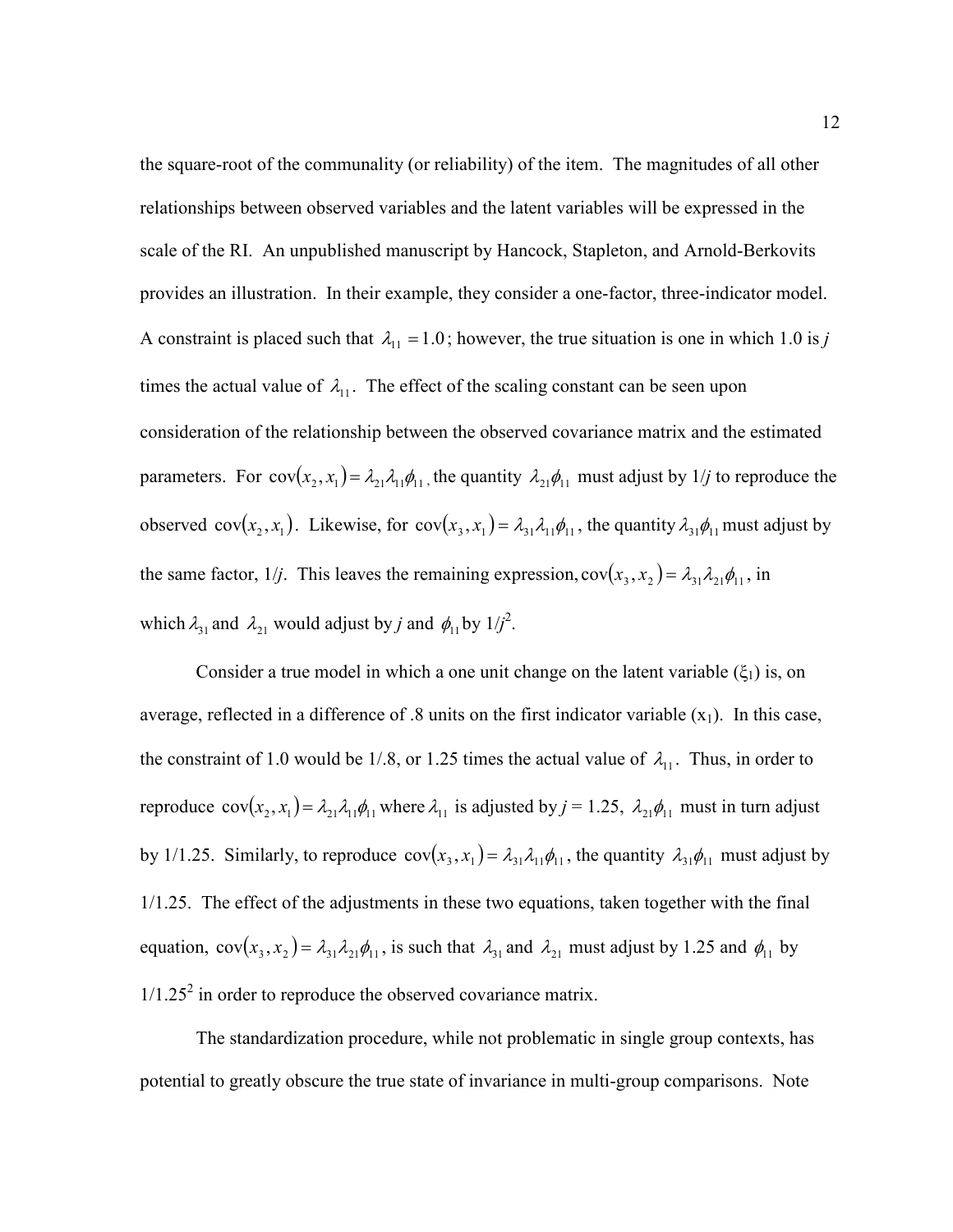that for the comparison to be valid, the selected parameter need not actually have a true value of 1.0 (as is never the case). So long as the parameters are truly invariant, the influence of the RI occurs proportionally in both groups and is not problematic (Bielby, 1986). On the other hand, if the value of the RI is, in reality, different across groups, parameter estimations will be adjusted differentially across groups. Several such scenarios are presented in the Hancock et al. paper and can be seen in table form in Table 1. Consider the true situation in which configural invariance is present, but metric invariance is not. In their example, the true population parameters are said to be  $\lambda_{11} = \lambda_{21} = \lambda_{31} = .8$  in Group 1 and  $\lambda_{11} = \lambda_{21} = \lambda_{31} = .5$  in Group 2. If  $\lambda_{11}$  were selected to equal to 1.0 in both populations,  $\lambda_{21}^{(1)}$ 

and  $\lambda_{31}^{(1)}$  would be adjusted by 1/.8 and  $\lambda_{21}^{(2)}$  and  $\lambda_{31}^{(2)}$  would be adjusted by 1/.5. In this case,  $\lambda_{21}$  and  $\lambda_{31}$  would be estimated to be 1.0 in both populations, creating the appearance of full metric invariance when, in fact, none of the factor loadings were invariant across populations.

In the preceding situation, the selection of any item to serve as a referent indicator would have produced the same result. Alternatively, the authors offer a scenario of partial metric invariance in which  $x_1$  is related to the construct in the same way across populations while  $x_2$  and  $x_3$  are not. In this example, the true parameters are  $\lambda_{11} = .8$  for both groups but, while in Group 1  $\lambda_{21}$  and  $\lambda_{31}$  also equal .8, in Group 2  $\lambda_{21}$  and  $\lambda_{31}$  equal .6. If  $\lambda_{11}$  was selected as the RI, the constraint would be an appropriate one, and  $\lambda_{21}$  and  $\lambda_{31}$  would be correctly identified as differentially functioning (DF) parameters. Conversely, if the DF  $\lambda_{21}$ parameter was selected instead, estimation would be influenced by a different factor in Group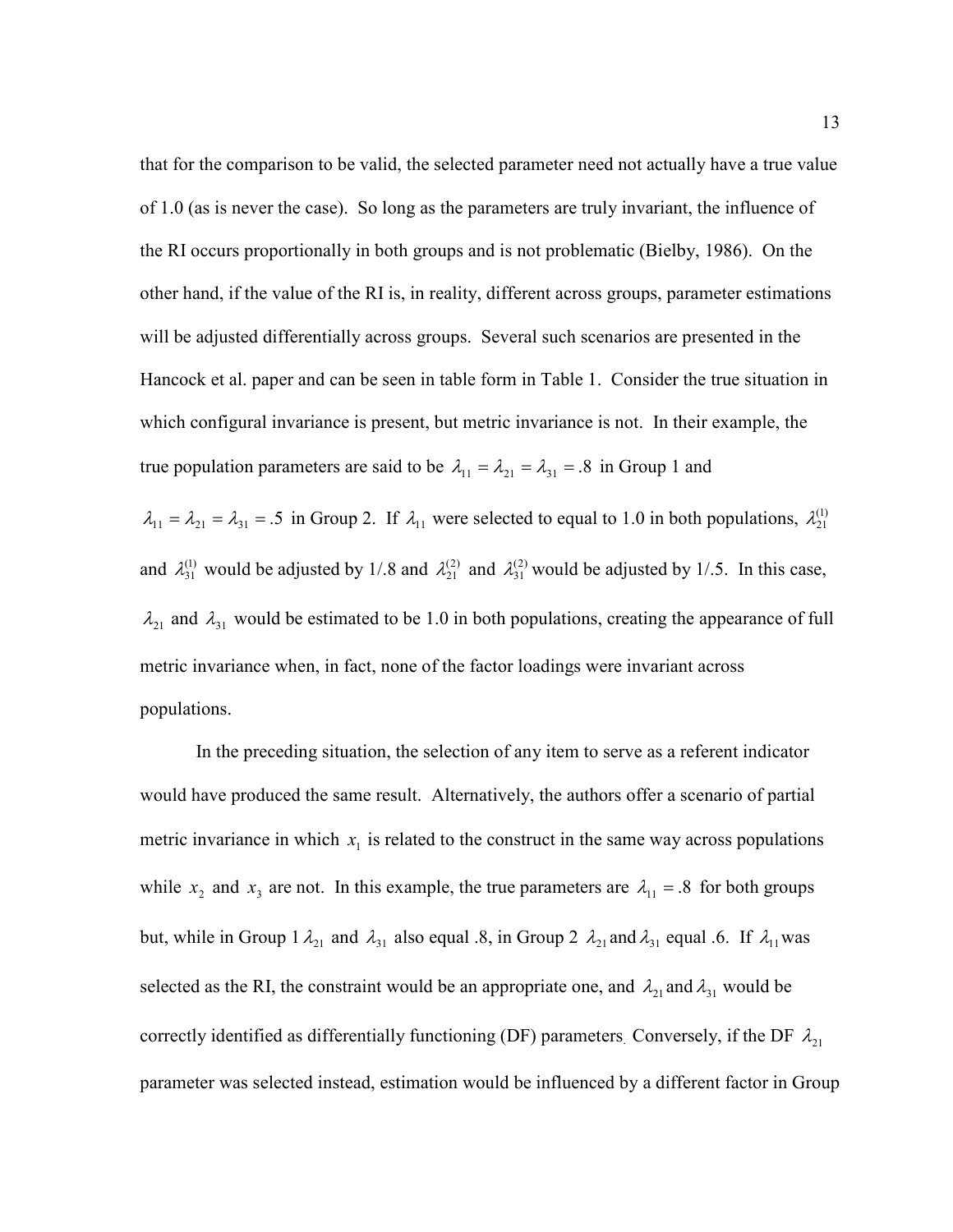1 than in Group 2, and  $\lambda_{11}$  would incorrectly be identified as DF. Further,  $\lambda_{31}$  would be identified as invariant, also incorrectly. The adjustments of 1/.8 and 1/.6, or 1.25 and 1.67, yield parameter estimates of  $\lambda_{11} = \lambda_{31} = 1.00$  for the first group and  $\lambda_{11} = 1.33 \neq \lambda_{31} = 1.00$ for the second. The same result would have been produced by selecting  $x_3$  as the referent indicator. In this example, tests of invariance could indicate that either one or two loadings are invariant, depending on the choice of RI. Clearly, this is problematic at any level of analysis.

As these scenarios illustrate, tests of MI require researchers to assume exactly what it is that they are investigating, namely, that one item is truly invariant across groups. Further, the assumption is not only un-testable but one that, when violated, could greatly obscure the true state of invariance. In order to partially address this issue, Rensvold and Chueng (2001) devised a method to facilitate the choice of an RI. However, their method is labor intensive and is seldom used in practice. As a result, most researchers have taken to simply acknowledging that the practice of standardization via RIs is problematic or ignoring it altogether. The acknowledgement speaks little to questions about how problematic the practice might be or under which circumstances researchers and evaluators of research should be most wary.

This study seeks to explicate the conditions under which researchers can be most confident about the inferences drawn from tests of MI. To examine these issues, the current study used simulated data to manipulate the magnitude of differential functioning (DF; a lack of invariance) on the RI. Additionally, in some conditions, a manipulation was included in which either two or no non-RI items are specified to function differentially. Of primary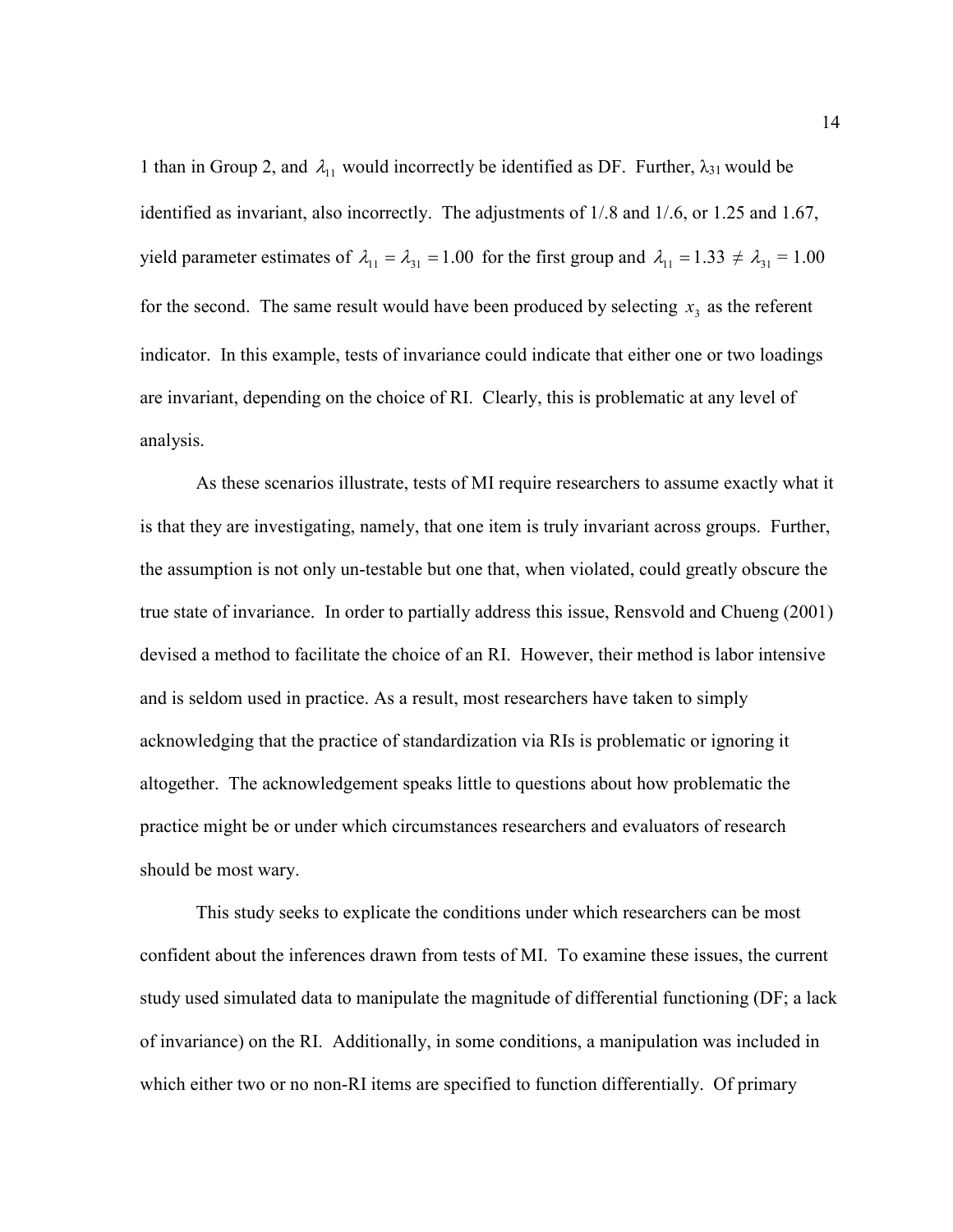interest were the effects of DF of the RI on both scale- and item-level tests of MI. While it is generally understood that when the RI is invariant (i.e., the same across groups), DF of other items will be accurately detected as a lack of MI (Meade  $&$  Lautenschalger, 2004), it is less clear how DF of the RI will affect accurate detection of a lack of MI.

The RI determines the scaling of the latent variable, which is then reflected in the estimated factor loadings for all items. As a result, to the extent to which there is DF in the RI, this difference should be reflected in other scale items. Therefore, RI DF may be accurately detected as a lack of invariance at the scale-level but result in inaccurate conclusions at the item-level. Moreover, with larger magnitudes of DF across groups for the RI, the likelihood of accurately detecting DF at the scale-level should increase. In order to investigate the effects of DF of the RIs, conditions were simulated in which the RIs were DF to varying degrees but the other scale items were invariant. In a second set of conditions, both the RI and an additional item on each of two factors were functioned differently across groups. Finally, as Meade and Lautenschlager (2004) have shown that sample size directly affects the power of MI tests, two conditions of sample size were also included. As the use of a RI causes an adjustment in scaling of all item factor loadings, but in somewhat unpredictable ways, I propose:

- Hypothesis 1: Larger sample sizes will be associated with more frequent detection of a true lack of MI.
- Hypothesis 2: The effects of selecting a DF RI will have a minimal impact on the accuracy of MI conclusions at the scale-level.
- Hypothesis 3: The effects of selecting a DF RI will have a large impact at the itemlevel.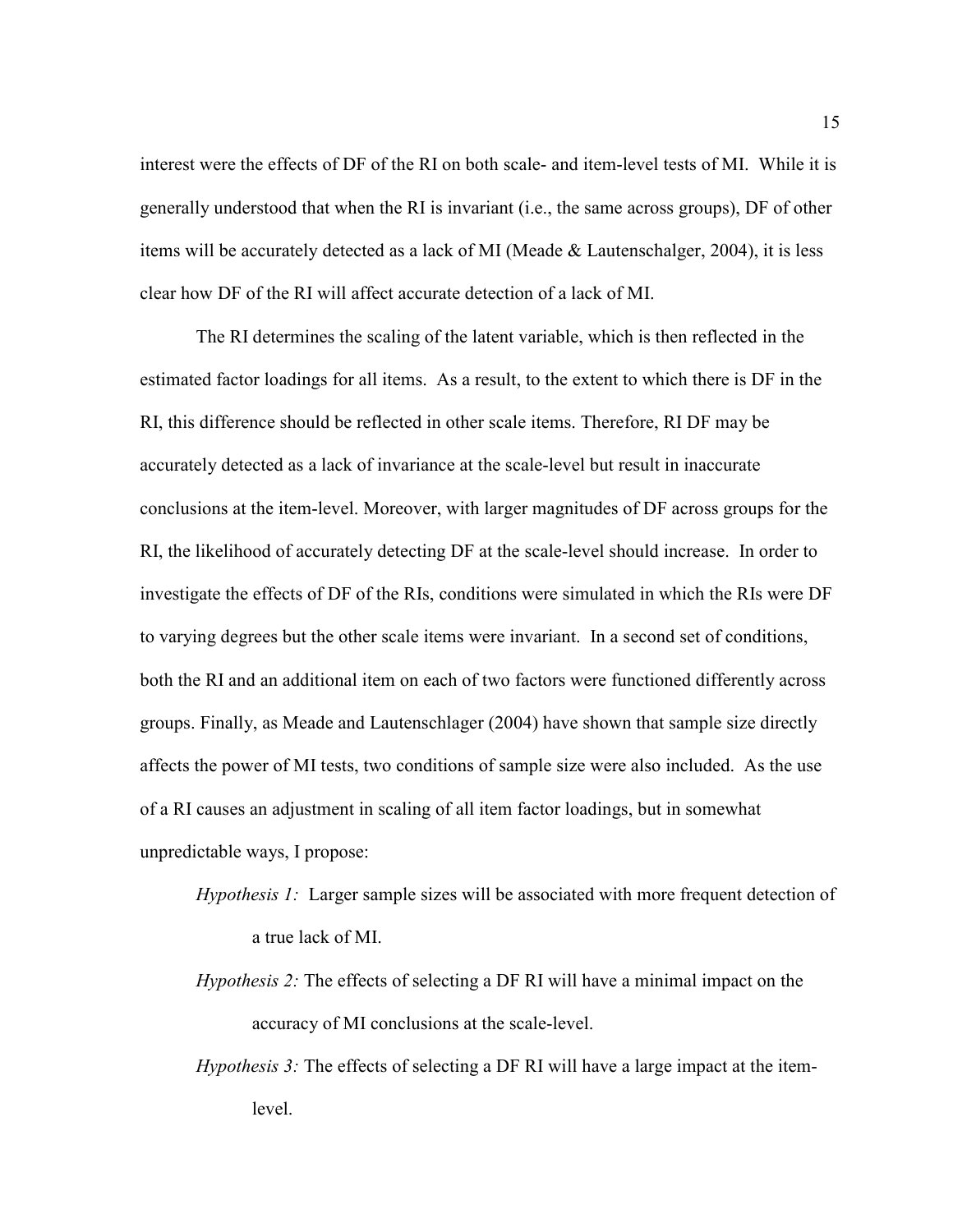Research Question 1: To what extent does the number of DF items affect the accuracy of MI conclusions?

### 2. Method

 In this study, data with known properties were simulated to represent various conditions of non-invariance. Data properties were simulated to represent "Group 1" data, and then some of these properties were changed in order to create several different conditions of Group 2 data. One hundred sample replications were simulated for each of the study conditions described below. A summary of the conditions is presented in Table 2.

## 2.1 Sample Size

 Data will be simulated to represent sample sizes of 150 and 500. Given the nature of the simulated data in this study and the recommendations of previous studies (MacCallum, Widaman, Zhang, & Hong, 1999; Meade & Lautenschlager, 2004) these sample sizes were selected to represent a condition of minimally adequate power and a condition of a larger sample, as might be expected in practice.

#### 2.2 Nature of the Model

 Because orthogonal factors are unlikely to be encountered in practice, for all conditions, the model simulated was one with two latent variables specified to correlate at .3 (cf. Meade & Kroustalis, 2006). For each latent variable, four indicator variables were simulated, as represented in Figure 1. While in practice the number of indicators varies considerably across studies, a review of published studies using CFA to test MI on nonsimulated data yielded a median and mode of four indicators per latent variable.<sup>1</sup> The population factor variances for both factors were set to 1.0 (cf. Meade & Lautenschalger, 2004). Factor loading values used for Group 1 data (see Table 3) were determined based on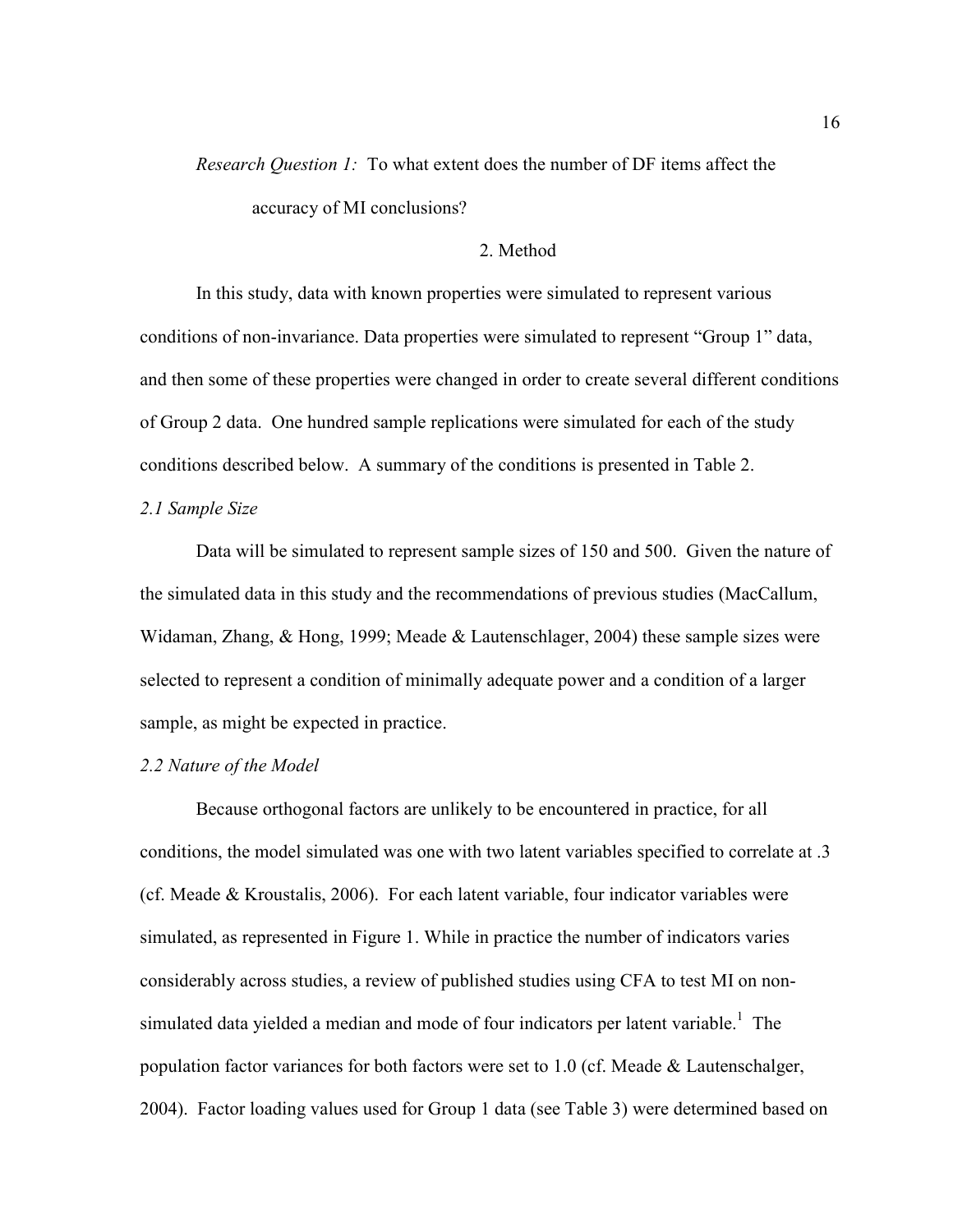the estimated loadings from a large sample  $(N=686)$  of undergraduate respondents on two scales of the Occupational Personality Questionnaire (OPQ-32; SHL, 2000).

### 2.3 Factor Loading Differences

 Five conditions were simulated to represent varying degrees of DF for the RI between Group 1 and Group 2: a control condition of true RI invariance (no differences in RI values beyond that of sampling error) and differences of 05, .1, .2, and .4. For each condition of RI DF, two conditions of non-RI DF were specified, one in which the non-RI items were truly invariant and one in which two non-RI items (Items 3 and 7) were specified to have factor loading differences of .25. Population factor loadings simulated in Group 2 for the different conditions are presented in Table 4.

# 2.4 Model Parameter Simulation

Initial structural models were simulated for the various conditions outlined in Table 2 using the PRELIS program which accompanies the LISREL 8.51 software package (Jöreskog & Sörbom, 1996). Group 1 data were simulated to represent the 8-indicator, 2-factor model (Table 3) and were analyzed in all conditions while Group 2 data were modified to simulate conditions of a lack of invariance by subtracting the specified amount of DF (see Table 4). 2.5 Data Analysis

 A model of equivalent factor patterns served as a baseline model to which the subsequent tests of metric invariance were compared. In this model, the correct pattern of factor loadings was specified and model parameters were freely estimated in each group. Nested model chi-square difference tests (i.e., LRTs) were used to evaluate the decrement in fit resulting from imposing factor loading equality constraints. Item-level tests of factor loading invariance were also conducted. In these analyses, the fit of the baseline model was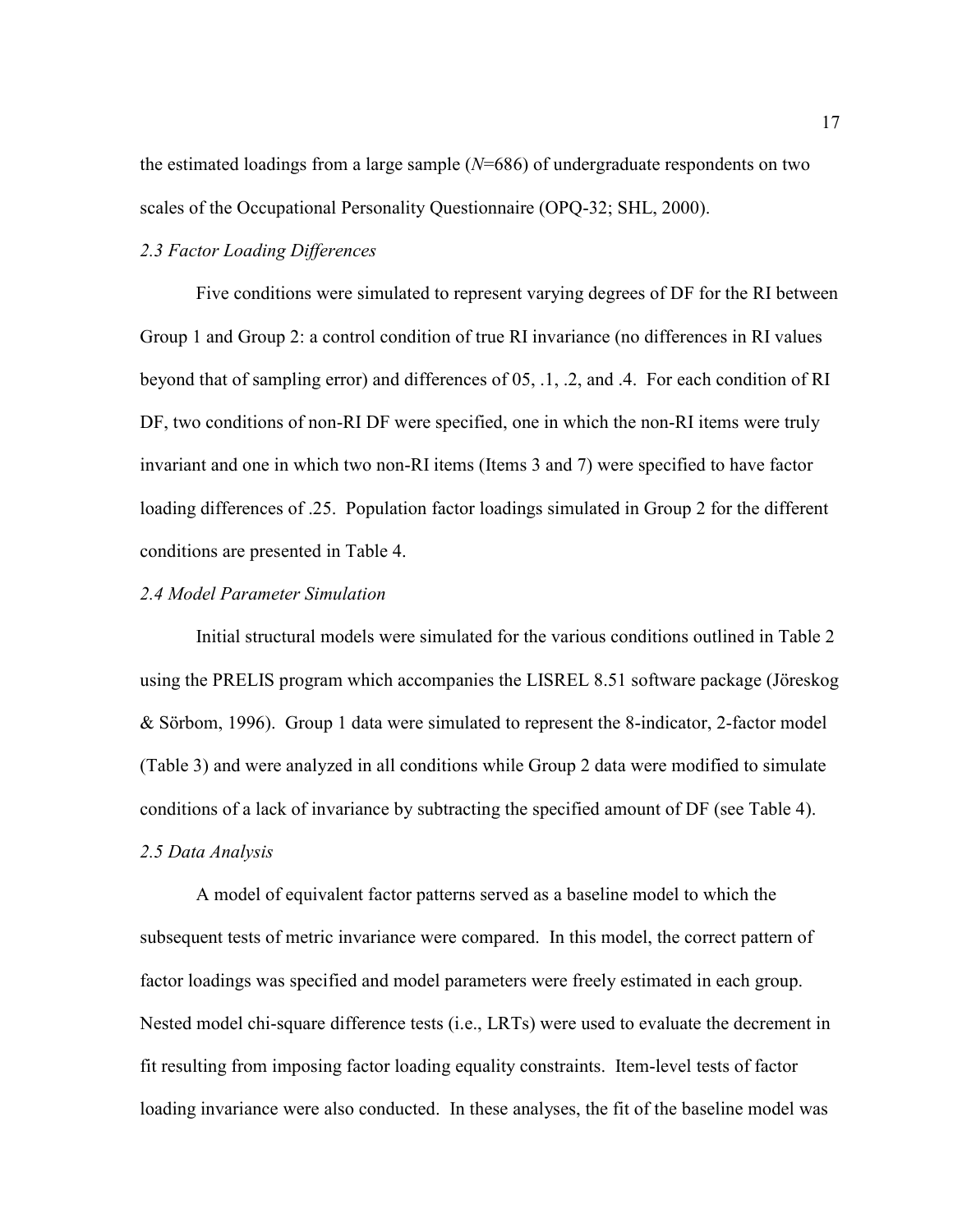compared to a model in which the factor loading of a single item (in addition to the RI) was constrained to be equal; this was repeated until each of the non-RI items had been constrained (see Stark et al., 2006, for the merits of this type of item-level test).

#### 2.6 Outcome Measures

 The outcomes of interest in this study were the performance of both scale- and itemlevel tests of invariance. For each condition, the results of tests of scale-level metric invariance are reported as the percentage of the 100 data replications in each condition that indicate a statistically significant lack of invariance. Because the results of the metric invariance tests are expressed as a dichotomous, significant/non-significant dependent variable, logistic regression was used to determine the probability of significant versus nonsignificant lack of invariance based on the level of the various study variables (N, RI DF, and non-RI DF). The Cox and Snell Index and the Nagelkerke Index were used to assess the acceptability of the proposed model and Wald statistics were used to evaluate the significance of the  $\beta$ s relating each of the predictor variables to the dichotomous significant/non-significant dependent variable. A significant Wald statistic signals the statistical significance of the associated predictor.

 At the item level, results were reported in two metrics. First, true positive (TP; the number of truly DF items detected as DF by the item-level analyses) and false positive (FP; the number of truly invariant items falsely detected as DF by the item-level analyses) values were computed. TP and FP rates were computed for each of the 100 replications, and then averaged across these replications for each condition. Second, also reported for each condition are the percentages of the one-hundred replications that were significant for each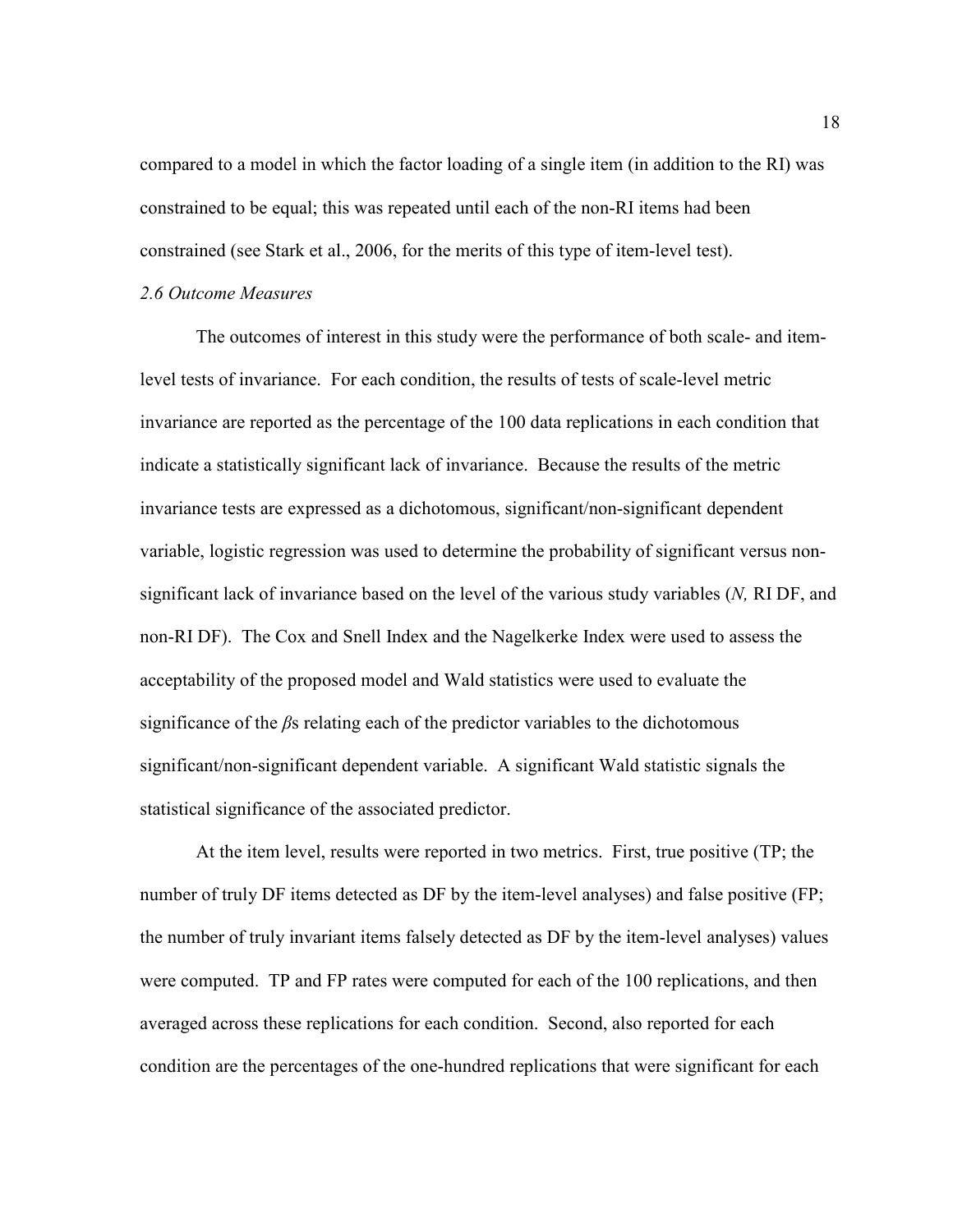item, and whether significance represented TP or FP depending on the true invariance status of the particular item.

#### 3. Results

 Across the study conditions, for tests of scale-level metric invariance, the percentage of 100 data replications indicating a statistically significant lack of invariance ranged from 5 to 100. As seen in Table 5, conditions of larger sample sizes, greater RI DF, and greater non-RI DF exhibited larger percentages of significant replications. In order to provide a more thorough investigation of these results, logistic regression analyses were conducted with significant versus non-significant lack of scale-level MI as the dependent variable and magnitude of RI DF  $(0, .05, .1,$  or .2) and DF on two non-RI items  $(0 \text{ or } .25)$  as the independent variables, in order to determine whether a statistically significant relationship existed between the MI results and the study variables. Though originally hypothesized to be an additional predictor variable in this relationship, it was not possible to include sample size in the analysis, as discussed in more detail below.

#### 3.1 Scale-level Tests of Measurement Invariance

 The overall logistic regression model for the scale-level analyses was significant (Wald = 237.71,  $p < .0001$ ). To assess the fit of the model, I looked at two "*pseudo-R*<sup>2</sup>" statistics (Cohen, Cohen, West & Aiken, 2003), the Cox and Snell Index and the Nagelkerke Index. The Cox and Snell index is intended to be a logistic analogue to the multiple correlation in OLS regression. However, the Cox and Snell index is problematic in that it has a maximum value of .75 and thus, I also present the Nagelkerke Index, which is adjusted such that a maximum value of 1.00 can be attained. The Cox and Snell  $R^2$  value for the model was .37 and the Nagelkerke  $R^2$  statistic was .50, indicating that a moderately large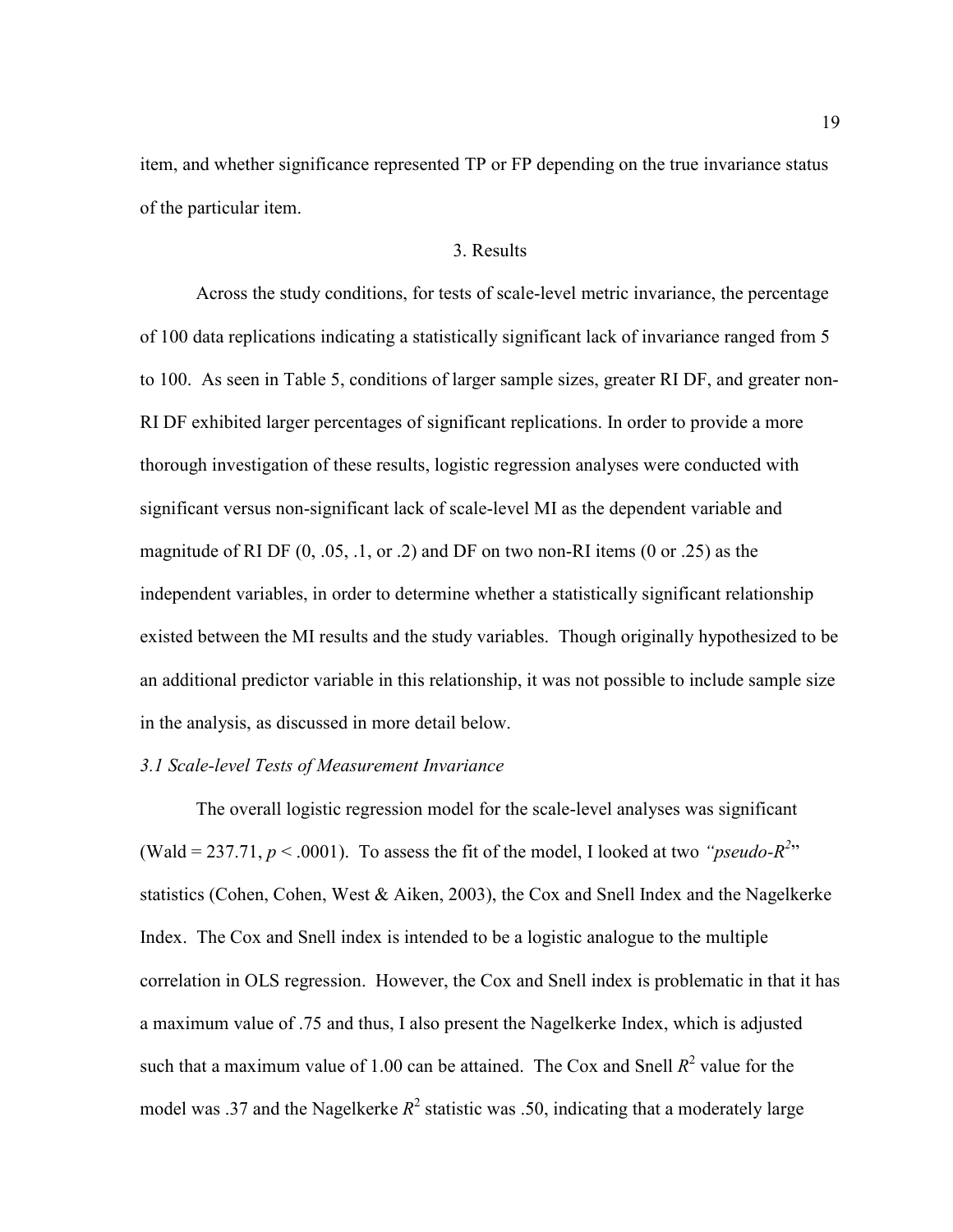proportion of variance in the metric invariance test results was accounted for by the study conditions (the variance not accounted for is due to sampling error). Wald significance statistics, standardized parameter estimates, odds-ratios, and their associated confidence intervals for individual study variables can be found in Table 6. Below, I discuss how the logistic regression results relate to the study hypotheses.

Hypothesis 1. The first research hypothesis predicted that larger sample sizes would be associated with a more frequent detection of a lack of invariance. In order to investigate this hypothesis, the sample size  $(N=150 \text{ vs. } N=500)$  was included in the logistic regression analyses as a predictor variable, such that a significant main effect for sample size would indicate that a lack of MI is more likely to be detected in samples of 500 than in samples of 150. However, the detection of lack of invariance in the  $N=500$  sample size was so frequent that it was not possible to include these data in the logistical regression analyses. That is, when the  $N=500$  data was included in the analyses, the combination of the sample size variable and the DF=.25 level of the non-RI DF variable almost always resulted in significance (see Table 5), thus resulting in a separation of data points. In logistic regression, when a separation of data points such as this occurs, maximum likelihood estimation cannot converge on a solution. Therefore, data simulated under the  $N=500$  condition was dropped from the regression analyses. Notably, though, with the exception of conditions in which no DF was present in the model, the percentage of replications in which significant DF was detected was always greater when  $N=500$  than when  $N=150$ . Taking the DF conditions together, the mean percentage of replications indicating significant lack of metric invariance across study conditions was significantly larger for the  $N=500$  conditions than the mean for the  $N=150$  conditions,  $(m_{150}=52, m_{500}=81.13; t(16), =1.95, p<0.05)$ .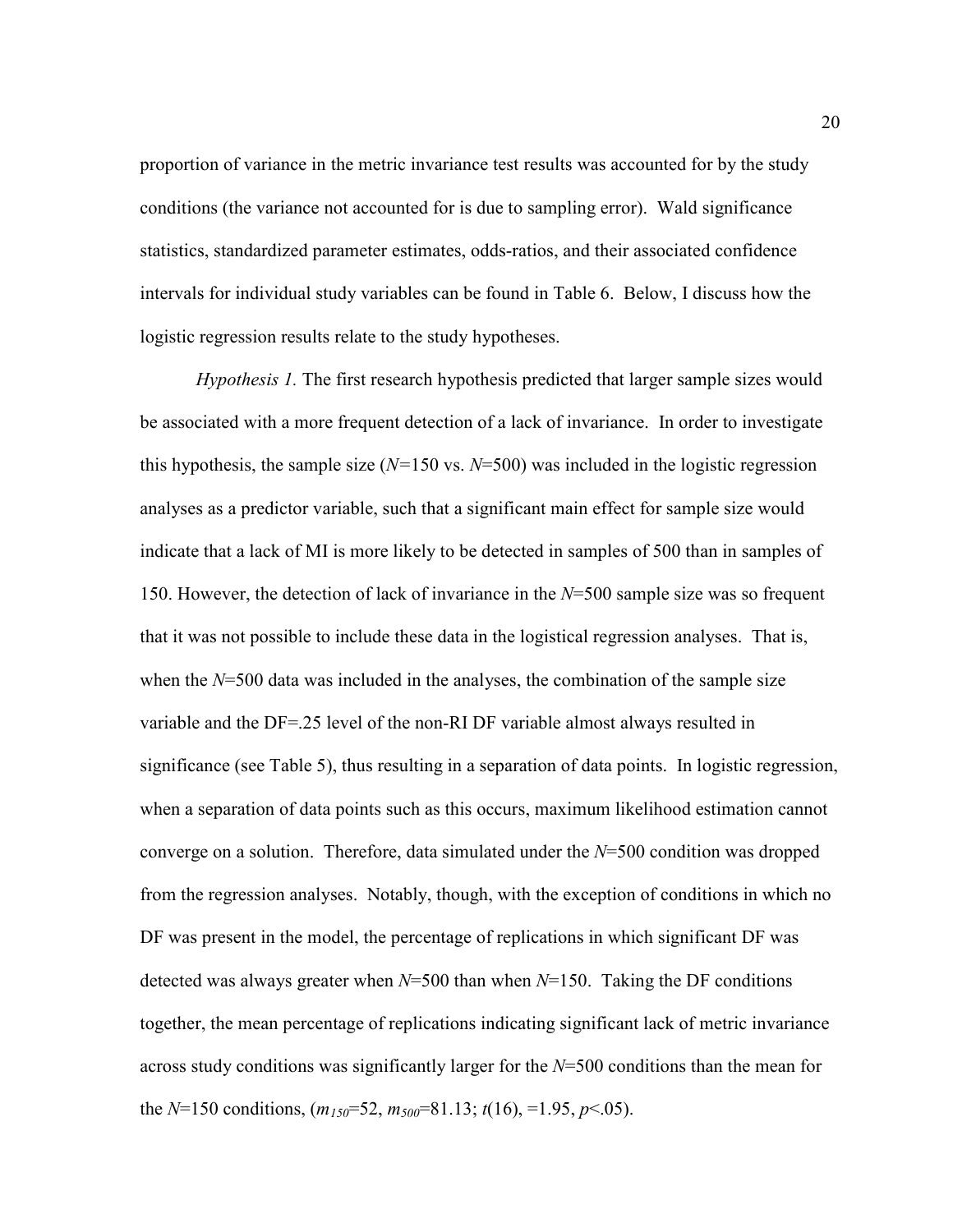Hypothesis 2. Significant Wald statistics for all levels of the RI DF variable (Table 6) indicate that the simulated RI DF is accurately detected at the scale level. As the severity of RI DF increases, the likelihood of detecting a lack of invariance also increases. The top half of Table 5, which presents the percentages of replications found significant across the various study conditions, provides further evidence of this trend, with the percentage of significant replications increasing with increasing RI DF in both sample size conditions. Pictorially, this monotonic increase is illustrated by the lighter line (nonRI DF=0) in Figures 2 and 3; detection of a lack of MI was more likely when the magnitude of RI DF was large.

Research Question 1. The final research objective for the scale level analyses was to evaluate the extent to which the number of DF items affects the accuracy of invariance tests (Research Question 1) for both scale- and item-level MI tests. In logistic regression terms, this is a question of whether or not the presence or absence of non-RI DF predicts the likelihood of significant invariance test results, as indicated by a significant Wald statistic. Results of these analyses demonstrated a significant relationship, such that when two non-RI items were specified to function differentially, the likelihood of rejecting the hypothesis of invariance was significantly greater than when all non-RI items were truly invariant (*Wald*=55.70,  $p<0$ 1). Furthermore, RI DF interacted significantly with the non-RI DF at all levels of RI DF except for that where RI DF=.1 (Table 6). Figure 2 provides a visual representation of this interaction for the  $N=150$  condition. For conditions of no DF on nonreferent indicator variables, the likelihood of rejecting the metric invariance hypothesis increases as RI DF increases. By inappropriately constraining the DF RI to be invariant across groups, the true differences are forced onto the other scale items. When these transferred differences are large, the lack of invariance is more frequently detected at the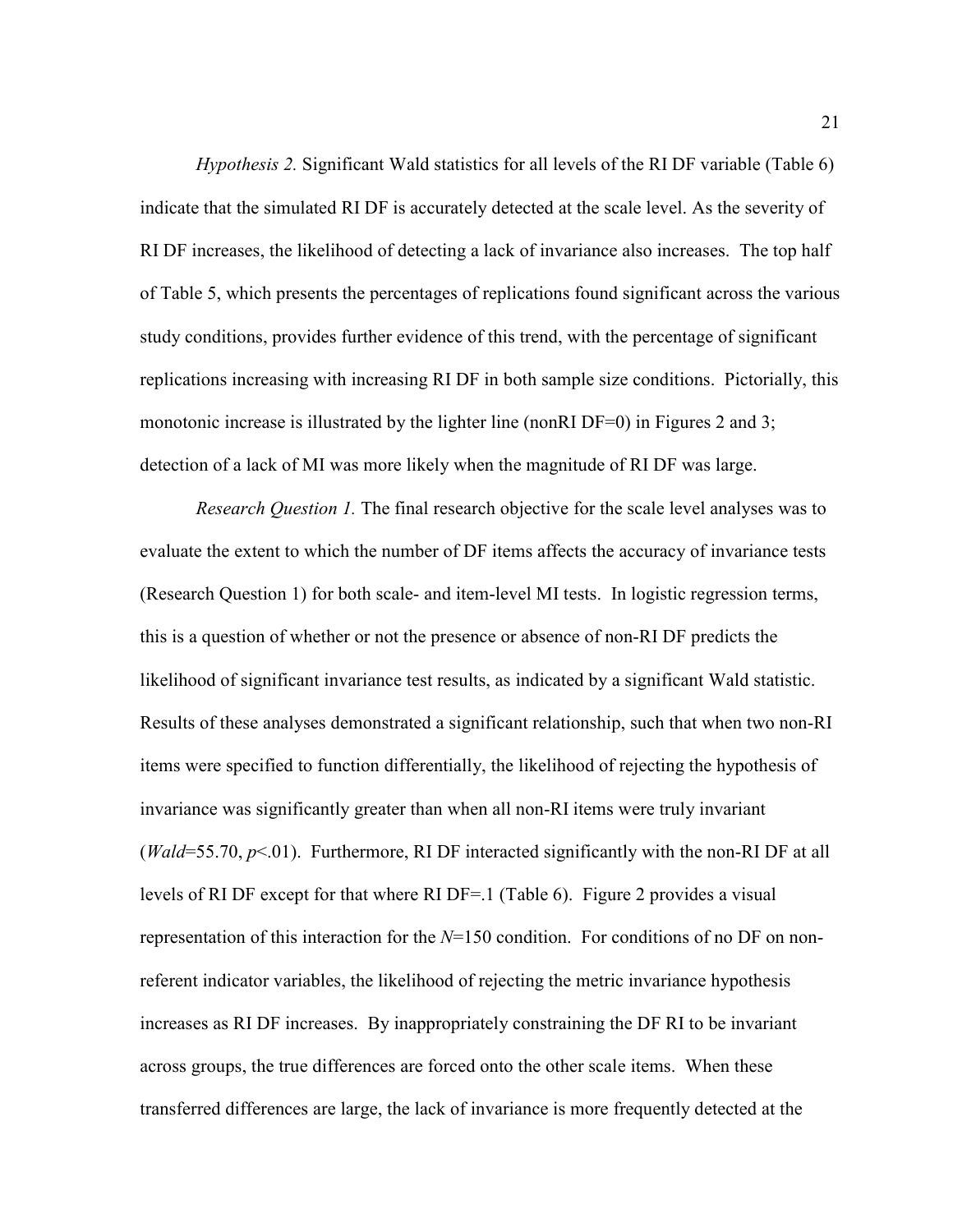scale level. However, when DF of .25 is simulated on two additional items, the probability of detecting DF decreases as RI DF decreases to a point, and then begins to increase. In other words, while the line relating magnitude of RI DF to the probability of significant invariance test results increases monotonically when no other DF is present in the model, when two items non-RI items are DF, the relationship is displayed as a u-shaped line, where the probability of detecting a significant lack of invariance decreases for small magnitudes of RI DF and then increases for larger magnitudes. In this case, when the transferred differences are small, they actually minimize the effects of the differences introduced by specifying non-RI DF; in terms of the logistic regression results, the amount of RI DF does not significantly predict measurement invariance test results when RI DF magnitude is .1 and non-RI DF is present. When the transferred differences are larger (i.e. RI DF = .2 or .4), however, they interact with non-RI DF, augmenting the difference between groups, evidenced by the greater number of tests indicating a lack of invariance. When  $N=500$ (Figure 3), the line relating magnitude of RI DF to the probability of significant invariance test results, like in the  $N=150$  condition, increases monotonically when no DF is present on non-RI items. However, because of the increased power to detect a lack of invariance associated with the larger sample size, when DF is present on other items in the model, the line steadily indicates 100 percent detection, demonstrating that, across levels of RI DF, nearly all tests of MI indicated a significant lack of invariance.

### 3.2 Item-Level Tests of Invariance

 In order to assess the accuracy of item-level MI tests, true positive (TP; the number of truly DF items detected as DF by the item-level analyses) and false positive (FP; the number of truly invariant items falsely detected as DF by the item-level analyses) values were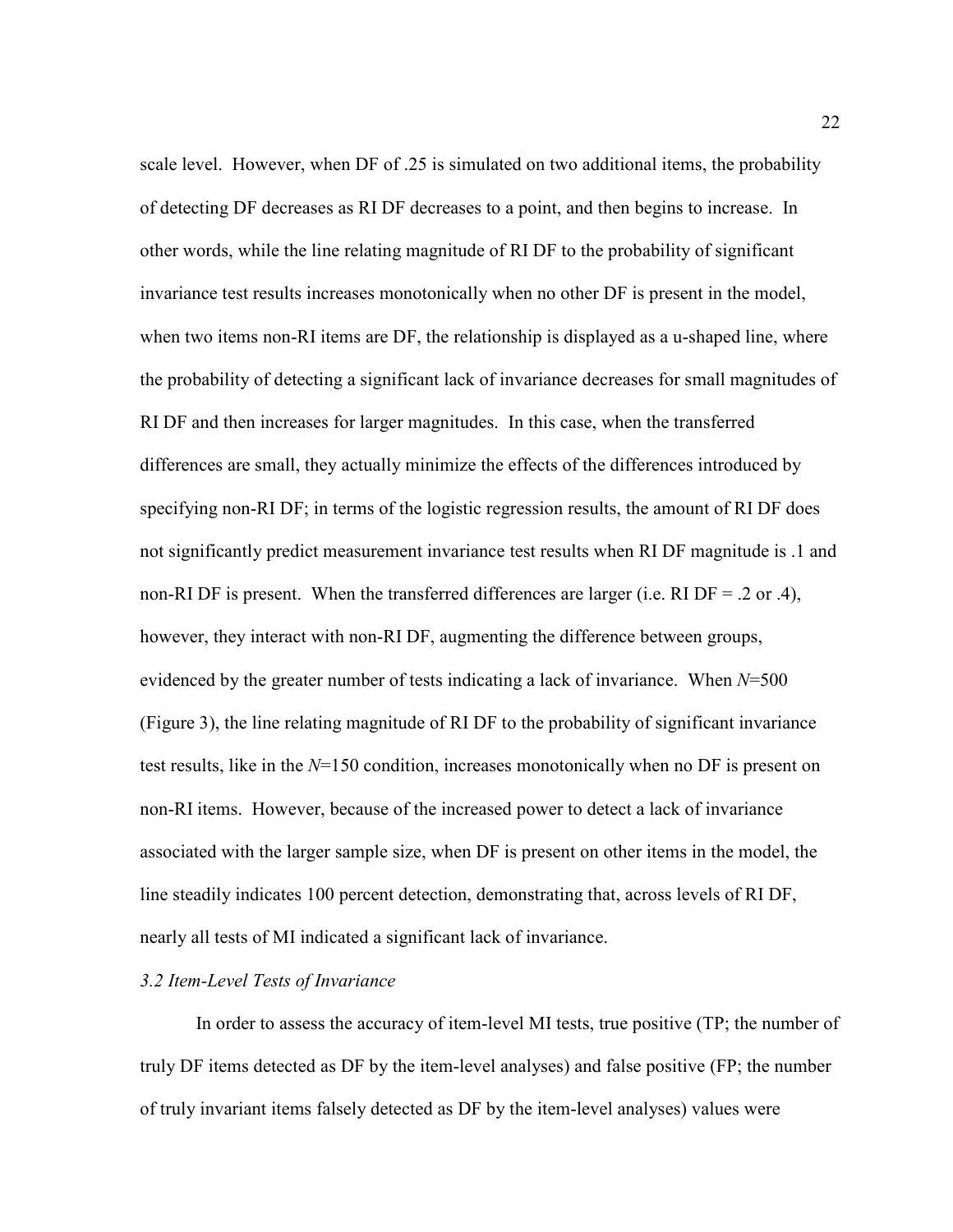computed for each study condition. TP and FP rates were computed for each of the 100 replications, and then averaged across these replications for each condition.

Hypothesis 1. To determine the extent to which Hypothesis 1, that larger sample sizes were associated with more frequent detection of a true lack of MI, was supported, TP rates were compared across the two sample size conditions. The results indicate that, as expected, the  $N=500$  sample size condition was characterized by a higher rate of TPs than the  $N=150$ condition (See Table 7) as shown in Figures 4 and 6.

Hypothesis 3. Hypothesis 3 predicted that the effects of selecting a DF RI on detection of true MI should be severe for item-level tests of MI. Support for this hypothesis would be indicated a high rate of FP detection of DF items. As displayed in Figures 5 and 7, the percentage of replications which resulted in FPs increased with increasing magnitudes of RI DF in both sample size conditions, supporting the hypothesis that RI DF leads to inaccurate conclusions at the item-level. Specific results of item-level tests giving rise to FP as well as TP rates can be seen in Table 7. It is evident that, when no DF is present on the non-RI items, the DF introduced by the RI is transferred to other non-DF items, as demonstrated by their erroneous detection as DF items (FPs) a sizable percentage of the time.

Research Question 1. To evaluate Research Question 1 regarding the effect of DF of non-RI items on the accuracy of MI conclusions at the item level, TPs and FPs for the conditions in which DF was specified on additional items were compared to those in which no additional DF was specified (Table 7). Interestingly, when DF is present on non-RI items, DF on the RI results in the significant (and erroneous) detection of *non-DF* items (FPs), while truly DF items (Items 3 and 7) are erroneously *not* detected as DF (False Negatives). This trend is apparent in both sample size conditions.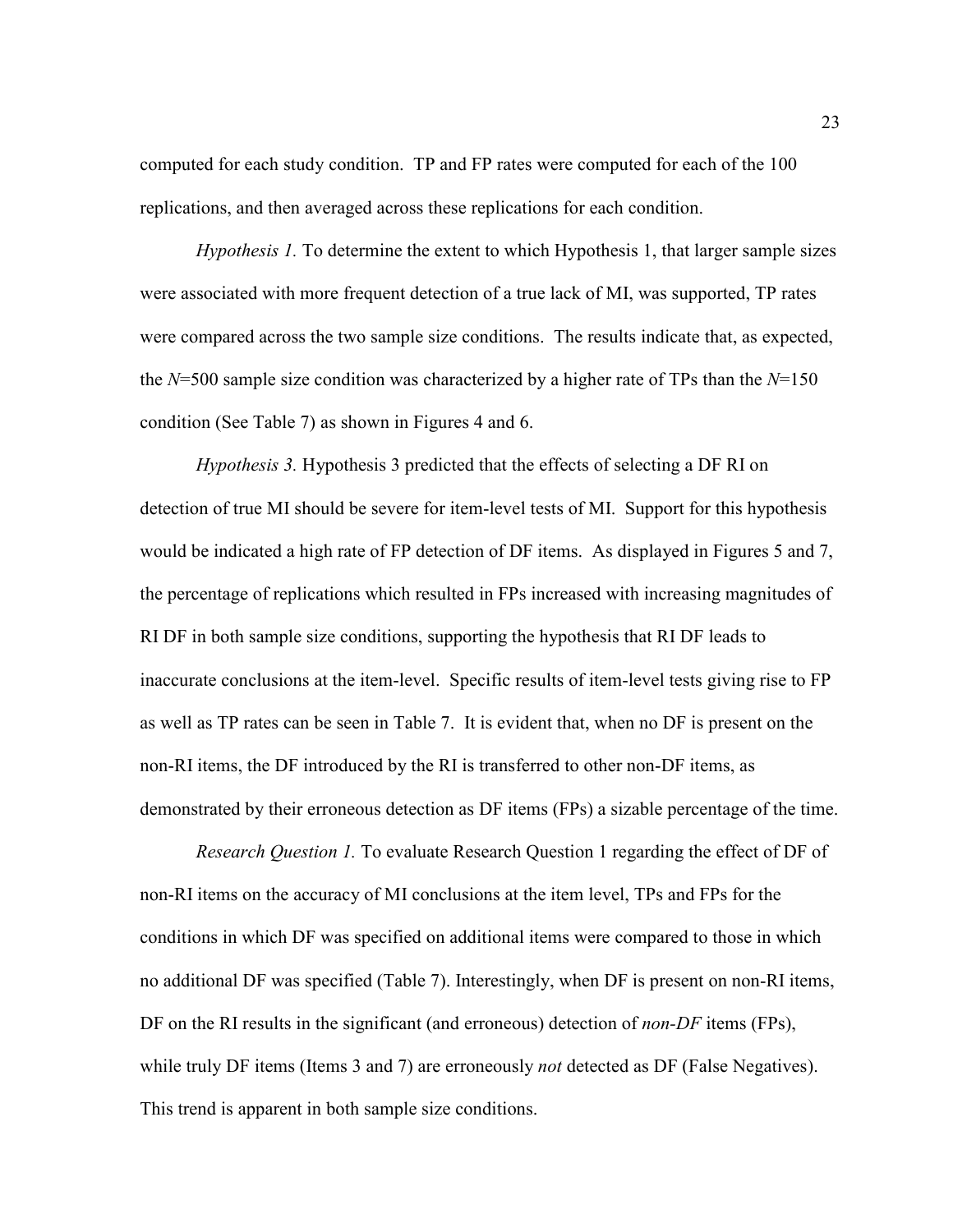#### 4. Discussion

 The results of this study illustrate the effects of referent indicator (RI) selection on the validity of conclusions drawn from measurement invariance tests conducted at the scale- and item-level. In this study, various conditions of sample size, RI DF, and DF of non-RI items were simulated. The results generally supported the research hypotheses, namely, that larger sample size would result in more frequent detection of a true lack of invariance and that the effects of selecting a DF RI have a minimal impact on the accuracy of MI conclusions at the scale-level but a large impact at the item-level. However, the findings with regard to the effects of non-RI DF complicate the interpretation somewhat. DF on non-RI items, in conjunction with RI DF, was found to affect the conclusions drawn from scale-level tests of measurement invariance while at the item-level, RI DF seems to be the primary determinate in the accuracy of MI conclusions. These findings and the implications for researchers conducting tests of measurement invariance on data with unknown properties are discussed in the following sections.

#### 4.1 Sample Size

 Sample size has been shown to directly affect the power of tests of invariance (Meade & Lautenschlager, 2004); specifically, when sample size is large, smaller deviations from the baseline model are required to reject the null hypothesis that the two models are not different than when sample size is small. This is a result of the hypothesis testing procedure's reliance on the chi-square statistic, which is calculated by multiplying  $N$  by the degree of difference between the observed covariance matrix and the model-implied covariance matrix (the maximum likelihood fit function). Thus, Hypothesis 1 predicted that larger sample size would result in a more frequent detection of DF. The results indicated that this was the case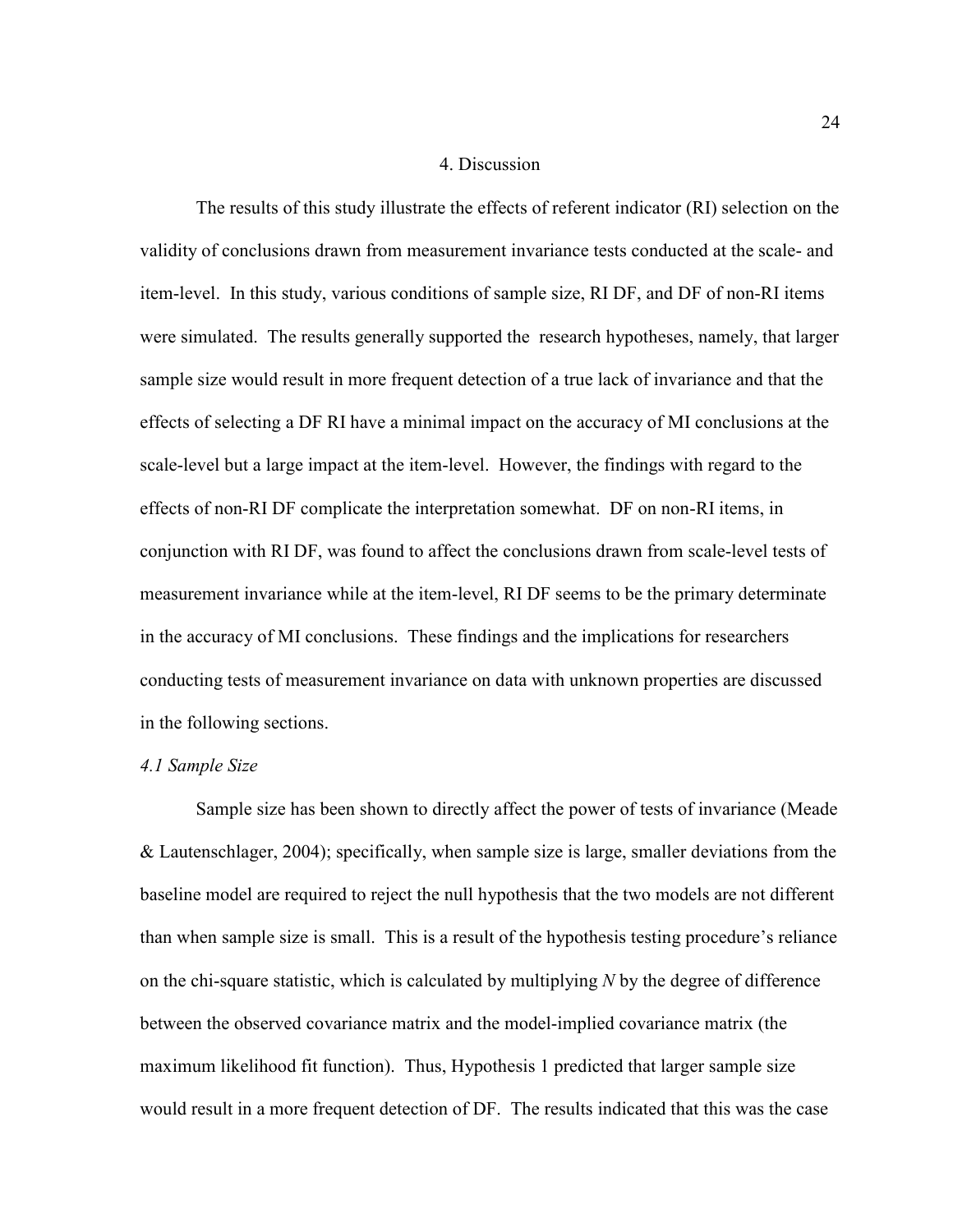and, in fact, when other DF items were included in the model, significant DF was detected between 99% and 100% of replications, across magnitudes of RI DF (see Figure 3). Thus, because of the separation of data points, data from any condition in which  $N=500$  was not included in the regression analyses.

## 4.2 Scale Level Impact of RI DF

This study provides an illustration of the comparative effects of selecting truly invariant and DF items to serve as the RI for tests of measurement invariance. Further, of particular interest is the extent to which the magnitude of RI DF affects the results of measurement invariance tests. The results of this study suggest that, when a truly invariant RI is selected, valid conclusions can be drawn regarding the invariance status of other items in the model and the validity of these conclusions is not affected by DF in other items. Regardless of sample size, when no items functioned differentially, selecting a truly invariant RI resulted in the erroneous detection of a lack of invariance in only 5% of the replications (i.e. the  $\alpha$  level of the LRT). When DF was present on other items, selecting a truly invariant RI resulted in the accurate detection of a lack of invariance in 70% of replications of the  $N=150$  condition and 100% of the  $N=500$  condition. In other words, the results demonstrate that when an appropriate RI is selected, that is one that does not function differentially across groups, tests will accurately reflect the true state of invariance.

When the selected RI did function differentially, and all non-RI items were truly invariant, the likelihood of rejecting the scale-level hypothesis of metric invariance increased as the magnitude of RI DF increased. Put differently, differences between groups on the RI were transferred to other scale items via the constraints on the RI to be equal to 1.0 in both groups. The larger these transferred differences were (i.e. greater magnitude RI DF), the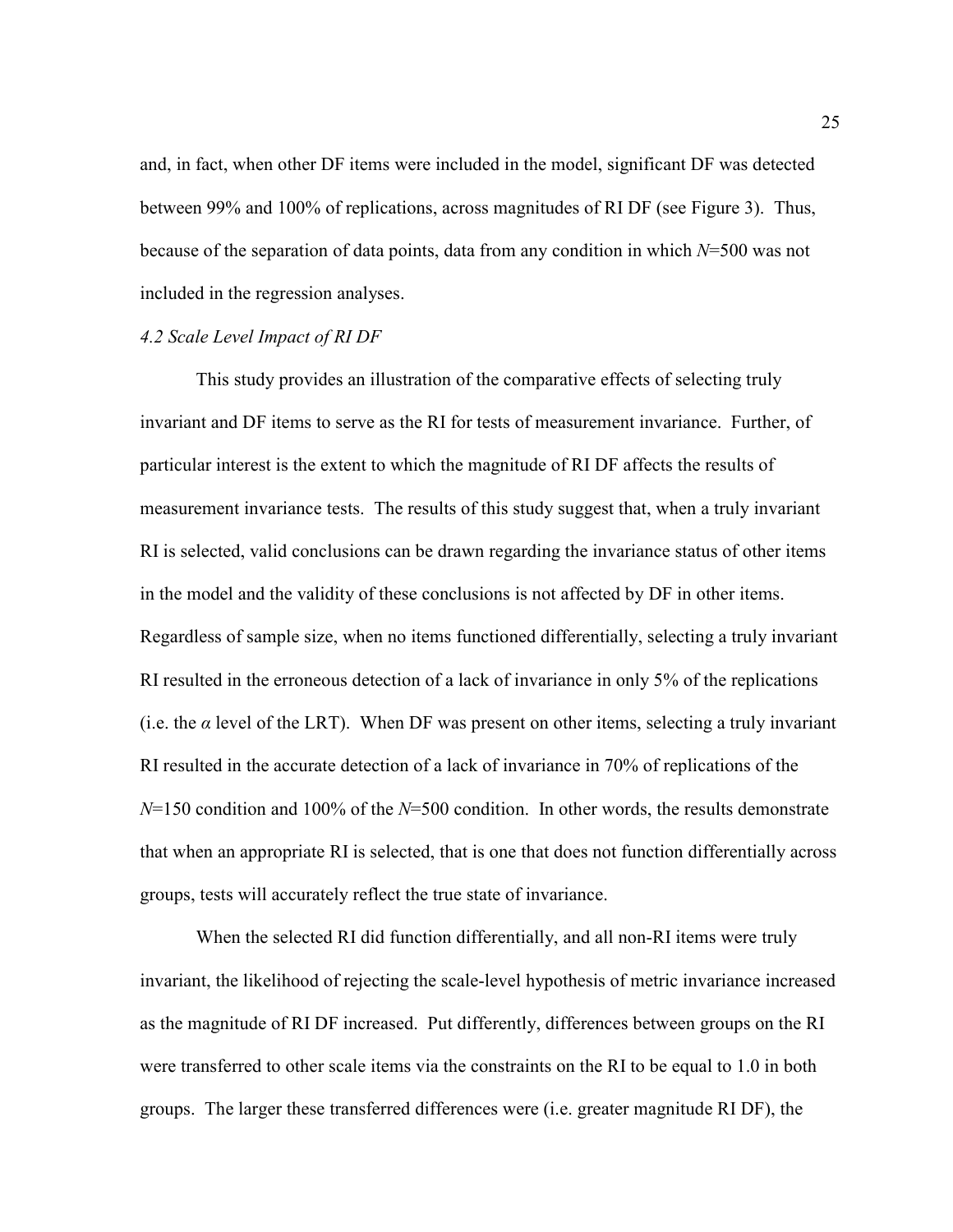greater the likelihood that these differences will be accurately detected at the scale level. The results indicate that the scale-level test accurately reflects the lack of invariance (while not providing specific information about the source of this lack of invariance). Thus, when metric invariance is rejected, the source of DF could be any of the items in the model, including the RI. When researchers find support for metric invariance at the scale level, these results suggest that they can be somewhat confident that RI DF was not present. However, the effect of selecting a DF RI when additional items also function differentially seems to be somewhat less straightforward.

When small magnitudes of DF were present on the RIs, the frequency with which a lack of invariance was detected was less than when only non-RI items functioned differentially (no RI DF). On the other hand, when larger magnitudes of RI DF were present, the frequency of detection increased to greater than that found in the truly invariant RI condition. Thus, it seems that the adjustments introduced by relatively low amounts of RI DF serve to minimize differences across the two groups' factor loadings. The adjustments introduced by larger magnitudes of RI DF, on the other hand, appear to compound the effects of non-RI DF, producing more readily detectable scale-level differences between groups. In practice, the true amount of RI DF will not be known and, therefore, it is impossible to discern whether finding support for metric invariance should be interpreted as true invariance or a situation in which small amounts of RI DF have minimized the effects non-RI DF. On the other hand, the findings indicate that large amounts of RI DF will be detected at the scale level, whether or not additional items function differentially.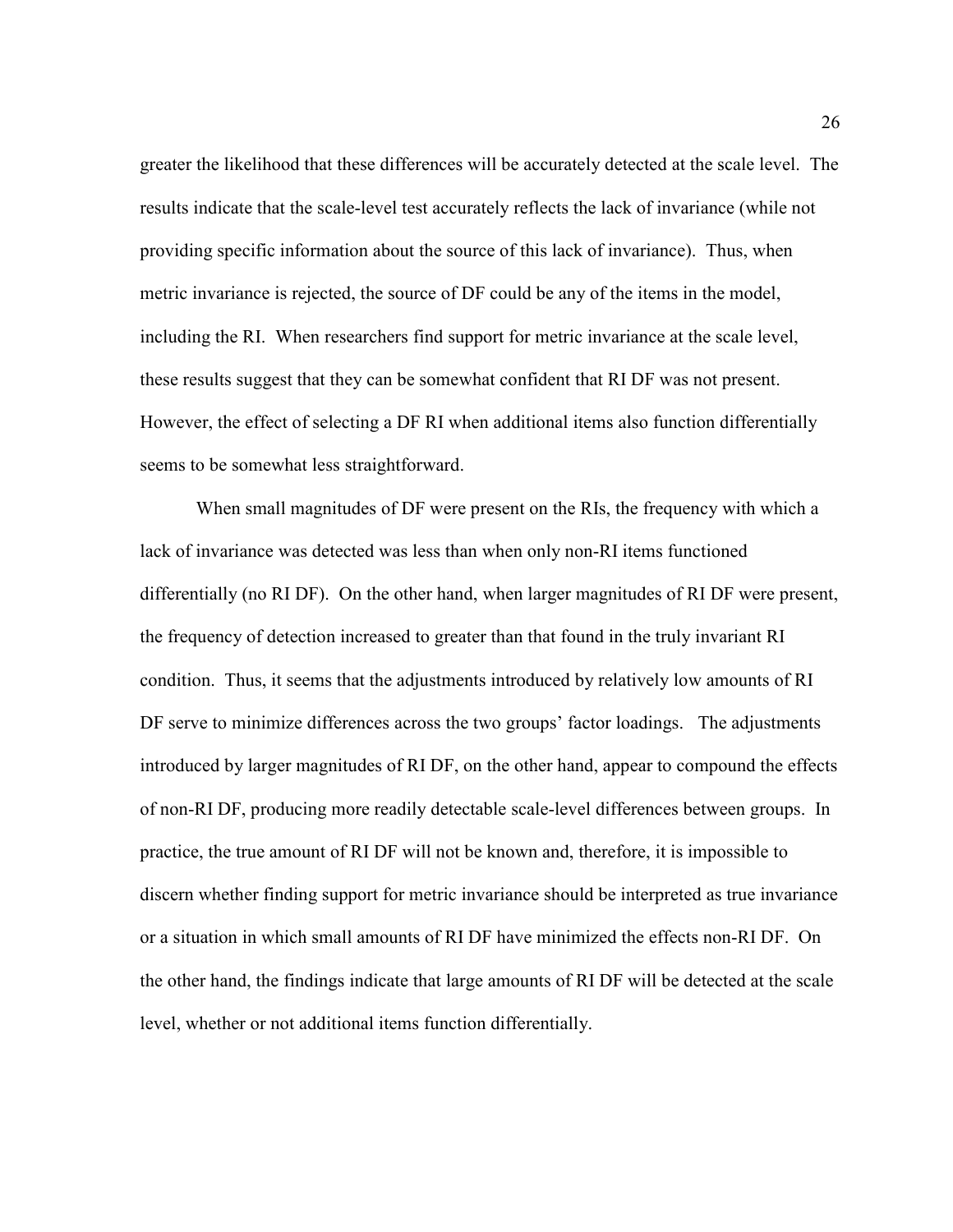#### 4.3 Item Level Impact of RI DF

At the item level, the results of the current study suggest that the use of inappropriate RIs has serious ramifications for the researcher seeking to pinpoint differences in factor loadings when the hypothesis of metric invariance is not supported. Tests of "partial measurement invariance," (Byrne et al., 1989) are believed to provide a means for identifying the source of DF by independently testing the invariance of each factor loading. However, as in tests of full metric invariance, this method implicitly assumes RI invariance. The results of the current study suggest that the tenability of this assumption will have consequences for the performance of this method and the conclusions drawn from it. Specifically, as the magnitude of RI DF increases, the likelihood of non-DF items being erroneously detected as DF increases while the likelihood of truly DF items being accurately detected decreases. These findings suggest that researchers seeking to make use of partial invariance tests should proceed with caution. The procedure has obvious appeal in that, rather than abandoning further analyses when a lack of metric invariance is detected, specific items can be identified as DF and allowed to vary across groups, enabling the comparison of latent means. However, the procedure is only useful to the extent that identification of DF and non-DF items is possible and, given the results of the current study, may only be appropriate when RI DF is minimal.

#### 4.4 The Case of DF on Non-RI Items

Scale level impact. As discussed above, in conditions where DF was simulated for two of the non-RI items, the likelihood of detecting DF at the scale-level actually decreased with increasing magnitude of RI DF when the magnitude of simulated RI DF was small (.05) and .1). While Hypothesis 2 (the effect of RI DF will be minimal at the scale level) was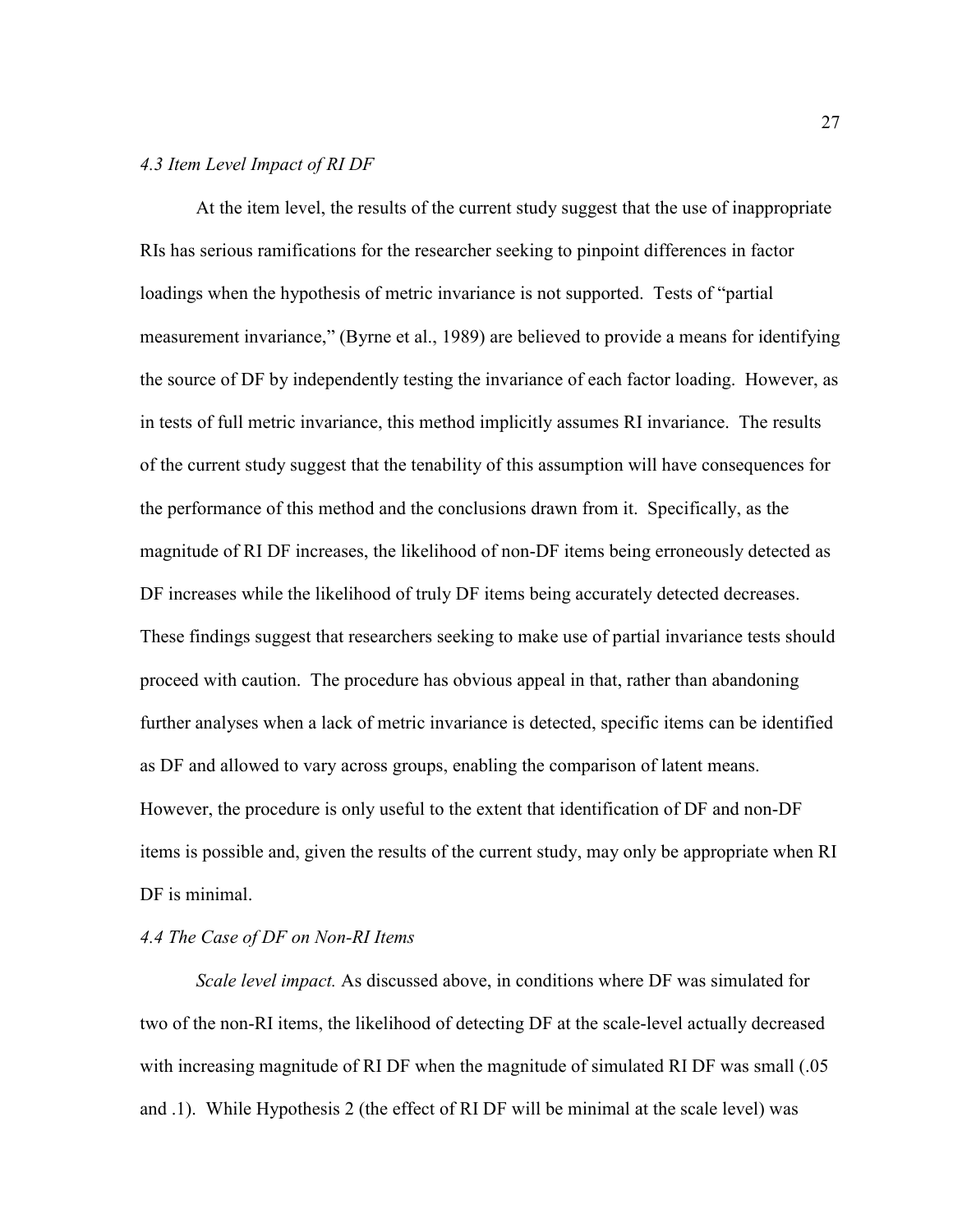supported when all non-RI items were invariant, when non-RI DF was present, small amounts of RI DF obscured the true amount of scale-level DF, leading to fewer accurate conclusions than when RI DF was large. Thus, the results do support the notion that RI DF is less problematic at the scale-level than it is at the item-level, in the case where non-RI items function differentially, RI DF may still obscure the true state of invariance.

Item level impact. At the item level, the results of this study suggest that the accuracy of MI conclusions decreases with increasing RI DF whether or not non-RI items exhibit DF. To answer the research question posed in this study, "to what extent does the number of DF items affect the accuracy of MI conclusions," the rates of FPs across levels of RI DF when non-RI DF was present were compared to those for conditions where non-RI DF was absent. As depicted in Figures 5 and 7, when the magnitude of DF on the RI is small, the tendency of the test to identify truly invariant items as DF is comparable to that when RI DF is absent, regardless of the invariance status of other items. As the magnitude of RI DF increases, so does the rate of FPs; however, differences between conditions of non-RI DF remain minimal. Moreover, this pattern of results is apparent regardless of sample size, though the tendency of the test to produce FPs was severe when the sample size was large.

#### 4.5 Implications & Recommendations

 When conducting measurement invariance tests using CFA techniques, care must be taken to choose RIs that are truly invariant. While this study found the DF of the RI can have some effect on power at the scale level, the invariance of the RI was imperative for itemlevel tests. Averaging across items, the percentage of tests conducted in the  $N=150$  condition detecting truly invariant items as DF when all non-RI items were truly invariant ranged from 5.83% when the RI was likewise invariant to 76.67% in the largest magnitude RI DF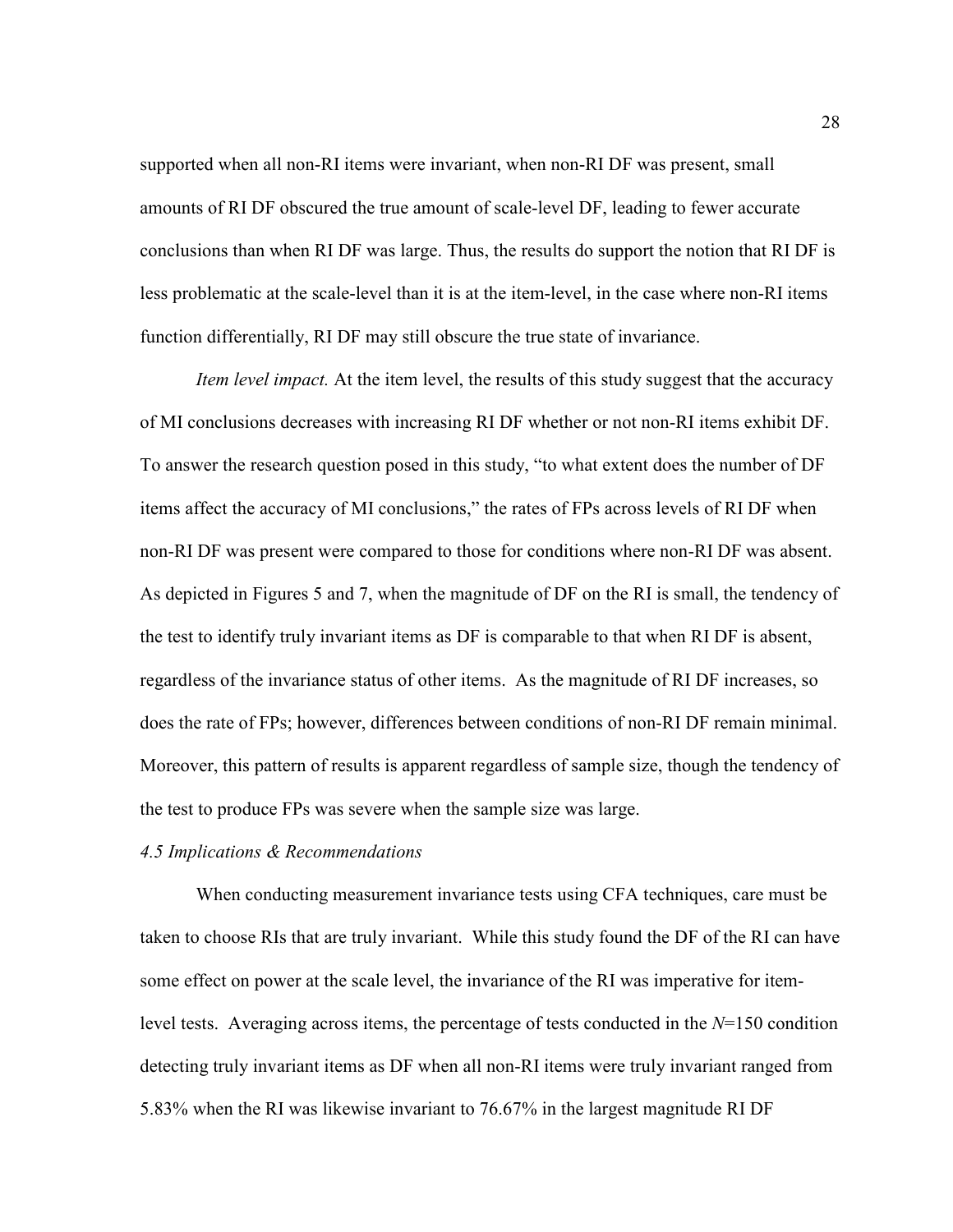condition. Moreover, the average percentage of accurate detections of non-RI DF decreased from 54% when a truly invariant RI was selected to 14% in the largest magnitude RI DF condition. When a larger sample size was simulated, these results were even more pronounced, with the rate of false positives reaching 100% when RI DF was large. As stated previously, when scale-level MI tests indicate DF of factor loadings, researchers may either stop all further analyses or attempt to identify the source of the invariance. Given the extensive effort required in collecting and analyzing data, cessation of data analysis is undesirable. Thus, it is important to be able to accurately detect the particular item(s) responsible for a lack of scale-level invariance (Byrne et al., 1989). Our results indicate that when RI items display DF, the detection of true source of DF will be unlikely.

 I recommend that researchers carefully choose potential RIs. Ideally, theory will be a guide in RI selection. In practice, however, it seems somewhat unlikely that researchers could anticipate which items may or may not be invariant across groups. For this reason, I believe that procedures such as those illustrated by Rensvold and Cheung (2001) should be given much further consideration.

Rensvold and Cheung's (2001) factor-ratio test procedure has the benefit of utilizing all, versus one, item as referent indicators. Using an iterative procedure, each indicator is specified as the RI and one additional indicator is constrained, for all possible pairings. By comparing each of these models with the unconstrained model, non-invariant indicator pairs are identified. Once all non-invariant pairs have been identified, steps can then be taken to identify invariant subsets of indicators. While I did not evaluate the efficacy of their method in this study, any procedure that would increase the likelihood of identifying the true source of invariance may prove promising for dealing with the RI issue.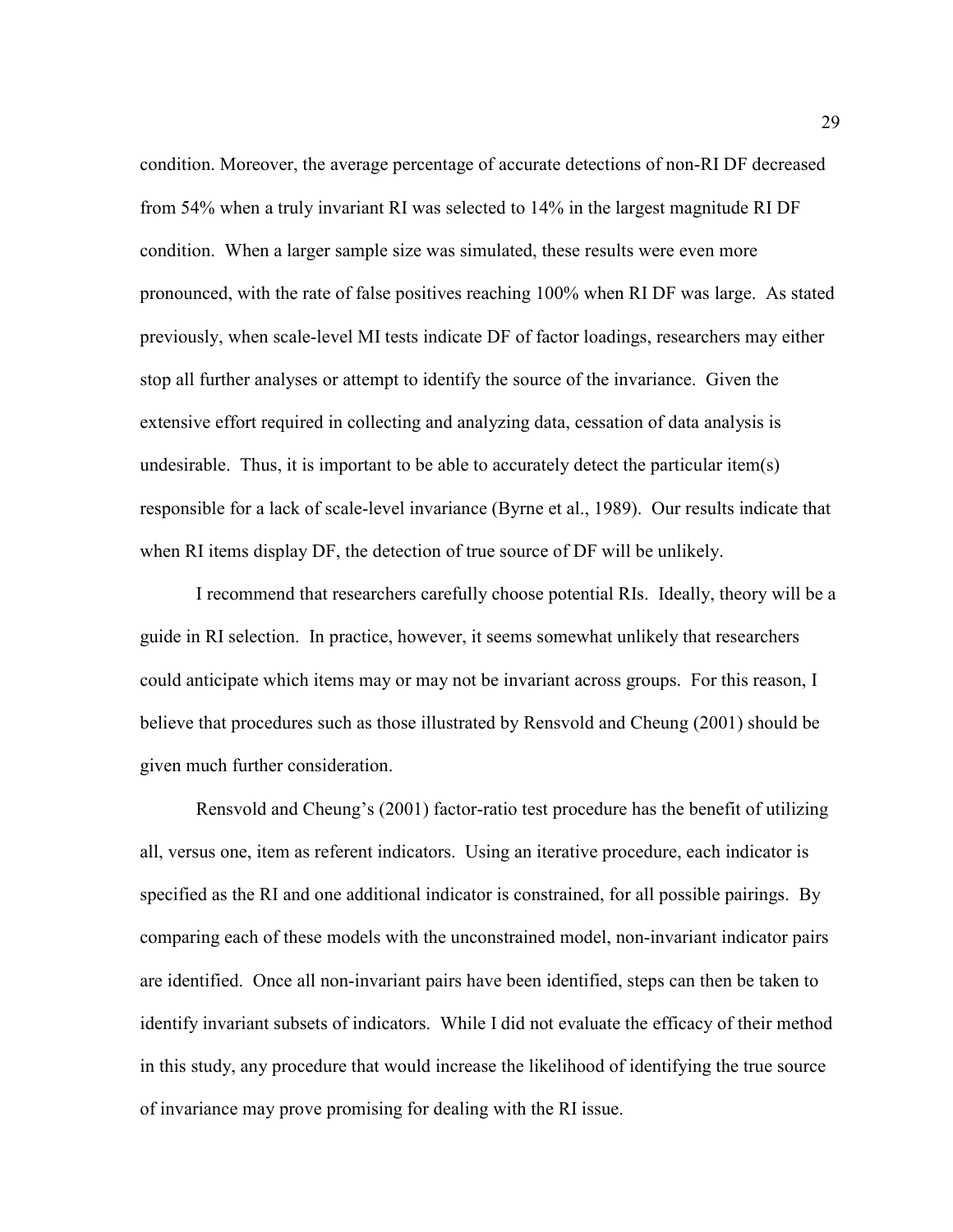#### 4.6 Limitations and Future Directions

 As in any study, there are a number of limitations. Due to the very nature of simulation studies, the generalizability of these findings is restricted. While I did investigate the effects of including other DF items in our model, I did not vary the magnitude of this DF. I simulated DF by subtracting .25 amount from the Group 1 population loadings; however, it is possible that the lower reliability (see Fornell & Larcker, 1981) introduced by this practice could have had an effect on the results. That is, the practice of subtracting from Group 1 factor loadings to form those of Group 2 results in lower reliability for the group model; greater RI DF would have resulted in lower Group 2 reliability. Because lower factor reliabilities can produce decrements the power of CFA tests, the results of the current study are likely somewhat less pronounced than those that would be produced had reliability been held constant across conditions.

While I attempted to bolster the external validity of the study by using factor loadings obtained from real data, these numbers represent only one of an infinite number of possible models. It is important to note that my goal was not to determine the precise power of the LRT under different conditions but rather to illustrate the potential effects of DF for the RI. I do not expect that the general pattern of results that I have found would differ in other studies, but certainly the percentages of samples in which DF was detected would vary for different model conditions.

 It is my hope that this study will serve to draw increased attention to the largely ignored 'standardization problem'. Despite its limited scope, the study suggests that the tenability of the assumptions inherent in standardization procedures does affect the validity of conclusions drawn from measurement invariance tests.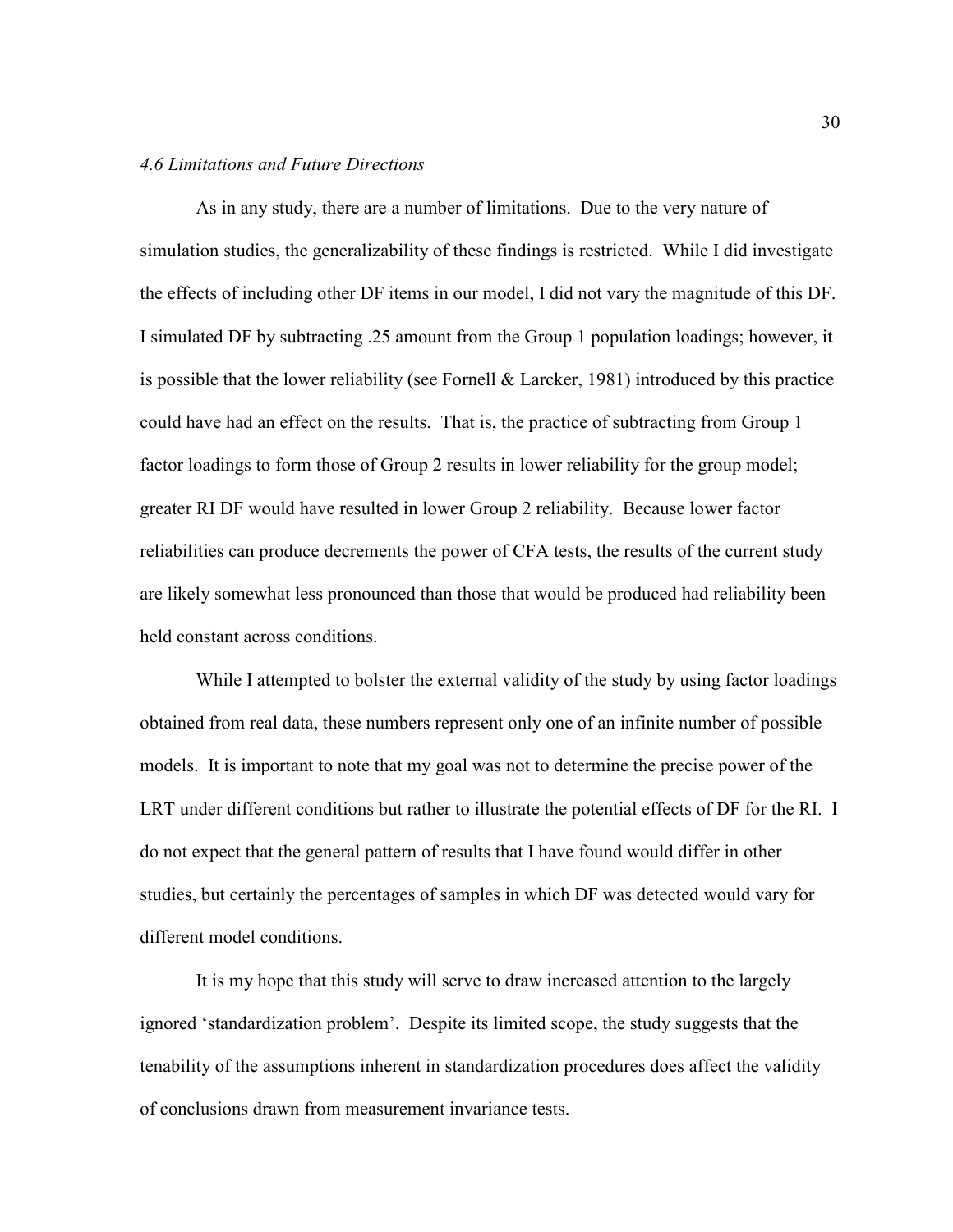## 5. References

- Bentler, P. M. (1990). Comparative fit indexes in structural models. Psychological Bulletin, 107, 238-246.
- Bentler, P. M., & Bonett, D. G. (1980). Significance tests and goodness-of-fit in the analysis of covariance structures. Psychological Bulletin, 88, 588-600.
- Bielby, W. T. (1986). Arbitrary metrics in multiple-indicator models of latent variables. Sociological Methods and Research, 15, 3-23.
- Bollen, K. A. (1989). Structural equations with latent variables. Oxford, England: John Wiley and Sons.
- Byrne, B. M., Shavelson, R. J., & Muthen, B. (1989). Testing for the equivalence of factor covariance and mean structures: The issue of partial measurement invariance. Psychological Bulletin, 105, 456-466.
- Cheung, G. W., & Rensvold, R. B. (1999). Testing Factorial Invariance across Groups: A Reconceptualization and Proposed New Method. Journal of Management, 25, 1-27.
- Cohen, J., Cohen, P., West, S. G., & Aiken, L. S. (Eds.). (2003). Applied Multiple Regression/Correlation Analysis for the Behavioral Sciences (3rd ed.). Mahwah, NJ: Lawrence Erlbaum Associates, Inc.
- Fornell, C., & Larcker, D. F. (1981). Evaluating structural equation models with unobservable variables and measurement error. Journal of Marketing Research, 18, 39-50.
- Hancock, G. R., Stapleton, L. M., & Arnold-Berkovits, I. The tenousness of invariance tests within multiple sample covariance and mean structure models.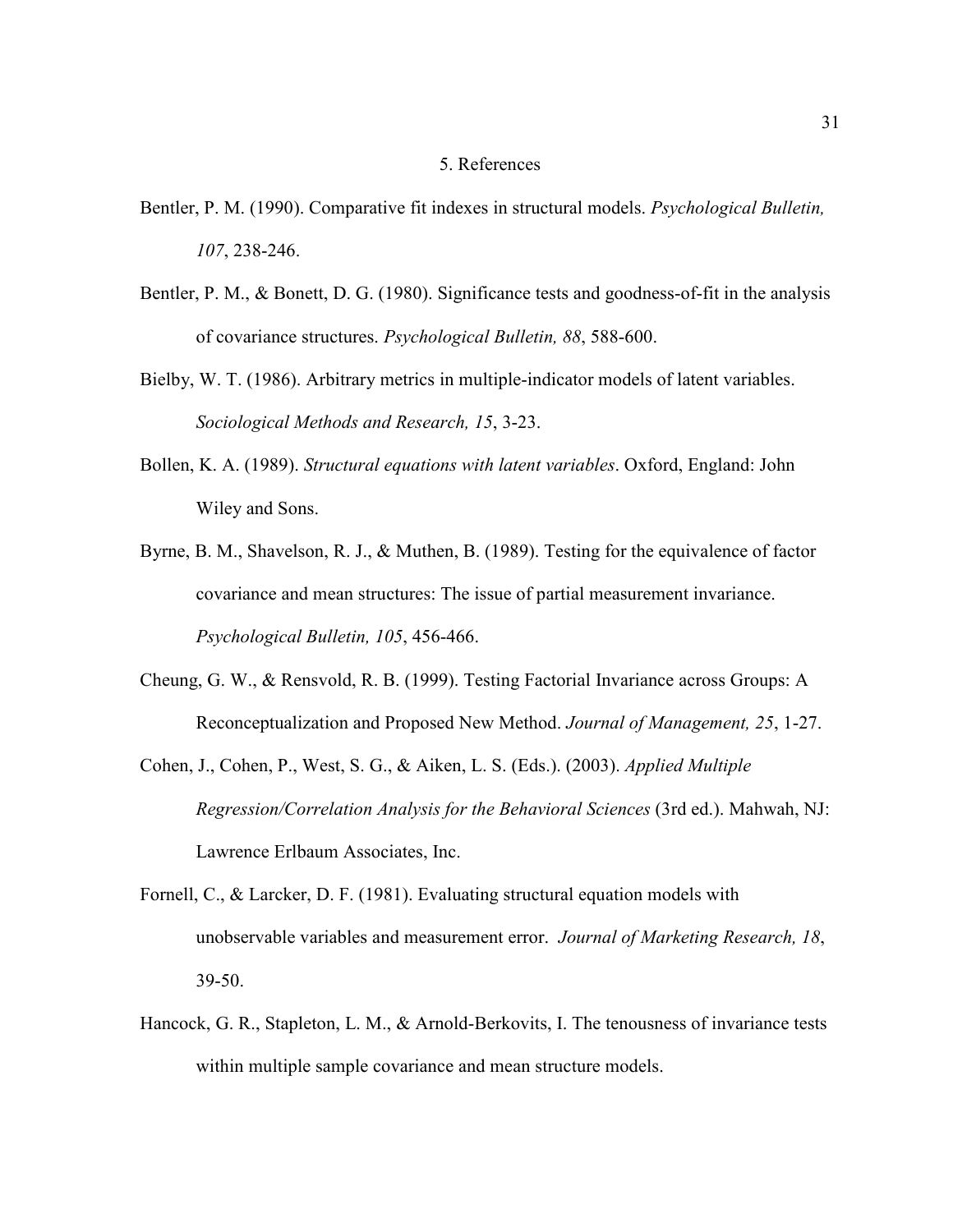- Horn, J. L., & McArdle, J. J. (1992). A practical and theoretical guide to measurement invariance in aging research. Experimental Aging Research, 18(3-4), 117-144.
- Hu, L. T., & Bentler, P. M. (1999). Cutoff Criteria for Fit Indexes in Covariance Structure Analysis: Conventional Criteria Versus New Alternatives. Structural Equation Modeling, 6(1), 1-55.
- Jöreskog, K. G. (1971). Simultaneous factor analysis in several populations. Psychometrika, 36, 409-426.
- Jöreskog, K., & Sörbom, D. (1996). LISREL 8: Users reference guide. Chicago: Scientific Software International.
- MacCallum, R. C., Widaman, K. F., Zhang, S., & Hong, S. (1999). Sample size in factor analysis. Psychological Methods, 4(1), 84-99.
- Meade, A. W., & Kroustalis, C. M. (2006) Problems with item parceling for confirmatory factor analytic tests of measurement invariance. Organizational Research Methods, 9, 369-403.
- Meade, A. W., & Lautenschlager, G. J. (2004). A Monte-Carlo study of confirmatory facto analytic tests of measurement equivalence/invariance. Structural Equation Modeling, 11, 60-72.
- Ployhart, R. E., & Oswald, F. L. (2004). Applications of mean and covariance structure analysis: Integrating correlational and experimental approaches. Organizational Research Methods, 7, 27-65.
- Rensvold, R. B., & Cheung, G. W. (1998). Testing Measurement Models for Factorial Invariance: A Systematic Approach. Educational and Psychological Measurement, 58, 1017-1034.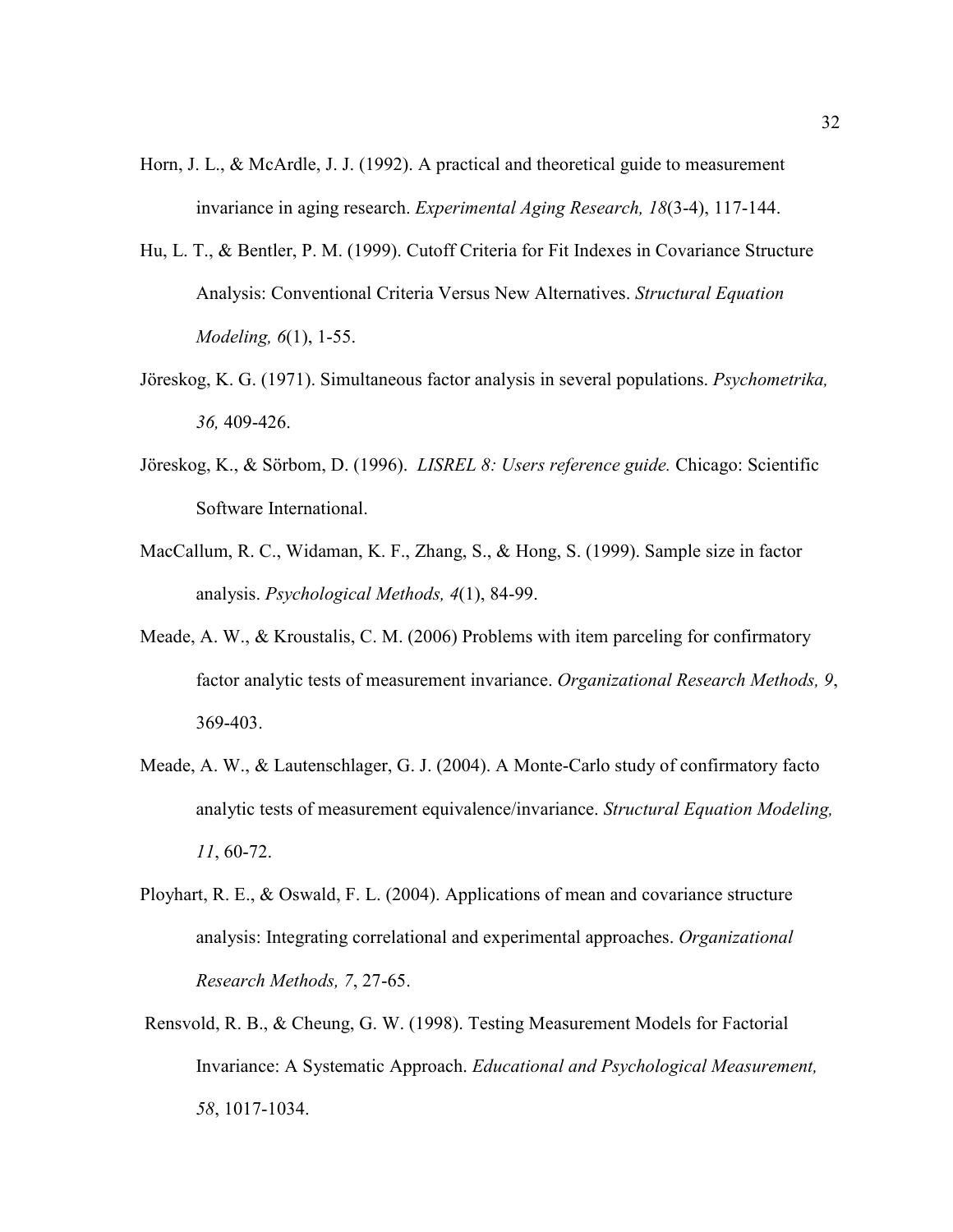Rensvold, R. B., & Cheung, G. W. (2001). Testing for metric invariance using structural equation models: Solving the standardization problem. In C. A. Schriesheim & L. L. Neider (Eds.), Research in management (Vol. 1): Equivalence in measurement (pp. 21-50). Greenwich, CT: Information Age.

SHL (2000). Notes accompanying the OPQ 32 survey. Boulder, Colorado.

- Stark, S., Chernyshenko, O. S., & Drasgow, F. (2006). Detecting differential item functioning with CFA and IRT: Toward a unified strategy. Journal of Applied Psychology, 91, 1292-1306.
- Steiger, J. H., & Lind, J. C. (1980). Statistically based tests for the number of common factors. Paper presented at the annual meeting of the Psychometric Society, Iowa City, IA.
- Thissen, D., Steinberg, L., & Wainer, H (1988). Use of item response theory in the study of group differences in trace lines. In H. Wainer & H. I. Braun (Eds.), Test validity, (pp. 147-

169). Hillsdale, NJ: Erlbaum.

Vandenberg, R. J., & Lance, C. E. (2000). A review and synthesis of the measurement invariance literature: Suggestions, practices, and recommendations for organizational research. Organizational Research Methods, 3, 4-69.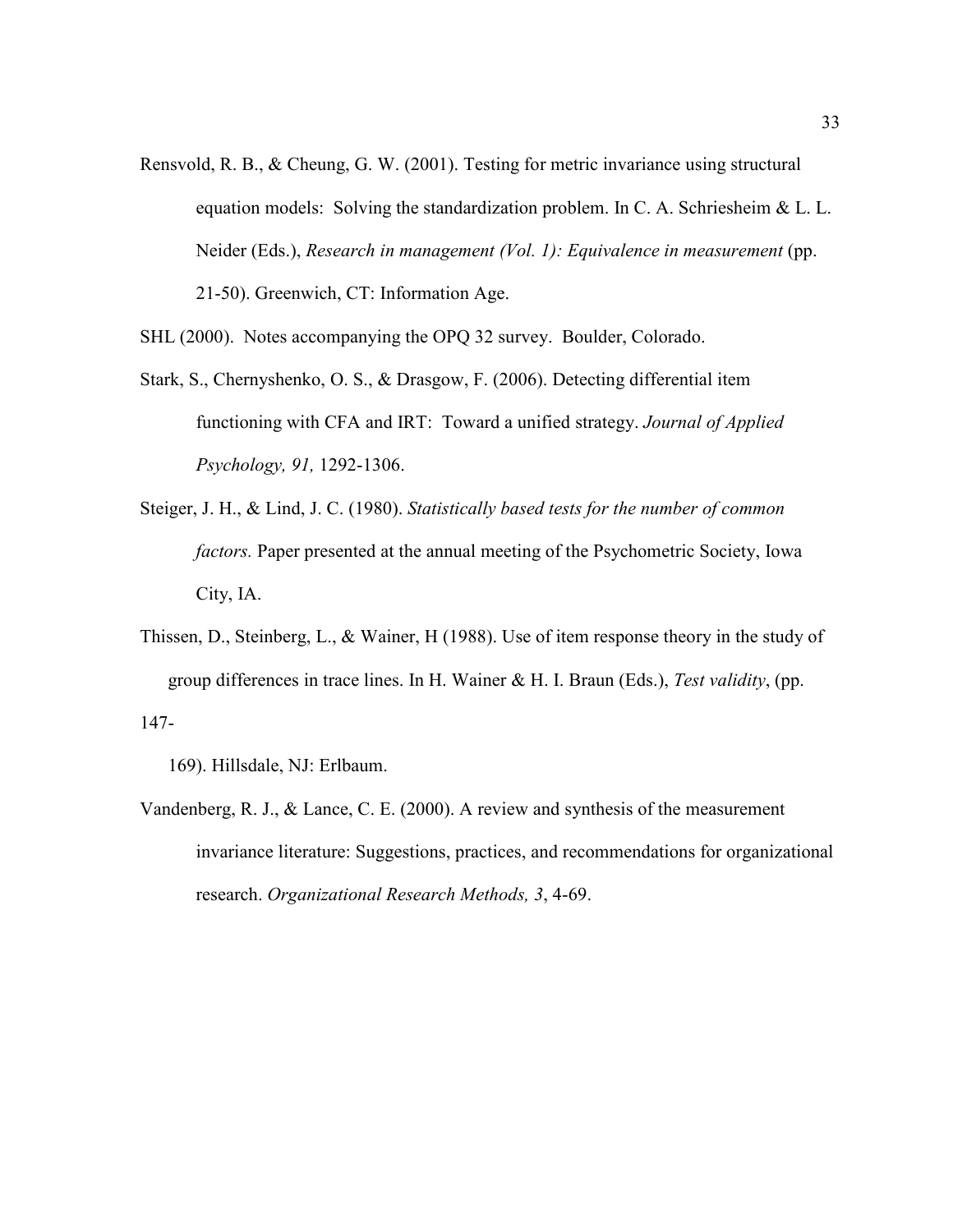# 6. Footnotes

1 A literature search was conducted to identify studies which used the CFA framework to test real data for measurement invariance. Search terms were the following: factorial invariance, measurement invariance, measurement equivalence, and alpha, beta, and gamma change. Journals included in the search were: Journal of Applied Psychology, Psychological Methods, and Educational and Psychological Measurement.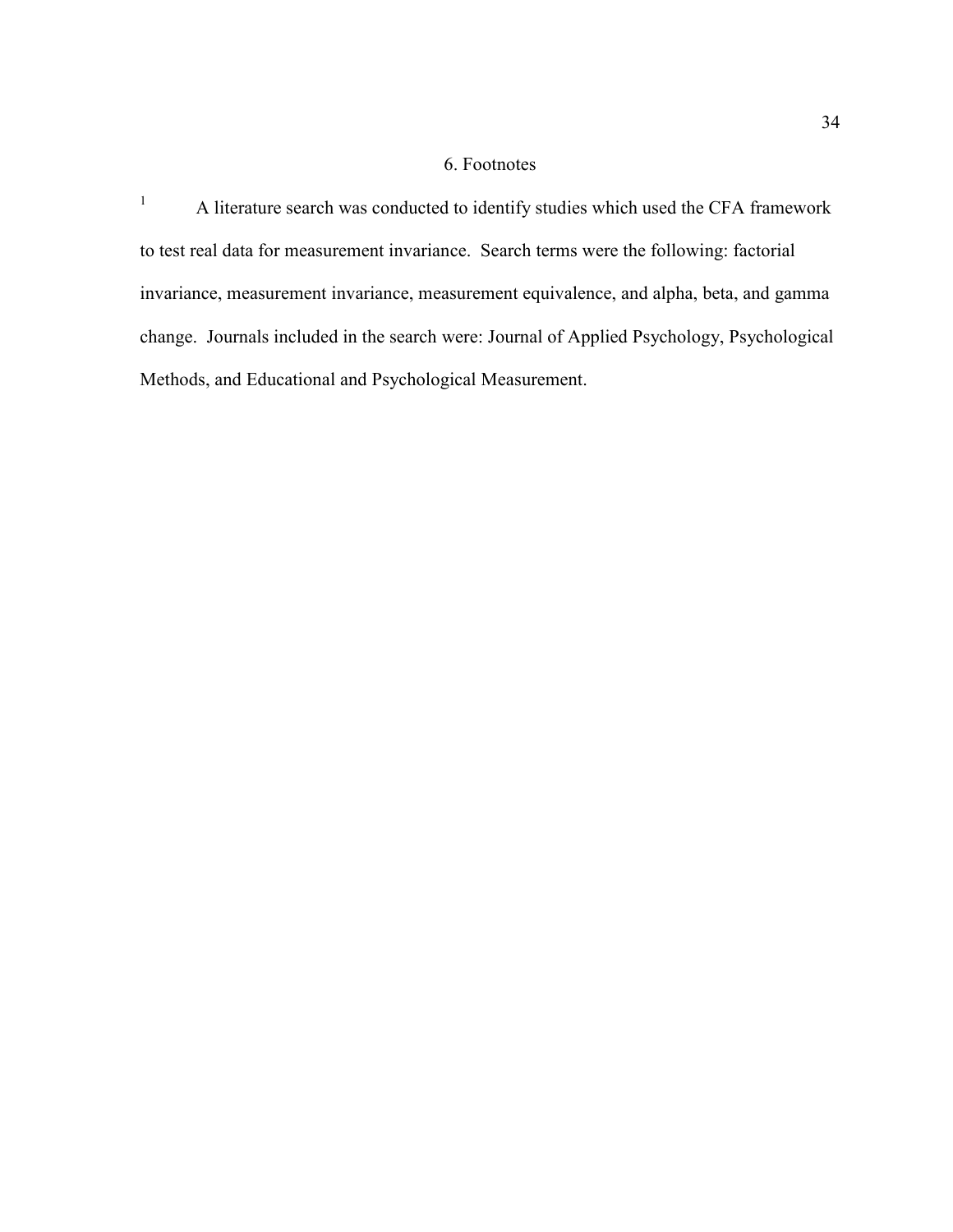|                        | $\lambda_{11}^{(1)}$ | $\lambda_{21}^{(1)}$ | $\lambda_{31}^{(1)}$ |                  | $\lambda_{11}^{(2)}$ $\lambda_{21}^{(2)}$ | $\lambda_{31}^{(2)}$ |  |
|------------------------|----------------------|----------------------|----------------------|------------------|-------------------------------------------|----------------------|--|
|                        |                      |                      |                      |                  |                                           |                      |  |
| True value             | $\underline{.8}$     | .8                   | .8                   | $\underline{.5}$ | .5                                        | .5                   |  |
| Adjustment             | $.8^{-1}$            | $.8^{-1}$            | $.8^{-1}$            |                  | $.5^{-1}$ $.5^{-1}$                       | $.5^{-1}$            |  |
| <b>Estimated value</b> | 1.0                  | 1.0                  | $1.0\,$              | 1.0              | 1.0                                       | $1.0$                |  |
|                        |                      |                      |                      |                  |                                           |                      |  |
| True value             | $\underline{.8}$     | .8                   | .8                   | $\underline{.8}$ | .6                                        | .6                   |  |
| Adjustment             | $.8^{-1}$            | $.8^{-1}$            | $.8^{-1}$            |                  | $.8^{-1}$ $.8^{-1}$ $.8^{-1}$             |                      |  |
| <b>Estimated value</b> | 1.0                  | 1.0                  | 1.0                  | 1.0              | .75                                       | .75                  |  |
|                        |                      |                      |                      |                  |                                           |                      |  |
| True value             | $\boldsymbol{.8}$    | $\underline{.8}$ .8  |                      | $\mathbf{.8}$    | $\underline{.6}$                          | $.6\phantom{0}$      |  |
| Adjustment             | $.8^{-1}$            | $.8^{-1}$            | $.8^{-1}$            | $.6^{-1}$        | $.6^{-1}$                                 | $.6^{-1}$            |  |
| <b>Estimated value</b> | 1.0                  | 1.0                  | 1.0                  | 1.33             | 1.0                                       | 1.0                  |  |

Effects of RI Selection for Three-Indicator CFA Examples

Note. Superscripts indicate group. Underlined values represent RIs.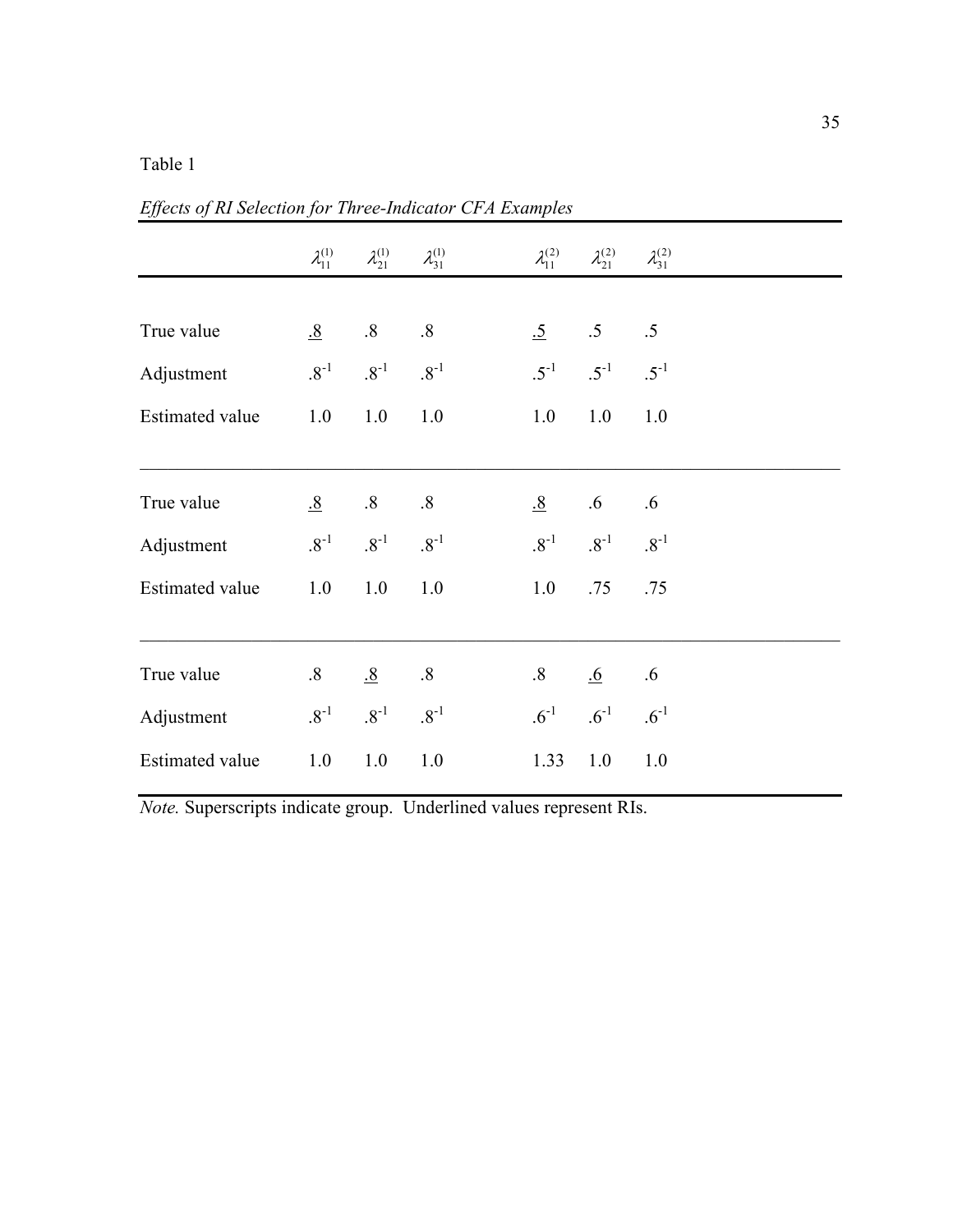| Condition                      | Manipulation           |
|--------------------------------|------------------------|
| Sample size                    | 150, 500               |
| Magnitude of RI difference     | 0, 0.05, 0.1, 0.2, 0.4 |
| Magnitude of non-RI difference | 0, .25                 |

Summary of Manipulated Conditions

Note. Non-RI difference refers to a difference of .25 for Items 3 and 7 population factor

loadings. For all others, population factor loadings are equal across groups.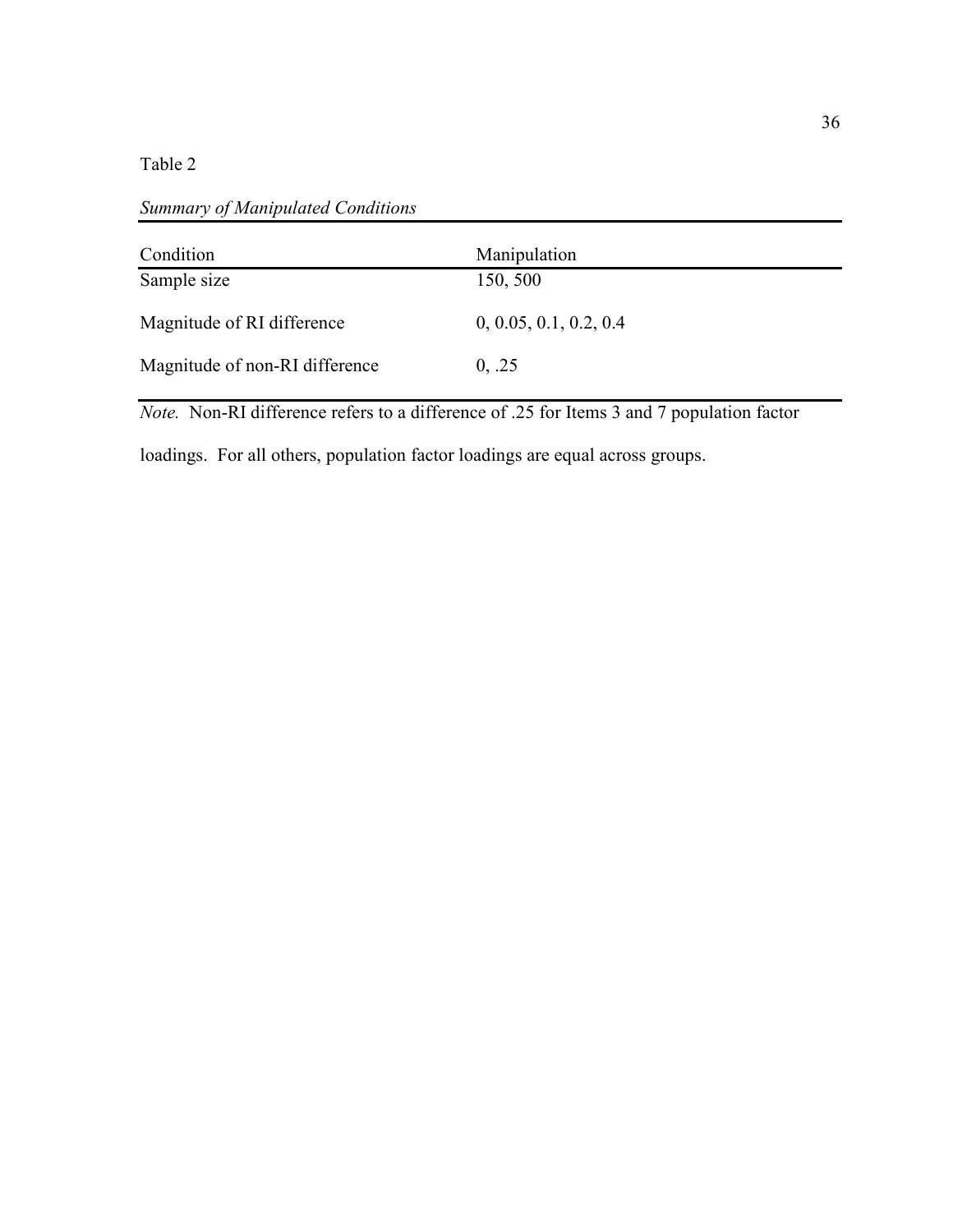Population Factor Loadings for Simulated Group 1 Data

| <i>Item</i> | Factor 1 | Factor 2 |
|-------------|----------|----------|
|             | .82      |          |
| 2           | .78      |          |
| 3           | .76      |          |
|             | .63      |          |
| 5           |          | .81      |
| 6           |          | .77      |
|             |          | .73      |
|             |          | .70      |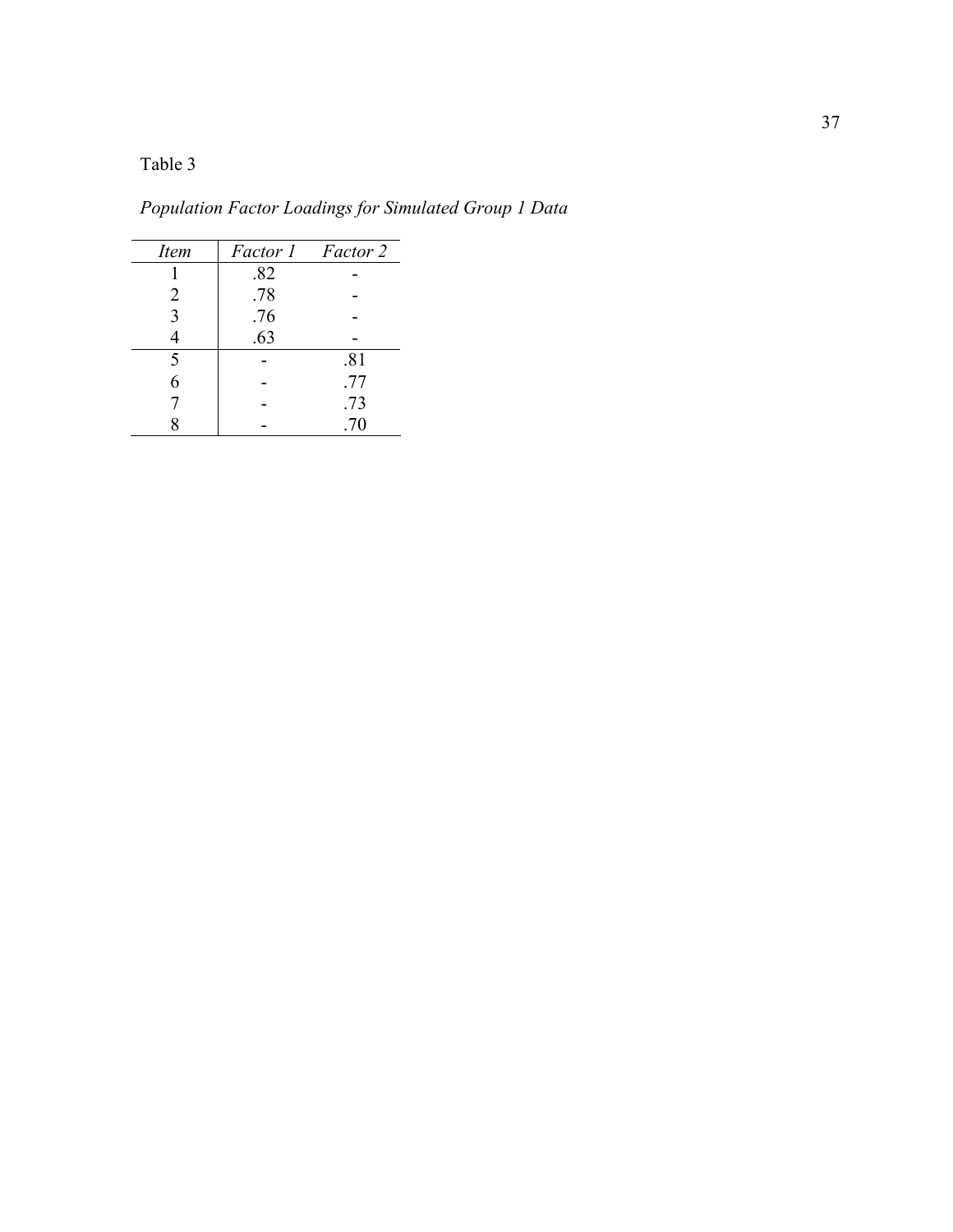Population Factor Loadings for Simulated Group 2 Data

|             |            | Condition 0a   | Condition 1a  |                | Condition 2a  |                | Condition 3a  |                | Condition 4a |                |
|-------------|------------|----------------|---------------|----------------|---------------|----------------|---------------|----------------|--------------|----------------|
| Item        | Factor     | Factor         | Factor        | Factor         | Factor        | Factor         | Factor        | Factor         | Factor       | Factor         |
|             |            | $\overline{2}$ |               | $\overline{2}$ |               | $\overline{2}$ |               | $\overline{2}$ |              | $\overline{2}$ |
| 1           | .82        |                | .77           |                | .72           |                | .62           |                | <u>.42</u>   |                |
| 2           | .78        |                | .78           |                | .78           |                | .78           |                | .78          |                |
| 3           | .76        |                | .76           |                | .76           |                | .76           |                | .76          |                |
| 4           | .63        |                | .63           |                | .63           |                | .63           |                | .63          |                |
| 5           |            | .81            |               | 76             |               | .71            |               | .61            |              | <u>.41</u>     |
| 6           |            | .77            |               | .77            |               | .77            |               | .77            |              | .77            |
|             |            | .73            |               | .73            |               | .73            |               | .73            |              | .73            |
| 8           |            | .70            |               | .70            |               | .70            |               | .70            |              | .70            |
|             |            | Condition 0b   | Condition 1b  |                | Condition 2b  |                | Condition 3b  |                | Condition 4b |                |
| <b>Item</b> | Factor     | <b>Factor</b>  | <b>Factor</b> | Factor         | <b>Factor</b> | Factor         | <b>Factor</b> | Factor         | Factor       | <b>Factor</b>  |
|             |            | $\overline{2}$ | 1             | $\overline{2}$ |               | $\overline{2}$ | 1             | $\overline{2}$ |              | $\overline{2}$ |
|             | .82        |                | .77           |                | .72           |                | <u>.62</u>    |                | .42          |                |
| 2           | .78        |                | .78           |                | .78           |                | .78           |                | .78          |                |
| 3           | <u>.51</u> |                | <u>.51</u>    |                | <u>.51</u>    |                | <u>.51</u>    |                | <u>.51</u>   |                |
| 4           | .63        |                | .63           |                | .63           |                | .63           |                | .63          |                |
| 5           |            | .81            |               | .76            |               | .71            |               | <u>.61</u>     |              | <u>.41</u>     |
| 6           |            | .77            |               | .77            |               | .77            |               | .77            |              | .77            |
|             |            | <u>.48</u>     |               | .48            |               | <u>.48</u>     |               | <u>.48</u>     |              | <u>.48</u>     |
| 8           |            | .70            |               | .70            |               | .70            |               | .70            |              | .70            |

Note. Underlined values indicate DF item.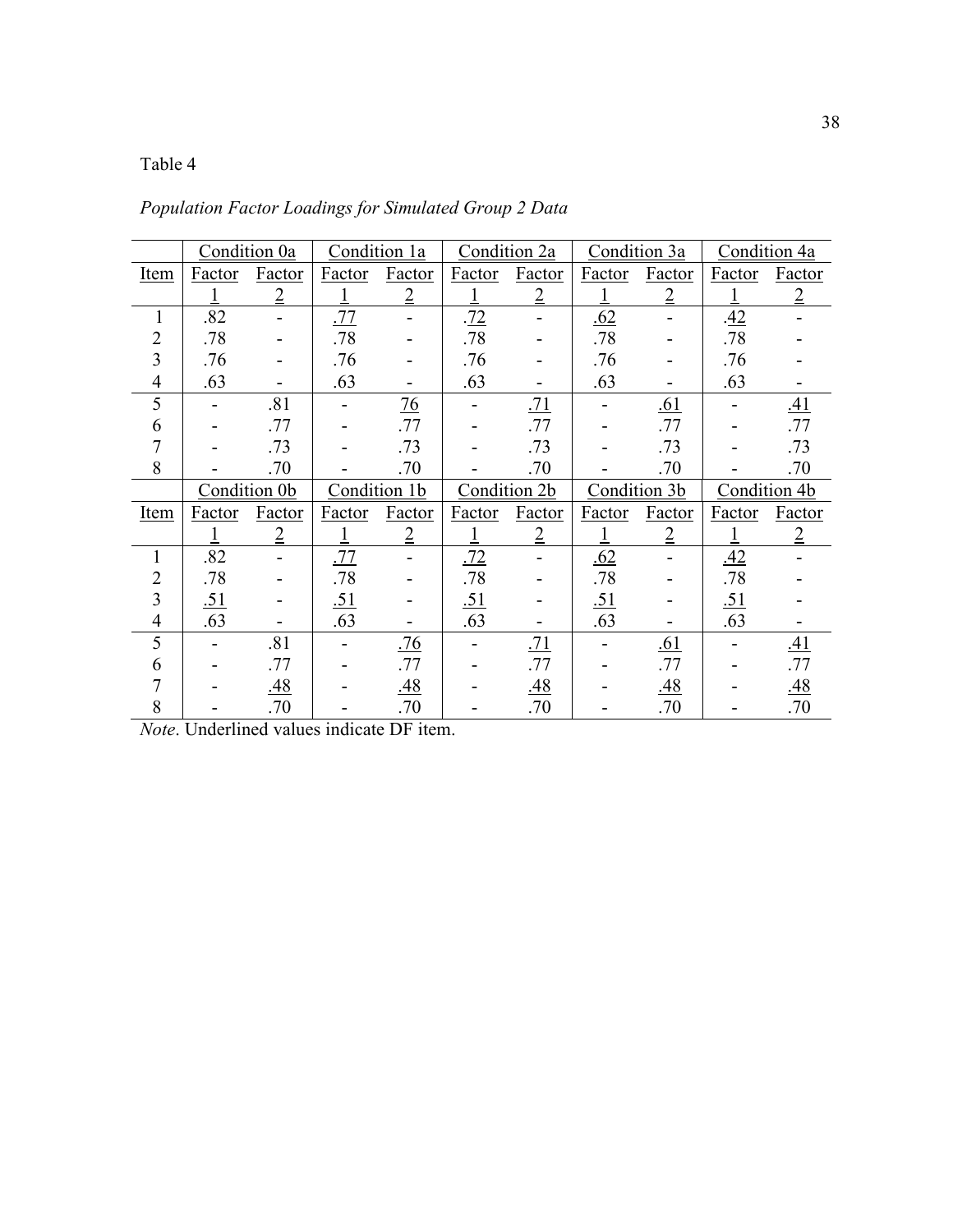|                  | <b>RIDF</b>      | $N = 150$ | $N = 500$ |
|------------------|------------------|-----------|-----------|
|                  |                  |           |           |
| nonRI $DF = 0$   |                  |           |           |
|                  | $\overline{0}$   | 5         | 5         |
|                  | .05              | 7         | 13        |
|                  | .10              | 14        | 40        |
|                  | .20              | 43        | 98        |
|                  | .40              | 95        | 100       |
|                  |                  |           |           |
|                  |                  |           |           |
| nonRI $DF = .25$ |                  |           |           |
|                  | $\boldsymbol{0}$ | 70        | 100       |
|                  | .05              | 57        | 99        |
|                  | .10              | 42        | 99        |
|                  | .20              | 65        | 100       |
|                  | .40              | 93        | 100       |
|                  |                  |           |           |

Results of Scale Level Tests of Metric Invariance

Note. Results are expressed as percentage of 100 replications found significant.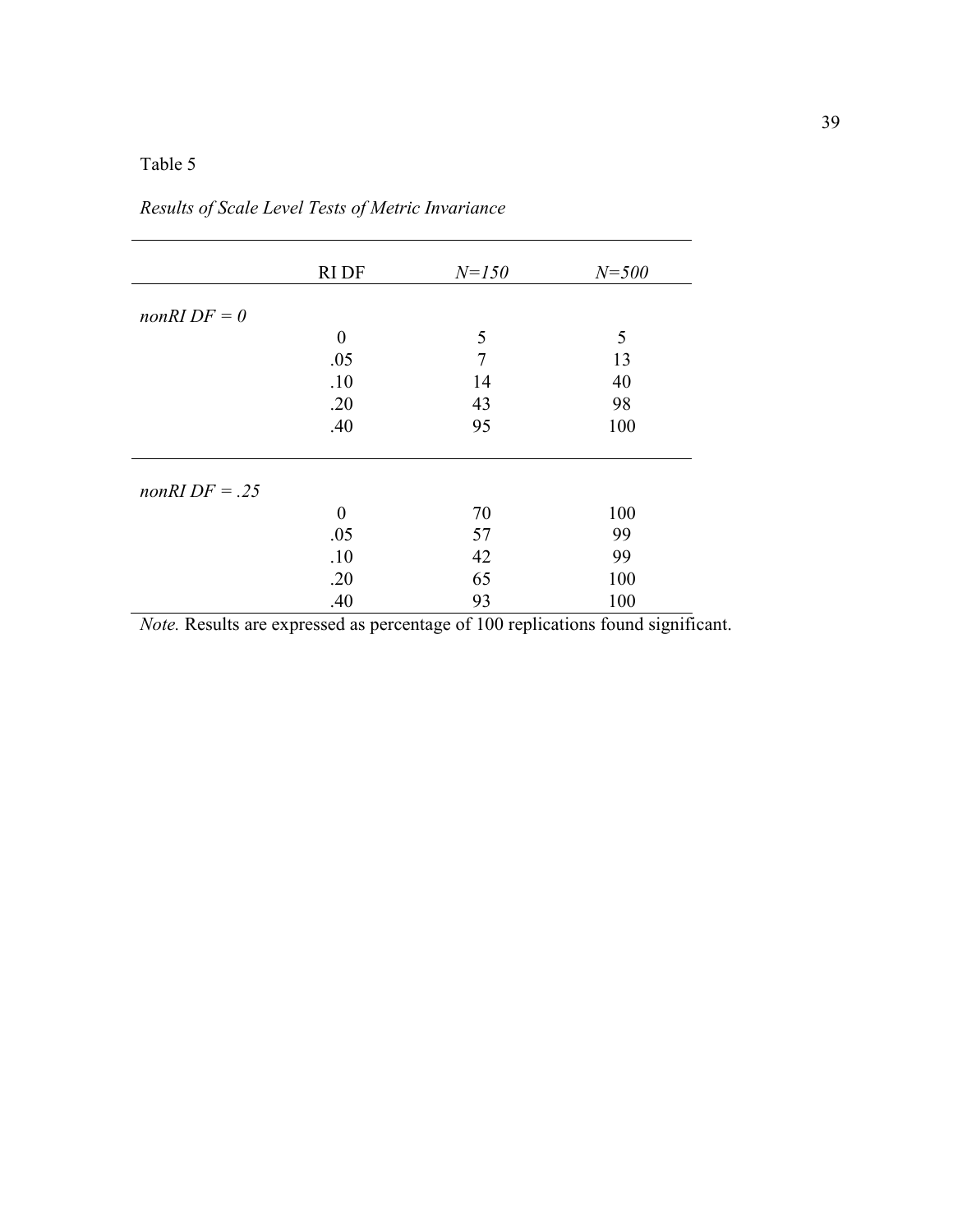|                                                                                                                                                                                                                                                                                                                                                                                              |         |           | Wald             | Odds   | Odds Ratio 95%      |         |
|----------------------------------------------------------------------------------------------------------------------------------------------------------------------------------------------------------------------------------------------------------------------------------------------------------------------------------------------------------------------------------------------|---------|-----------|------------------|--------|---------------------|---------|
| Parameter                                                                                                                                                                                                                                                                                                                                                                                    |         | <b>SE</b> | <b>Statistic</b> | Ratio  | Confidence Interval |         |
| Intercept                                                                                                                                                                                                                                                                                                                                                                                    | $-0.96$ | 0.26      | $13.42**$        |        |                     |         |
| RIdif .05                                                                                                                                                                                                                                                                                                                                                                                    | $-1.65$ | 0.35      | $22.67**$        | 1.43   | 0.44                | 4.67    |
| RIdif .1                                                                                                                                                                                                                                                                                                                                                                                     | $-0.88$ | 0.28      | 9.92**           | 3.09   | 1.07                | 8.95    |
| RIdif .2                                                                                                                                                                                                                                                                                                                                                                                     | 0.66    | 0.23      | $8.18**$         | 14.33  | 5.37                | 38.39   |
| RIdif .4                                                                                                                                                                                                                                                                                                                                                                                     | 3.88    | 0.39      | $97.65**$        | 361.00 | 101.20              | >999.99 |
| nonRIdif                                                                                                                                                                                                                                                                                                                                                                                     | 1.90    | 0.25      | $55.70**$        | 44.33  | 16.38               | 120.01  |
| RIdif $.05*$                                                                                                                                                                                                                                                                                                                                                                                 | 0.99    | 0.40      | $6.24*$          | 0.40   | 0.11                | 1.49    |
| nonRIdif                                                                                                                                                                                                                                                                                                                                                                                     |         |           |                  |        |                     |         |
| RIdif $.1 * nonRIdif$                                                                                                                                                                                                                                                                                                                                                                        | 0.30    | 0.34      | 0.79             | 0.20   | 0.06                | 0.67    |
| RIdif $.2 * nonRIdif$                                                                                                                                                                                                                                                                                                                                                                        | $-0.98$ | 0.30      | $10.36**$        | 0.06   | 0.02                | 0.18    |
| RIdif $4 * nonRIdif$                                                                                                                                                                                                                                                                                                                                                                         | $-2.23$ | 0.51      | $19.24**$        | 0.02   | 0.00                | 0.07    |
| $\mathcal{M}_{\mathcal{A}}$ , $\mathcal{A}$ , $\mathcal{A}$ , $\mathcal{A}$ , $\mathcal{A}$ , $\mathcal{M}_{\mathcal{A}}$ , $\mathcal{M}_{\mathcal{A}}$ , $\mathcal{M}_{\mathcal{A}}$ , $\mathcal{M}_{\mathcal{A}}$ , $\mathcal{M}_{\mathcal{A}}$ , $\mathcal{M}_{\mathcal{A}}$ , $\mathcal{M}_{\mathcal{A}}$ , $\mathcal{M}_{\mathcal{A}}$ , $\mathcal{M}_{\mathcal{A}}$ , $\mathcal{M}_{\$ |         |           |                  |        |                     |         |

Results of Logistic Regression of Metric Invariance Test on Study Variables

*Note.* \*  $p$ <.05, \*\* $p$ <.01.  $df = 1$  for all analyses. For all study variables, no DF was the

reference category.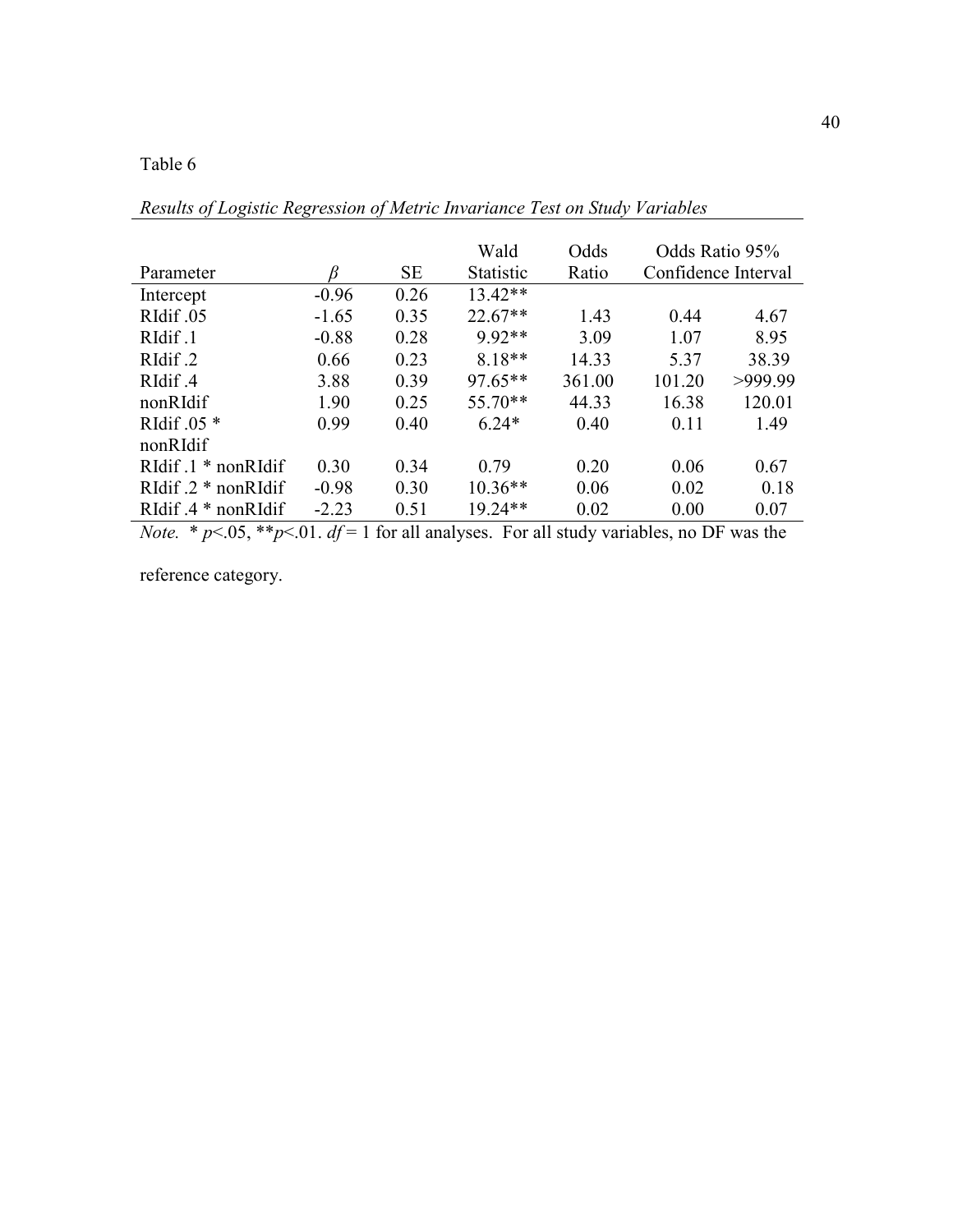Table 7

|                    |                  |                |                |                | $N = 150$      |                  |                  | Percentage of Replications Yielding Significant Results for Item-Level Tests of Metric Invariance |           |
|--------------------|------------------|----------------|----------------|----------------|----------------|------------------|------------------|---------------------------------------------------------------------------------------------------|-----------|
|                    |                  |                |                |                |                |                  |                  |                                                                                                   |           |
|                    | RIdif            | i2             | i3             | i4             | i6             | i7               | i8               | <b>FP</b>                                                                                         | <b>TP</b> |
|                    |                  |                |                |                |                |                  |                  | Rate                                                                                              | Rate      |
| nonRI DF 0         |                  |                |                |                |                |                  |                  |                                                                                                   |           |
|                    |                  |                |                |                |                |                  |                  |                                                                                                   |           |
|                    | $\boldsymbol{0}$ | $\overline{4}$ | 10             | $\mathbf{1}$   | $\tau$         | 5                | $\,$ $\,$        | 5.83                                                                                              |           |
|                    | .05              | $\overline{4}$ | 9              | $\overline{4}$ | $\sqrt{6}$     | $\boldsymbol{7}$ | $\,$ $\,$        | 6.33                                                                                              |           |
|                    | .10              | 14             | 14             | $\overline{4}$ | 10             | 10               | 12               | 10.67                                                                                             |           |
|                    | .20              | 40             | 34             | 26             | 26             | 32               | 27               | 30.83                                                                                             |           |
|                    | .40              | 78             | $80\,$         | 68             | 83             | 79               | 72               | 76.67                                                                                             |           |
| $nonRIDF = .25$    |                  |                |                |                |                |                  |                  |                                                                                                   |           |
|                    | $\boldsymbol{0}$ | $\overline{4}$ | 53             | $\mathbf{1}$   | $\,8\,$        | $\frac{55}{2}$   | 6                | 4.75                                                                                              | 54.00     |
|                    | .05              | 5              | 40             | $\overline{4}$ | $\,$ 8 $\,$    | <u>38</u>        | 9                | 6.50                                                                                              | 39.00     |
|                    | .10              | 11             | 33             | $\mathfrak s$  | 10             | 26               | 13               | 9.75                                                                                              | 29.50     |
|                    | .20              | 31             | 16             | 23             | 24             | 11               | 25               | 25.75                                                                                             | 13.50     |
|                    | .40              | 72             | 17             | 63             | 79             | 11               | 70               | 71.00                                                                                             | 14.00     |
|                    |                  |                |                |                | $N = 500$      |                  |                  |                                                                                                   |           |
|                    |                  |                |                |                |                |                  |                  |                                                                                                   |           |
|                    | RIdif            | i2             | i3             | i4             | i <sub>6</sub> | i7               | i8               | FP                                                                                                | <b>TP</b> |
|                    |                  |                |                |                |                |                  |                  | Rate                                                                                              | Rate      |
| $nonRI$ $DF=0$     |                  |                |                |                |                |                  |                  |                                                                                                   |           |
|                    |                  |                |                |                |                |                  |                  |                                                                                                   |           |
|                    | $\boldsymbol{0}$ | $\tau$         | $\overline{4}$ | $\tau$         | $\,$ 8 $\,$    | $\mathbf{1}$     | 5                | 5.33                                                                                              |           |
|                    | .05              | 11             | 14             | 10             | 10             | $\boldsymbol{7}$ | 9                | 10.17                                                                                             |           |
|                    | .10              | 31             | 39             | 29             | 37             | 21               | 23               | 30.00                                                                                             |           |
|                    | .20              | 86             | 85             | 67             | 80             | 79               | 72               | 78.17                                                                                             |           |
|                    | .40              | 100            | 100            | 100            | 100            | $100\,$          | 100              | 100.00                                                                                            |           |
| $nonRI$ $DF = .25$ |                  |                |                |                |                |                  |                  |                                                                                                   |           |
|                    |                  |                |                |                |                |                  |                  |                                                                                                   |           |
|                    | $\boldsymbol{0}$ | $10\,$         | <u>98</u>      | 6              | 7              | <u>98</u>        | 6                | 7.25                                                                                              | 98.00     |
|                    | .05              | 11             | 84             | 9              | $\mathbf{9}$   | 90               | $\boldsymbol{7}$ | 9.00                                                                                              | 87.00     |
|                    | .10              | 26             | 72             | 25             | 29             | 69               | 23               | 25.75                                                                                             | 70.50     |
|                    | .20              | 79             | 12             | 64             | 76             | 17               | 70               | 72.25                                                                                             | 14.50     |
|                    | .40              | 100            | 39             | 100            | 99             | 30               | 100              | 99.75                                                                                             | 34.50     |

Percentage of Replications Yielding Significant Results for Item-Level Tests of Metric Invariance

Note. Underlined values are detection of true DF, all others are invariant items detected as DF.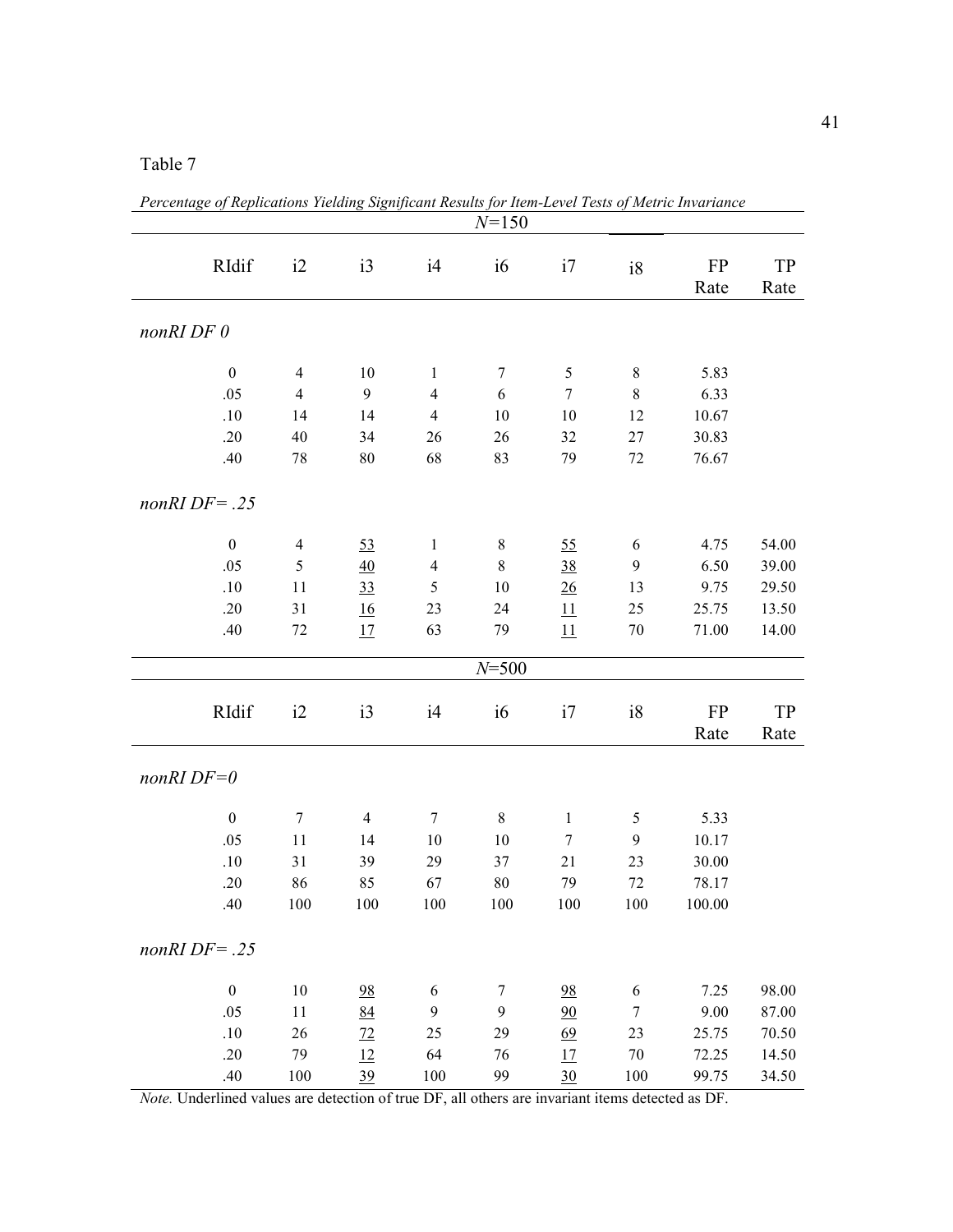

Figure 1. Measurement Model for All Study Conditions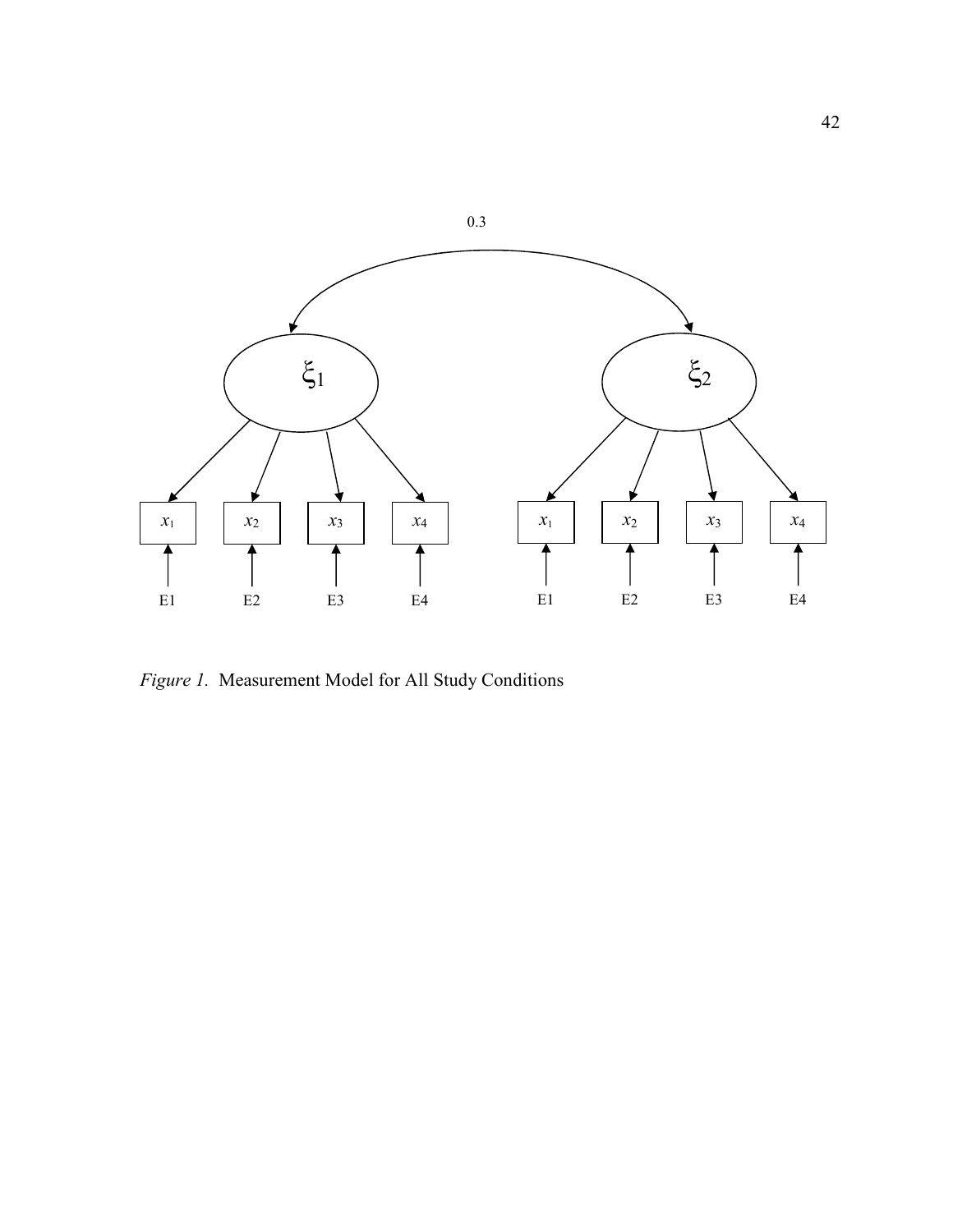

Figure 2. Effect of DF on Scale-Level Tests of Metric Invariance,  $N=150$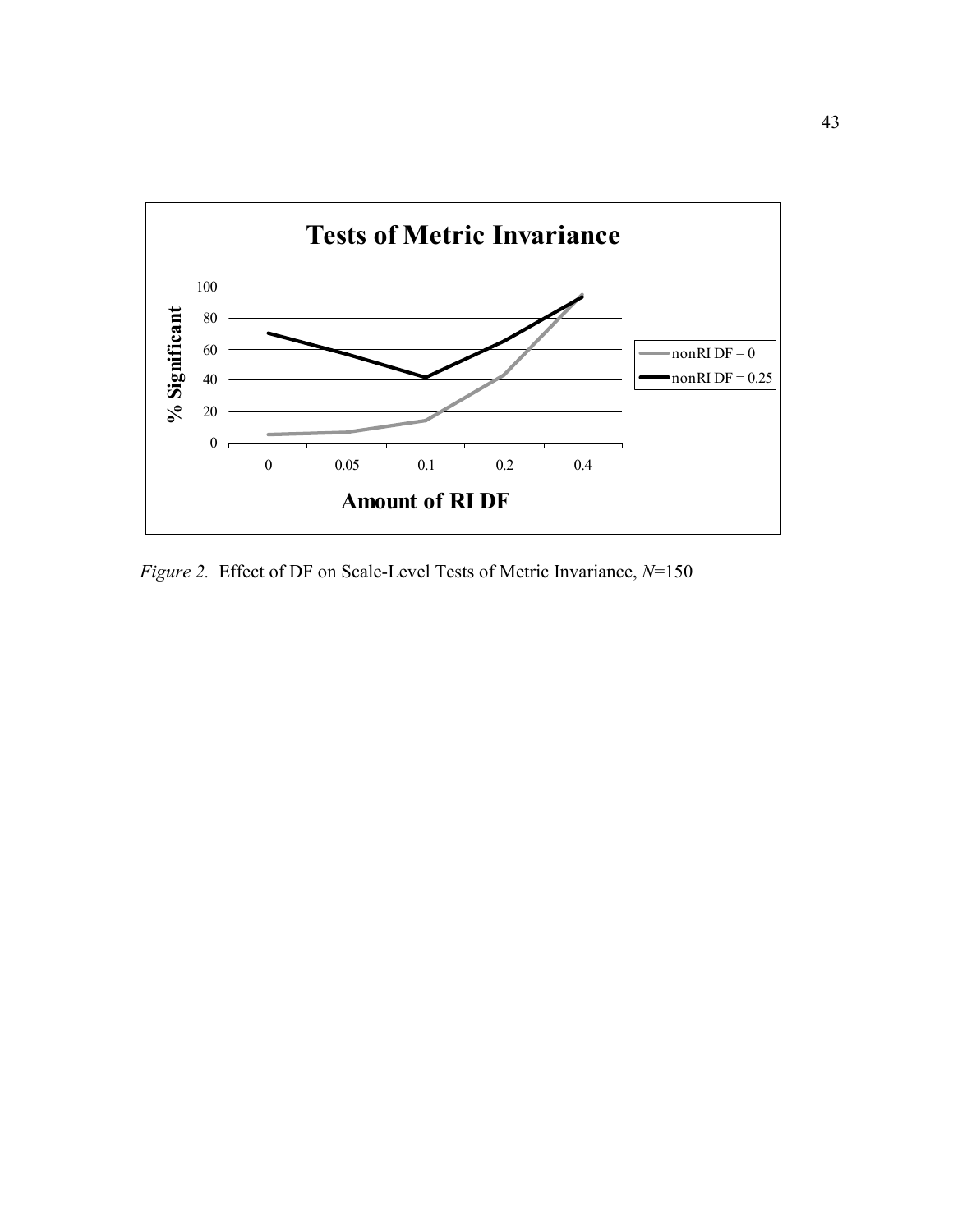

Figure 3. Effect of DF on Scale-Level Tests of Metric Invariance,  $N=500$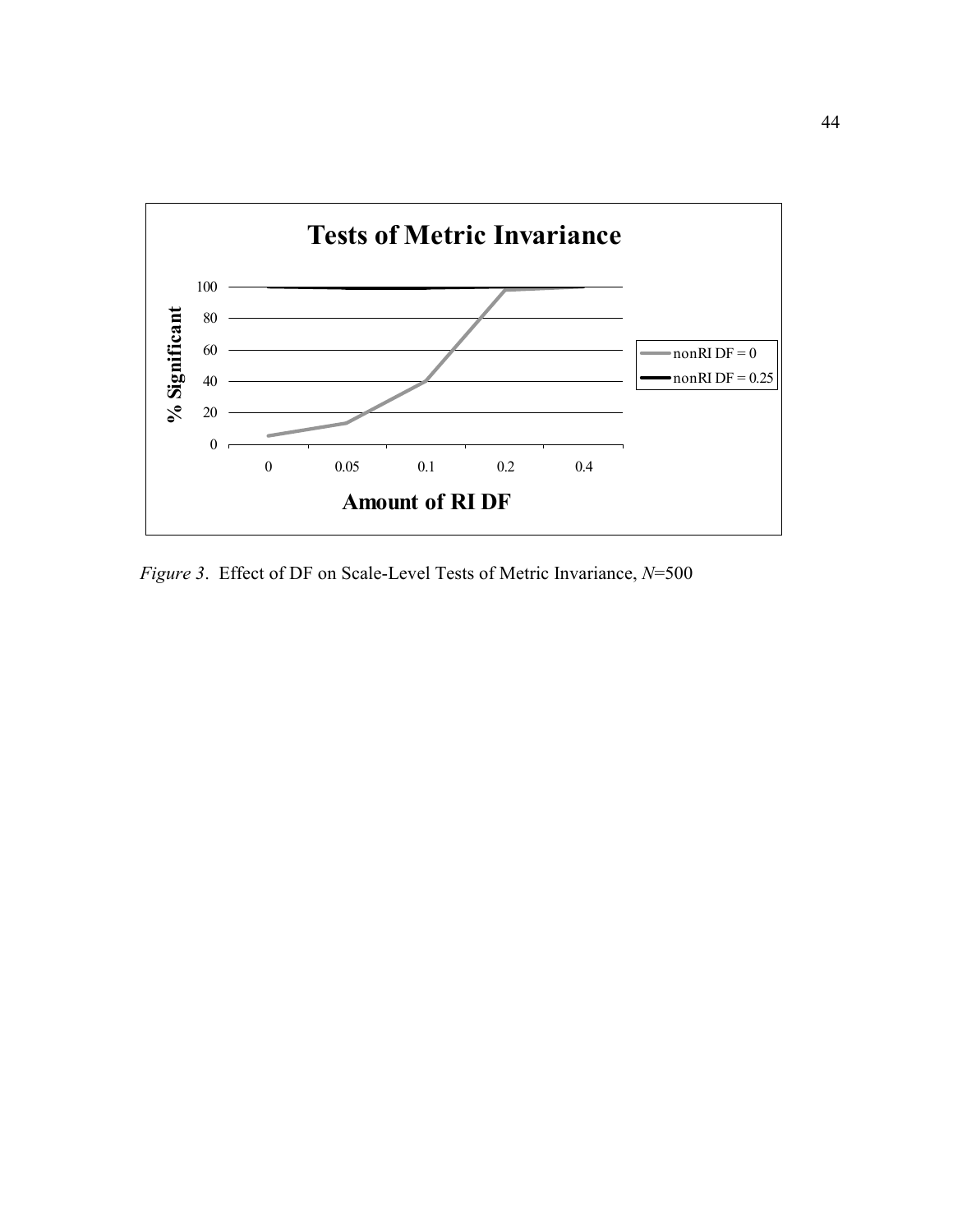

Figure 4. Effects of DF on True Positive Rates of Item-Level Invariance Tests, N=150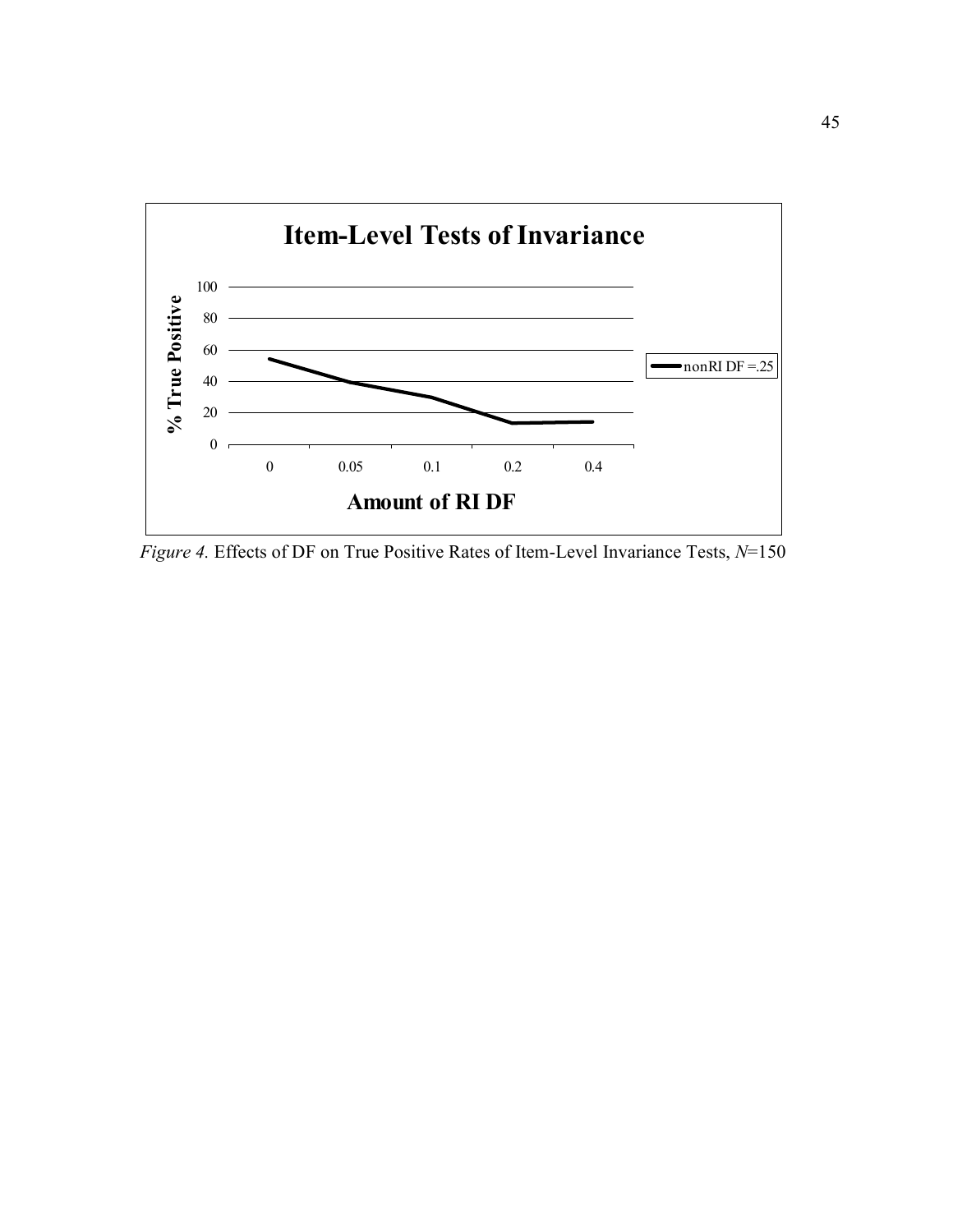

Figure 5. Effects of DF on False Positive Rates of Item-Level Invariance Tests,  $N=150$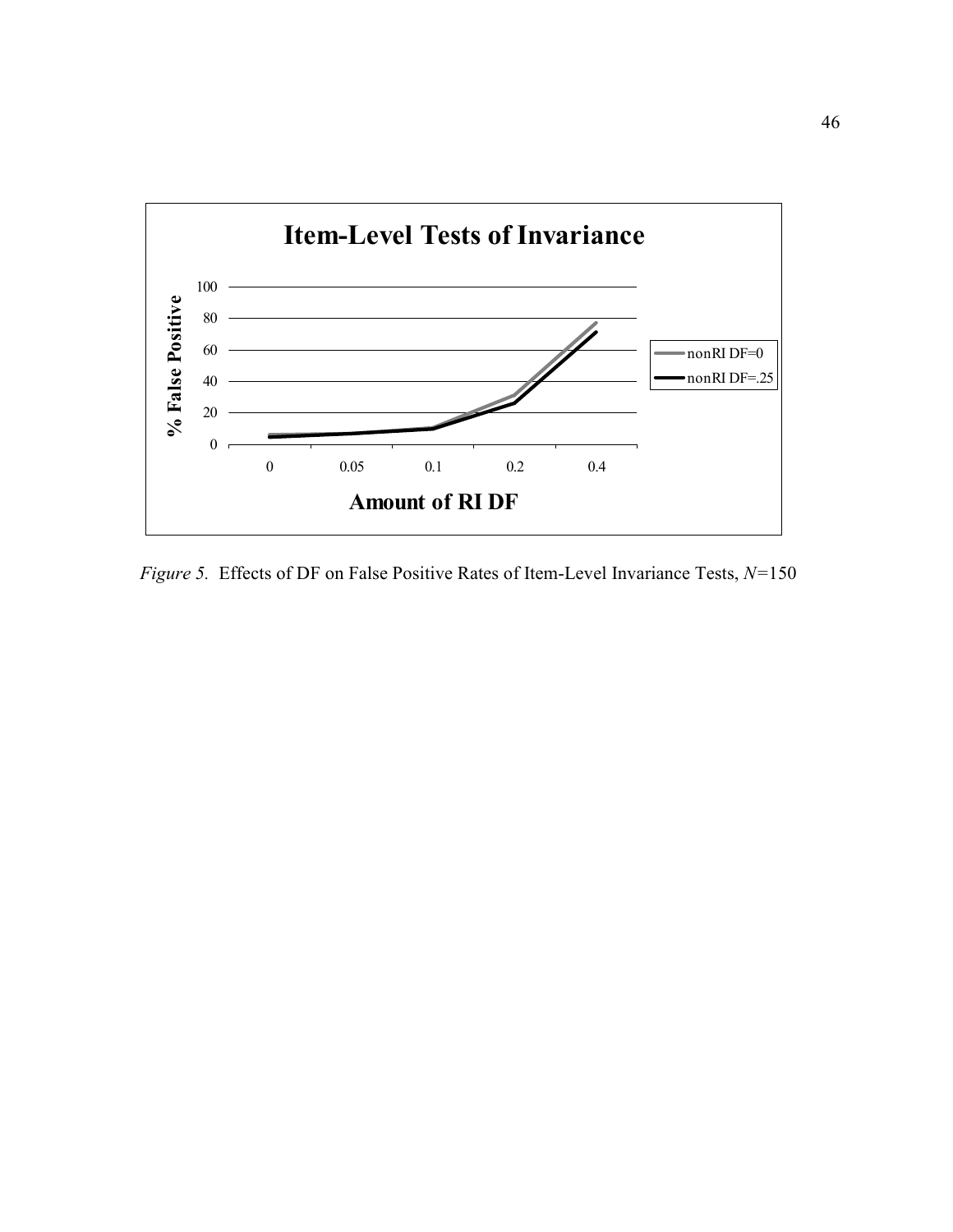

Figure 6. Effects of DF on True Positive Rates of Item-Level Invariance Tests,  $N=500$